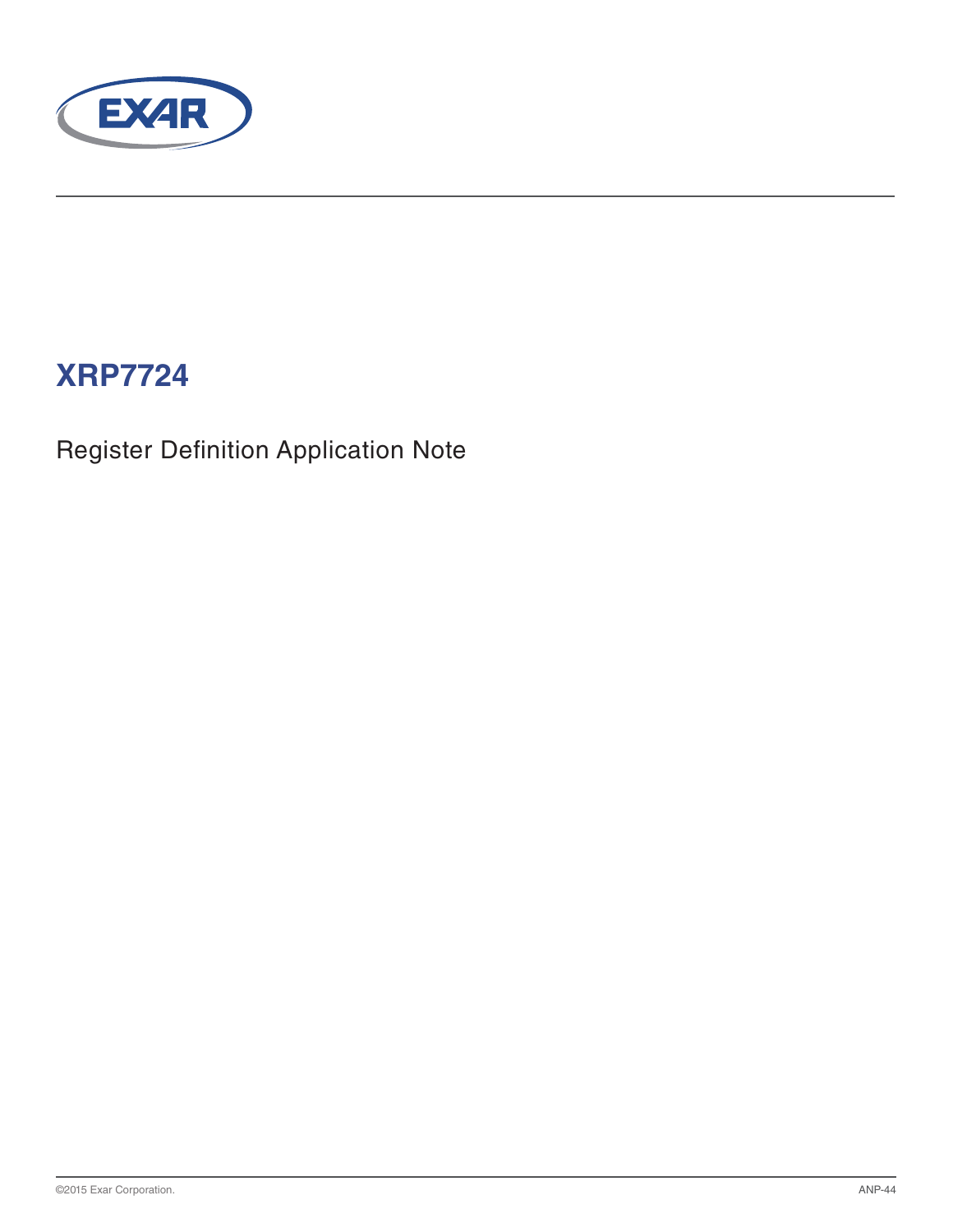#### **Table of Contents**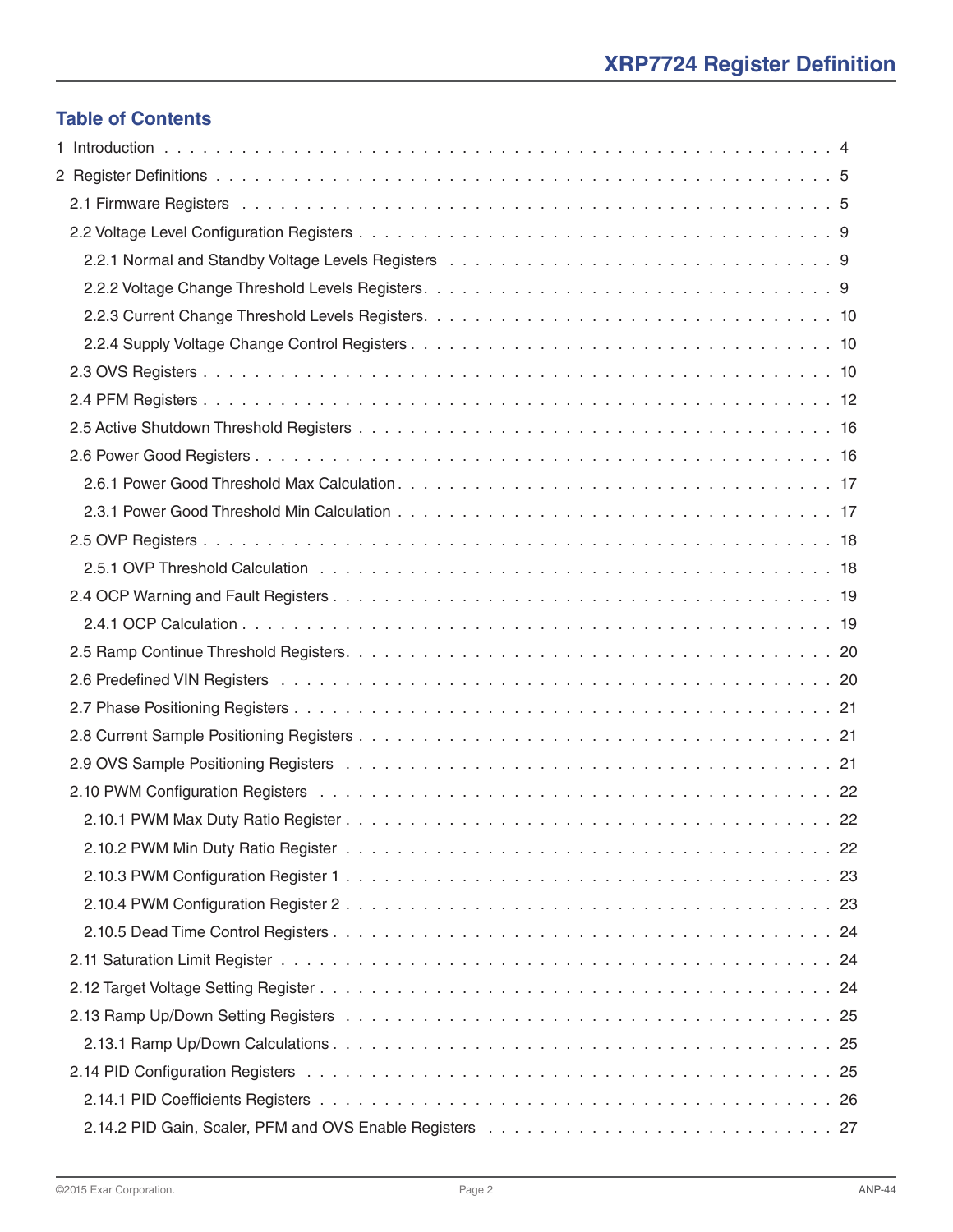| 2.15 Non-linear Encoding, Temperature Sampling, Median Filter Bypass Register 27                  |
|---------------------------------------------------------------------------------------------------|
|                                                                                                   |
| 2.17 Over Temperature Protection (OTP) Warning, Fault Thresholds and Thermal Restart Registers 28 |
|                                                                                                   |
|                                                                                                   |
|                                                                                                   |
|                                                                                                   |
|                                                                                                   |
|                                                                                                   |
|                                                                                                   |
|                                                                                                   |
|                                                                                                   |
|                                                                                                   |
|                                                                                                   |
|                                                                                                   |
|                                                                                                   |
|                                                                                                   |
|                                                                                                   |
|                                                                                                   |
|                                                                                                   |
|                                                                                                   |
|                                                                                                   |
|                                                                                                   |
|                                                                                                   |
|                                                                                                   |
|                                                                                                   |
|                                                                                                   |
|                                                                                                   |
|                                                                                                   |
|                                                                                                   |
|                                                                                                   |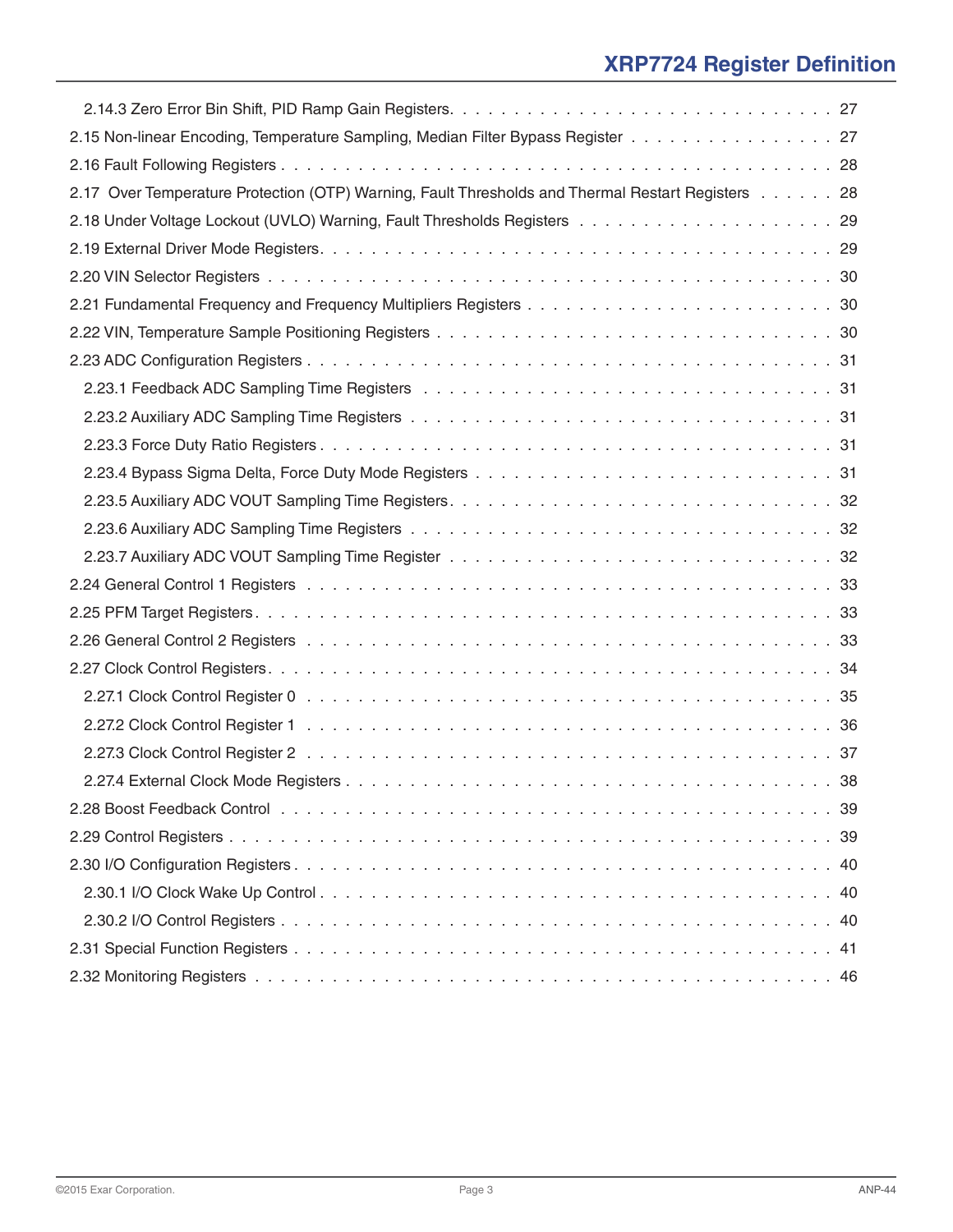# <span id="page-3-0"></span>1 Introduction

This document provides the register definitions for the XRP7724 device. The register description includes the hardware address to access the register during run-time as well as its Flash address to access the register during configuration.

Unless otherwise noted, the following conditions apply to all XRP7724 registers.

- All bits are active high
- All register fields are R/W
- All registers are 1 byte wide
- Do not read/write to/from reserved registers. Writing to a reserved register will be ignored. Likewise, read a reserved register will return all zeros.

For the majority of users, the GUI should be sufficient for configuring the XRP7724 device. This document is intended for advanced users who wish to modify the XRP7724 settings during runtime. Please contact Exar Technical Support for additional guidance.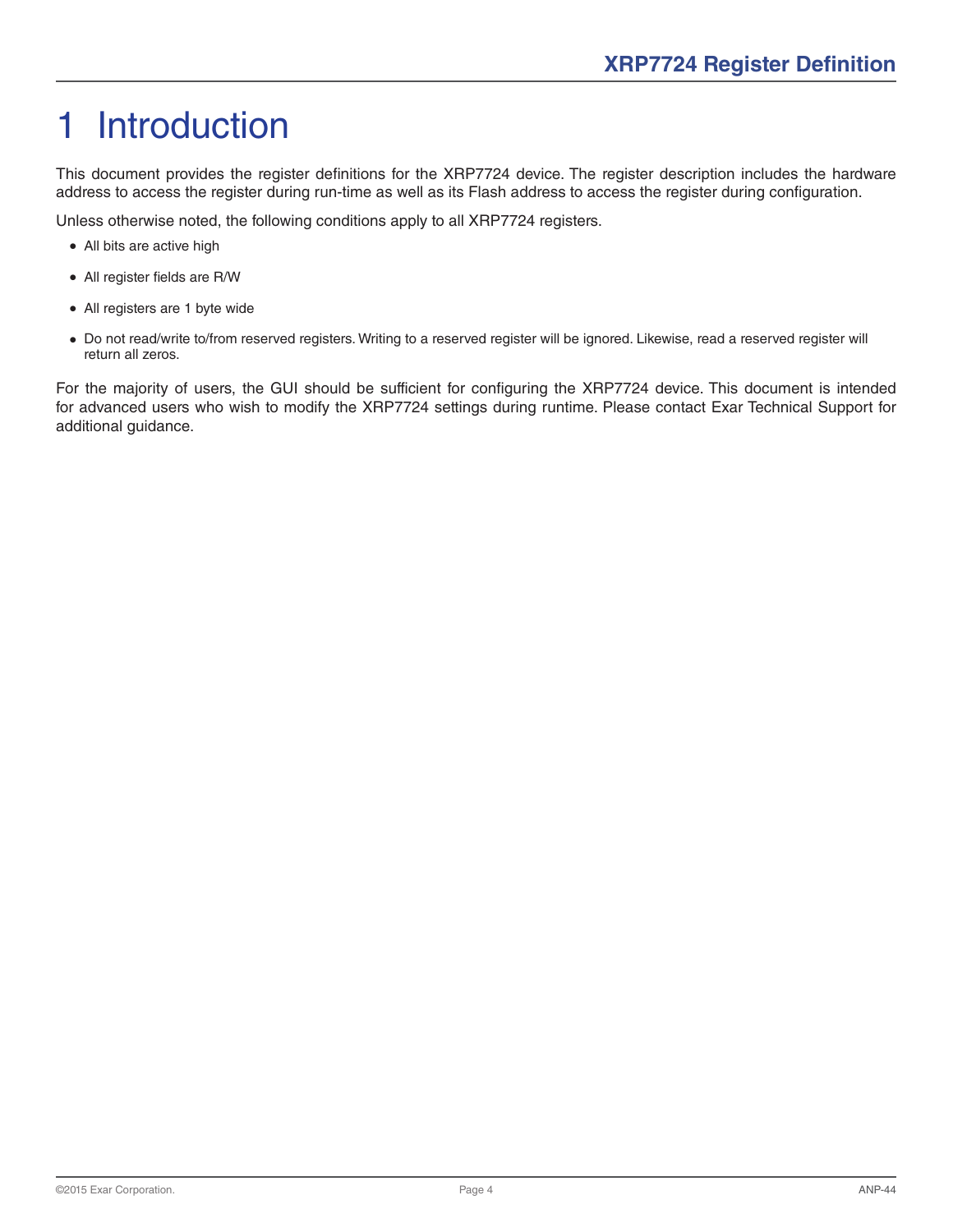# <span id="page-4-0"></span>2 Register Definitions

## 2.1 Firmware Registers

This section defines the firmware registers that may be programmed by the user.

| Runtime<br><b>Address</b> | Flash<br><b>Address</b> | <b>Name</b>                   | <b>Bits</b>    | <b>Description</b>                                                   |
|---------------------------|-------------------------|-------------------------------|----------------|----------------------------------------------------------------------|
| 8072                      | 180                     | <b>RESERVED</b>               | 7:0            |                                                                      |
|                           |                         |                               | 0              | RUN_TIME_RESET_HSI_ON_ZEROS                                          |
|                           |                         |                               | $\mathbf{1}$   | RUN_TIME_TEST_CMD_ENABLE                                             |
|                           |                         |                               | 2              | RUN TIME YF WRITE PROTECT                                            |
|                           |                         |                               | 3              | RUN_TIME_RESERVED3                                                   |
| 8073                      | 181                     | RUNTIMEBITMAP[7:0]            | 4              | RUN_TIME_PANIC_SHUTDOWN                                              |
|                           |                         |                               | 5              | RUN_TIME_HSI_TIMEOUT_DISABLE                                         |
|                           |                         |                               | 6              | RUN_TIME_ENABLE_GPIO_ON_RSTO_DEASSERT                                |
|                           |                         |                               | $\overline{7}$ | RUN_TIME_PWREN_CHECK                                                 |
| 8074                      | 182                     | I2CSADDR[7:0]                 | 7:0            | 8-bit address. Corresponds to 7-bit address 0x28                     |
|                           |                         |                               |                | Configuration Version.                                               |
| 8075                      | 183                     | CONFIGVERSION[7:0]            | 7:0            | Used by the GUI to define the user defined configuration<br>version. |
| 8076                      | 184                     | PWREN0[7:0]                   | 7:0            | Index into sequencer table for Group 0.                              |
| 8077                      | 185                     | <b>PWREN1[7:0]</b>            | 7:0            | Index into sequencer table for Group 1.                              |
| 8078                      | 186                     | PWREN2[7:0]                   | 7:0            | Index into sequencer table for Group 2.                              |
| 8079                      | 187                     | PWRENSEQUPDATA 0 DELAY[7:0]   | 7:0            | Start up delay in ms.                                                |
| 807A                      | 188                     | PWRENSEQUPDATA_0_SEQ[7:0]     | 7:0            | Power up sequence for supplies.                                      |
| 807B                      | 189                     | PWRENSEQUPDATA 1 DELAY[7:0]   | 7:0            | Start up delay in ms.                                                |
| 807C                      | 18A                     | PWRENSEQUPDATA_1_SEQ[7:0]     | 7:0            | Power up sequence for supplies.                                      |
| 807D                      | 18B                     | PWRENSEQUPDATA_2_DELAY[7:0]   | 7:0            | Start up delay in ms.                                                |
| 807E                      | <b>18C</b>              | PWRENSEQUPDATA_2_SEQ[7:0]     | 7:0            | Power up sequence for supplies.                                      |
| 807F                      | 18D                     | PWRENSEQUPDATA_3_DELAY[7:0]   | 7:0            | Start up delay in ms.                                                |
| 8080                      | 18E                     | PWRENSEQUPDATA_3_SEQ[7:0]     | 7:0            | Power up sequence for supplies.                                      |
| 8081                      | <b>18F</b>              | PWRENSEQUPDATA_4_DELAY[7:0]   | 7:0            | Start up delay in ms.                                                |
| 8082                      | 190                     | PWRENSEQUPDATA_4_SEQ[7:0]     | 7:0            | Power up sequence for supplies.                                      |
| 8083                      | 191                     | PWRENSEQUPDATA_5_DELAY[7:0]   | 7:0            | Start up delay in ms.                                                |
| 8084                      | 192                     | PWRENSEQUPDATA_5_SEQ[7:0]     | 7:0            | Power up sequence for supplies.                                      |
| 8085                      | 193                     | PWRENSEQDOWNDATA_0_DELAY[7:0] | 7:0            | Shut down delay in ms.                                               |
| 8086                      | 194                     | PWRENSEQDOWNDATA_0_SEQ[7:0]   | 7:0            | Power down sequence for supplies.                                    |
| 8087                      | 195                     | PWRENSEQDOWNDATA_1_DELAY[7:0] | 7:0            | Shut down delay in ms.                                               |
| 8088                      | 196                     | PWRENSEQDOWNDATA_1_SEQ[7:0]   | 7:0            | Power down sequence for supplies.                                    |
| 8089                      | 197                     | PWRENSEQDOWNDATA_2_DELAY[7:0] | 7:0            | Shut down delay in ms.                                               |
| 808A                      | 198                     | PWRENSEQDOWNDATA 2 SEQ[7:0]   | 7:0            | Power down sequence for supplies.                                    |
| 808B                      | 199                     | PWRENSEQDOWNDATA 3 DELAY[7:0] | 7:0            | Shut down delay in ms.                                               |
| 808C                      | 19A                     | PWRENSEQDOWNDATA_3_SEQ[7:0]   | 7:0            | Power down sequence for supplies.                                    |
| 808D                      | 19B                     | PWRENSEQDOWNDATA_4_DELAY[7:0] | 7:0            | Shut down delay in ms.                                               |
| 808E                      | 19C                     | PWRENSEQDOWNDATA_4_SEQ[7:0]   | 7:0            | Power down sequence [39:32] for supplies.                            |
| 808F                      | 19D                     | PWRENSEQDOWNDATA_5_DELAY[7:0] | 7:0            | Shut down delay [47:40] in ms.                                       |
| 8090                      | 19E                     | PWRENSEQDOWNDATA 5 SEQ[7:0]   | 7:0            | Power down sequence [47:40] for supplies.                            |
| 8091                      | 19F                     | SUPSEQ_FAULTDELAY_CH0[7:0]    | 7:0            | Start up Timeout: time to wait in ms for Channel 1 to enable.        |
| 8092                      | 1A0                     | SUPSEQ_CFG_CH0[7:0]           | 7:0            | Sequencer configuration data.                                        |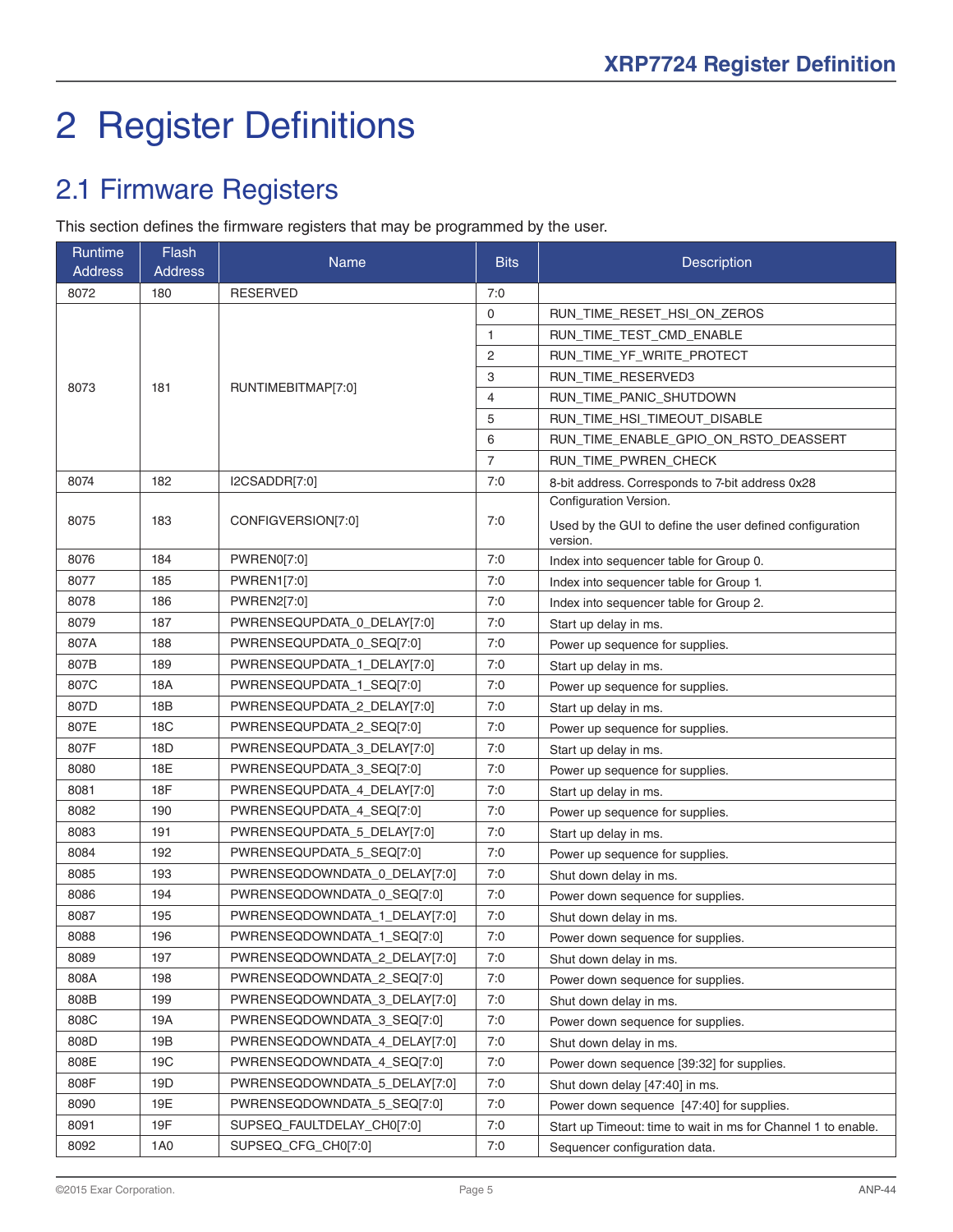| Runtime<br><b>Address</b> | Flash<br><b>Address</b> | Name                          | <b>Bits</b> | <b>Description</b>                                                          |
|---------------------------|-------------------------|-------------------------------|-------------|-----------------------------------------------------------------------------|
| 8093                      | 1A1                     | SUPSEQ_VOUTDELAY_CH0[7:0]     | 7:0         | Sequencer delay data.                                                       |
| 8094                      | 1A2                     | SUPSEQ RESTARTDELAY CH0 [7:0] | 7:0         | Channel 1 Hiccup Timeout.                                                   |
|                           |                         |                               |             | Time in ms to delay before Channel 1 restarts.                              |
| 8095                      | 1A3                     | SUPSEQ FAULTDELAY CH01[7:0]   | 7:0         | Start up Timeout: time to wait in ms for Channel 2 to enable.               |
| 8096                      | <b>1A4</b>              | SUPSEQ_CFG_CH1[7:0]           | 7:0         | Sequencer configuration data.                                               |
| 8097                      | 1A <sub>5</sub>         | SUPSEQ_VOUTDELAY_CH1[7:0]     | 7:0         | Sequencer delay data                                                        |
| 8098                      | 1A6                     | SUPSEQ_RESTARTDELAY_CH1[7:0]  | 7:0         | Channel 2 Hiccup Timeout.<br>Time in ms to delay before Channel 2 restarts. |
| 8099                      | <b>1A7</b>              | SUPSEQ_FAULTDELAY_CH02[7:0]   | 7:0         | Start up Timeout: time to wait in ms for Channel 3 to enable.               |
| 809A                      | <b>1A8</b>              | SUPSEQ_CFG_CH2[7:0]           | 7:0         | Sequencer configuration data.                                               |
| 809B                      | 1A9                     | SUPSEQ_VOUTDELAY_CH2[7:0]     | 7:0         | Sequencer delay data.                                                       |
| 809C                      | 1AA                     | SUPSEQ_RESTARTDELAY_CH2[7:0]  | 7:0         | Channel 3 Hiccup Timeout.<br>Time in ms to delay before Channel 3 restarts. |
| 809D                      | 1AB                     | SUPSEQ_FAULTDELAY_CH03[7:0]   | 7:0         | Start up Timeout: time to wait in ms for Channel 4 to enable                |
| 809E                      | 1AC                     | SUPSEQ_CFG_CH3[7:0]           | 7:0         | Sequencer configuration data                                                |
| 809F                      | 1AD                     | SUPSEQ_VOUTDELAY_CH3[7:0]     | 7:0         | Sequencer delay data                                                        |
| 80A0                      | 1AE                     | SUPSEQ_RESTARTDELAY_CH3[7:0]  | 7:0         | Channel 4 Hiccup Timeout.<br>Time in ms to delay before Channel 4 restarts. |
| 80A1                      | 1AF                     | <b>RESERVED</b>               |             |                                                                             |
| 80A2                      | 1B <sub>0</sub>         | SUPSEQ_CFG_CH4[7:0]           | 7:0         | Sequencer configuration data.                                               |
| 80A3                      | 1B1                     | SUPSEQ_VOUTDELAY_CH4[7:0]     | 7:0         | Sequencer delay data.                                                       |
| 80A4                      | 1B2                     | <b>RESERVED</b>               |             |                                                                             |
| 80A5                      | 1B3                     | HSITIMERRELOAD[7:0]           | 7:0         | HSI Reset timer in ms. Default 0x19 (25ms).                                 |
|                           |                         |                               |             | GPIO0 Input Configuration.                                                  |
|                           |                         |                               |             | 0x00<br>GPIO_GENERAL_INPUT                                                  |
|                           |                         |                               |             | 0x01<br>GPIO_PWREN1 Group 1 enable                                          |
|                           |                         |                               |             | 0x02<br>GPIO_PWREN2 Group 2 enable                                          |
|                           |                         |                               |             | 0x03<br>GPIO_CHEN0 Channel 1 enable                                         |
|                           |                         |                               |             | 0x04<br>GPIO_CHEN1 Channel 2 enable                                         |
| 80A6                      | 1B4                     | FW GPIO0[7:0]                 | 7:0         | 0x05<br>GPIO_CHEN2 Channel 3 enable                                         |
|                           |                         |                               |             | GPIO_CHEN3 Channel 4 enable<br>0x06                                         |
|                           |                         |                               |             | 0x07<br>GPIO_LDO3.3_EN LDO3.3 enable                                        |
|                           |                         |                               |             | 0x08<br><b>RESERVED</b>                                                     |
|                           |                         |                               |             | 0x09<br>GPIO_SUPPLY_NORM_STDBY                                              |
|                           |                         |                               |             | 0x0A<br>GPIO_I2C_ADDR_LSB<br>requires SET_GPIO0_CFG = 0x61                  |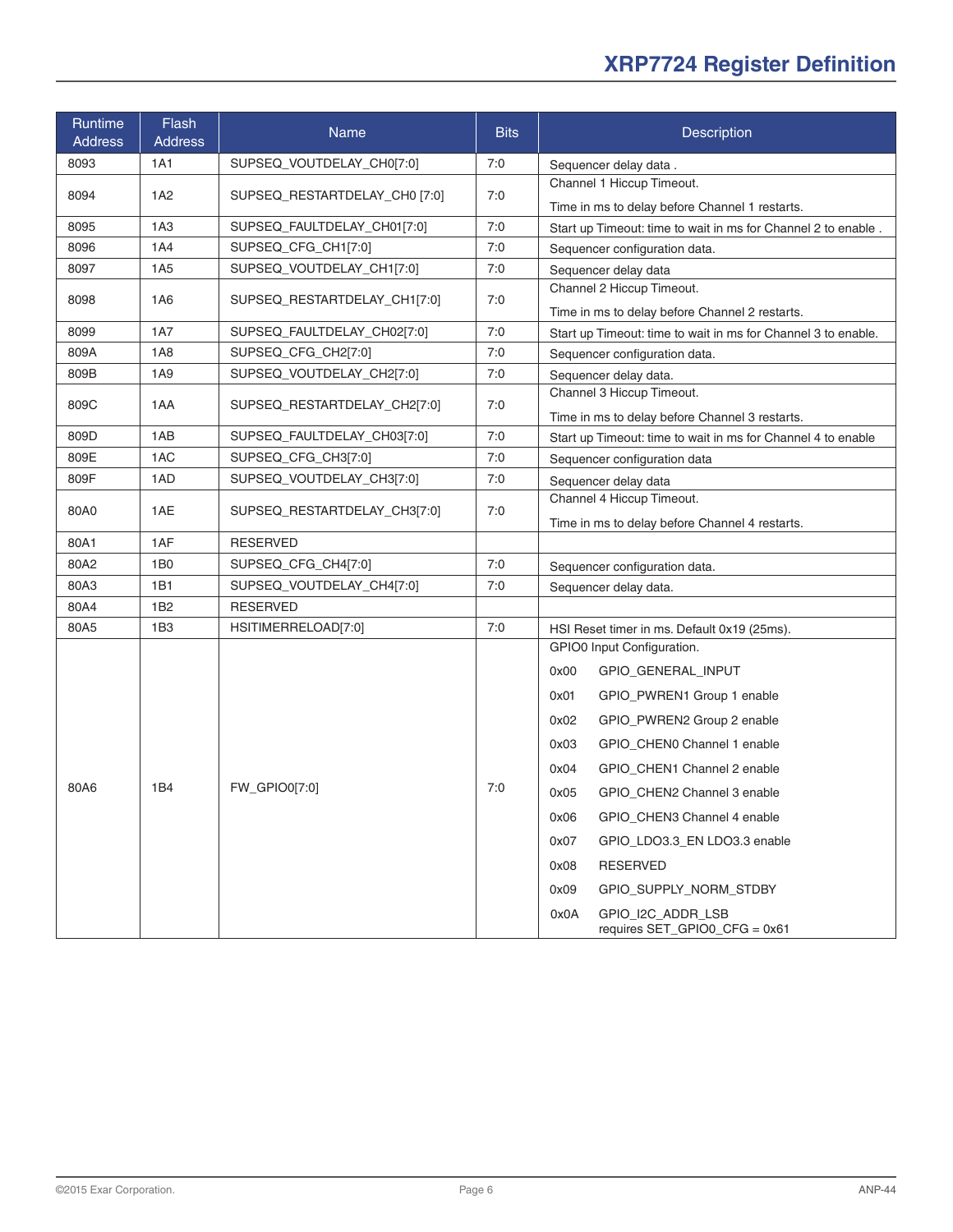| Runtime<br><b>Address</b> | <b>Flash</b><br><b>Address</b> | Name          | <b>Bits</b> | <b>Description</b>                                           |
|---------------------------|--------------------------------|---------------|-------------|--------------------------------------------------------------|
|                           |                                |               |             | GPIO1 Input Configuration.                                   |
|                           |                                |               |             | 0x00<br>GPIO_GENERAL_INPUT                                   |
|                           |                                |               |             | 0x01<br>GPIO_PWREN1 Group 1 enable                           |
|                           |                                |               |             | 0x02<br>GPIO_PWREN2 Group 2 enable                           |
|                           |                                |               |             | 0x03<br>GPIO_CHEN0 Channel 1 enable                          |
|                           |                                |               |             | GPIO_CHEN1 Channel 2 enable<br>0x04                          |
| 80A7                      | 1B5                            | FW_GPIO1[7:0] | 7:0         | 0x05<br>GPIO CHEN2 Channel 3 enable                          |
|                           |                                |               |             | 0x06<br>GPIO CHEN3 Channel 4 enable                          |
|                           |                                |               |             | 0x07<br>GPIO_LDO3.3_EN LDO3.3 enable                         |
|                           |                                |               |             | 0x08<br><b>RESERVED</b>                                      |
|                           |                                |               |             | 0x09<br>GPIO_SUPPLY_NORM_STDBY                               |
|                           |                                |               |             | 0x0A<br>GPIO I2C ADDR LSB<br>requires SET_GPIO0_CFG = 0x61)  |
|                           |                                |               |             | PSIO0 Input Configuration.                                   |
|                           |                                |               |             | 0x00<br>GPIO_GENERAL_INPUT                                   |
|                           |                                |               |             | 0x01<br>GPIO_PWREN1 Group 1 enable                           |
|                           |                                | FW_GPIO2[7:0] |             | 0x02<br>GPIO_PWREN2 Group 2 enable                           |
|                           |                                |               | 7:0         | GPIO_CHEN0 Channel 1 enable<br>0x03                          |
|                           |                                |               |             | GPIO_CHEN1 Channel 2 enable<br>0x04                          |
| 80A8                      | <b>1B6</b>                     |               |             | 0x05<br>GPIO_CHEN2 Channel 3 enable                          |
|                           |                                |               |             | 0x06<br>GPIO_CHEN3 Channel 4 enable                          |
|                           |                                |               |             | GPIO_LDO3.3_EN LDO3.3 enable<br>0x07                         |
|                           |                                |               |             | 0x08<br><b>RESERVED</b>                                      |
|                           |                                |               |             | 0x09<br>GPIO_SUPPLY_NORM_STDBY                               |
|                           |                                |               |             | 0x0A<br>GPIO_I2C_ADDR_LSB<br>requires SET_GPIO0_CFG = 0x61   |
|                           |                                |               |             | PSIO1 Input Configuration                                    |
|                           |                                |               |             | 0x00<br>GPIO_GENERAL_INPUT                                   |
|                           |                                |               |             | GPIO_PWREN1 - Group 1 enable<br>0x01                         |
|                           |                                |               |             | 0x02<br>GPIO_PWREN2 - Group 2 enable                         |
|                           |                                |               |             | 0x03<br>GPIO_CHEN0 - Channel 1 enable                        |
|                           |                                |               |             | 0x04<br>GPIO_CHEN1 - Channel 2 enable                        |
| 80A9                      | 1B7<br>FW_GPIO3[7:0]           |               | 7:0         | 0x05<br>GPIO_CHEN2 - Channel 3 enable                        |
|                           |                                |               |             | GPIO_CHEN3 - Channel 4 enable<br>0x06                        |
|                           |                                |               |             | GPIO_LDO3.3_EN - LDO3.3 enable<br>0x07                       |
|                           |                                |               |             | <b>RESERVED</b><br>0x08                                      |
|                           |                                |               |             | 0x09<br>GPIO_SUPPLY_NORM_STDBY                               |
|                           |                                |               |             | 0x0A<br>GPIO_I2C_ADDR_LSB<br>(requires SET_GPIO0_CFG = 0x61) |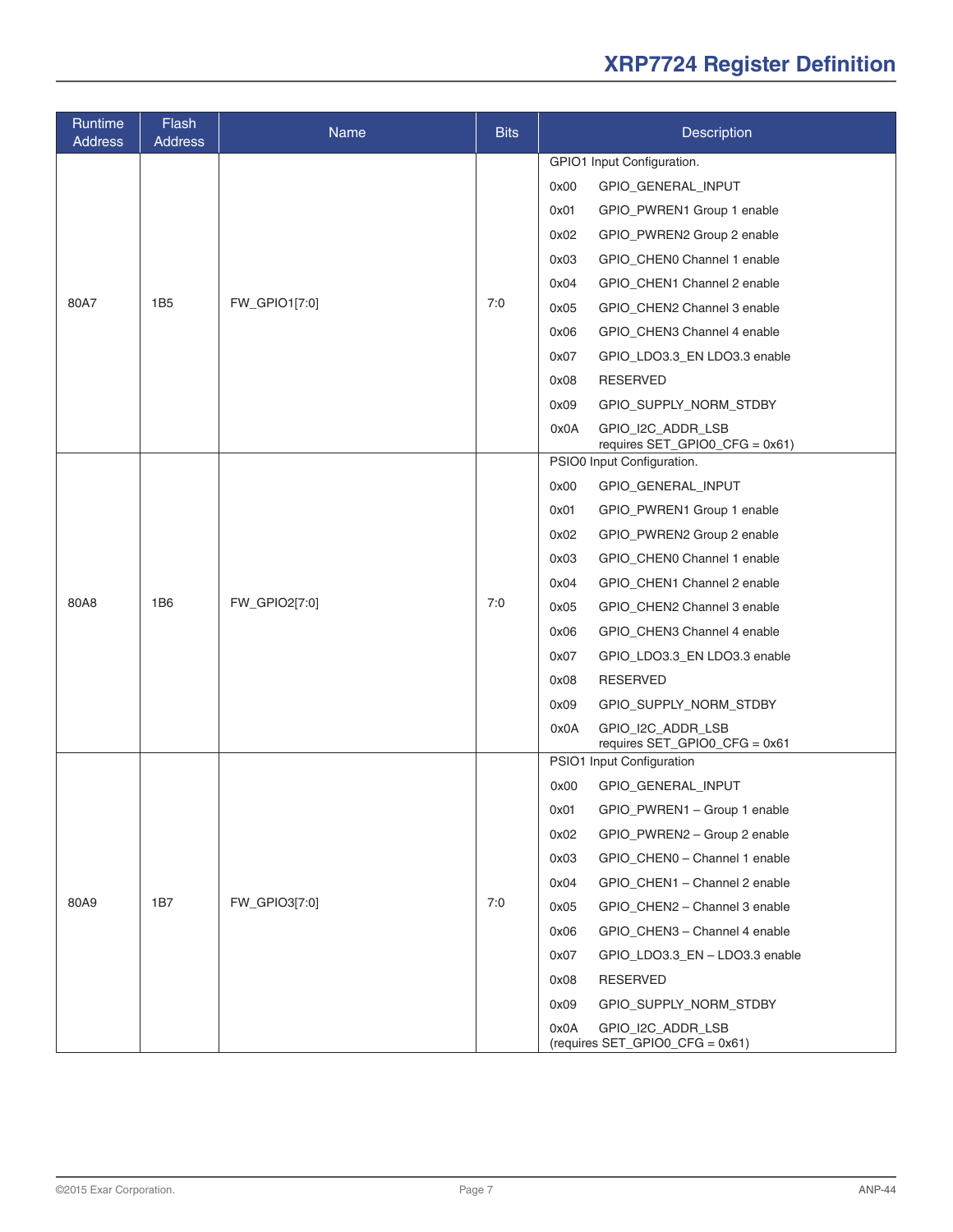| Runtime<br><b>Address</b> | Flash<br><b>Address</b> | Name               | <b>Bits</b> | Description                                                                                                                                                                                                                                                                                                                                                                                                                                                             |
|---------------------------|-------------------------|--------------------|-------------|-------------------------------------------------------------------------------------------------------------------------------------------------------------------------------------------------------------------------------------------------------------------------------------------------------------------------------------------------------------------------------------------------------------------------------------------------------------------------|
| 80AA                      | 1B <sub>8</sub>         | FW_GPIO4[7:0]      | 7:0         | PSIO2 Input Configuration.<br>0x00<br>GPIO_GENERAL_INPUT<br>0x01<br>GPIO_PWREN1 Group 1 enable<br>GPIO_PWREN2 Group 2 enable<br>0x02<br>GPIO_CHEN0 Channel 1 enable<br>0x03<br>GPIO_CHEN1 Channel 2 enable<br>0x04<br>0x05<br>GPIO CHEN2 Channel 3 enable<br>GPIO_CHEN3 Channel 4 enable<br>0x06<br>0x07<br>GPIO_LDO3.3_EN - LDO3.3 enable<br><b>RESERVED</b><br>0x08<br>0x09<br>GPIO_SUPPLY_NORM_STDBY<br>0x0A<br>GPIO_I2C_ADDR_LSB<br>(requires SET_GPIO0_CFG = 0x61) |
| 80AB                      | 1 <sub>B9</sub>         | GPIO_POK_CFG[7:0]  | 7:0         | I/O Power OK Output Pin Select.<br>GPIO0<br>0x00<br>0x01<br>GPIO1<br>0x02<br>PSIO0<br>PSIO1<br>0x03<br>0x04<br>PSIO <sub>2</sub>                                                                                                                                                                                                                                                                                                                                        |
| 80AC                      | 1BA                     | GPIO_RSTO_CFG[7:0] | 7:0         | I/O Reset Out Output Pin Select.<br>0x00<br>GPIO0<br>GPIO1<br>0x01<br>PSIO0<br>0x02<br>0x03<br>PSIO1<br>0x04<br>PSIO <sub>2</sub>                                                                                                                                                                                                                                                                                                                                       |
| 80AD                      | 1BB                     | TRSTO_CFG[7:0]     | 7:0         | Reset Out Delay Configuration. 5ms per LSB                                                                                                                                                                                                                                                                                                                                                                                                                              |
| 80AE                      | 1BC                     | AUXBITMAP[7:0]     | 7:0         | 0x00<br>AUX_DISABLE_UVLO_F_CHK_IN_250MS<br>AUX_DISABLE_UVLO_W_CHK_IN_250MS<br>0x01<br>AUX_RESET_ON_UVLO_CLEAR<br>0x02<br>0x03<br>AUX_FORCE_250MS_OTP_READ                                                                                                                                                                                                                                                                                                               |
| 80AF                      | 1BD                     | GPIO_LOWVIN[7:0]   | 7:0         | LOW_VIN Output Pin Select.<br>GPIO0<br>0x00<br>0x01<br>GPIO1<br>PSIO0<br>0x02<br>0x03<br>PSIO1<br>PSIO <sub>2</sub><br>0x04                                                                                                                                                                                                                                                                                                                                             |
| 80B0                      | 1BE                     | GPIO_INTR[7:0]     | 7:0         | INTR Output Pin Select.<br>0x00<br>GPIO0<br>GPIO1<br>0x01<br>PSIO0<br>0x02<br>PSIO1<br>0x03<br>PSIO <sub>2</sub><br>0x04                                                                                                                                                                                                                                                                                                                                                |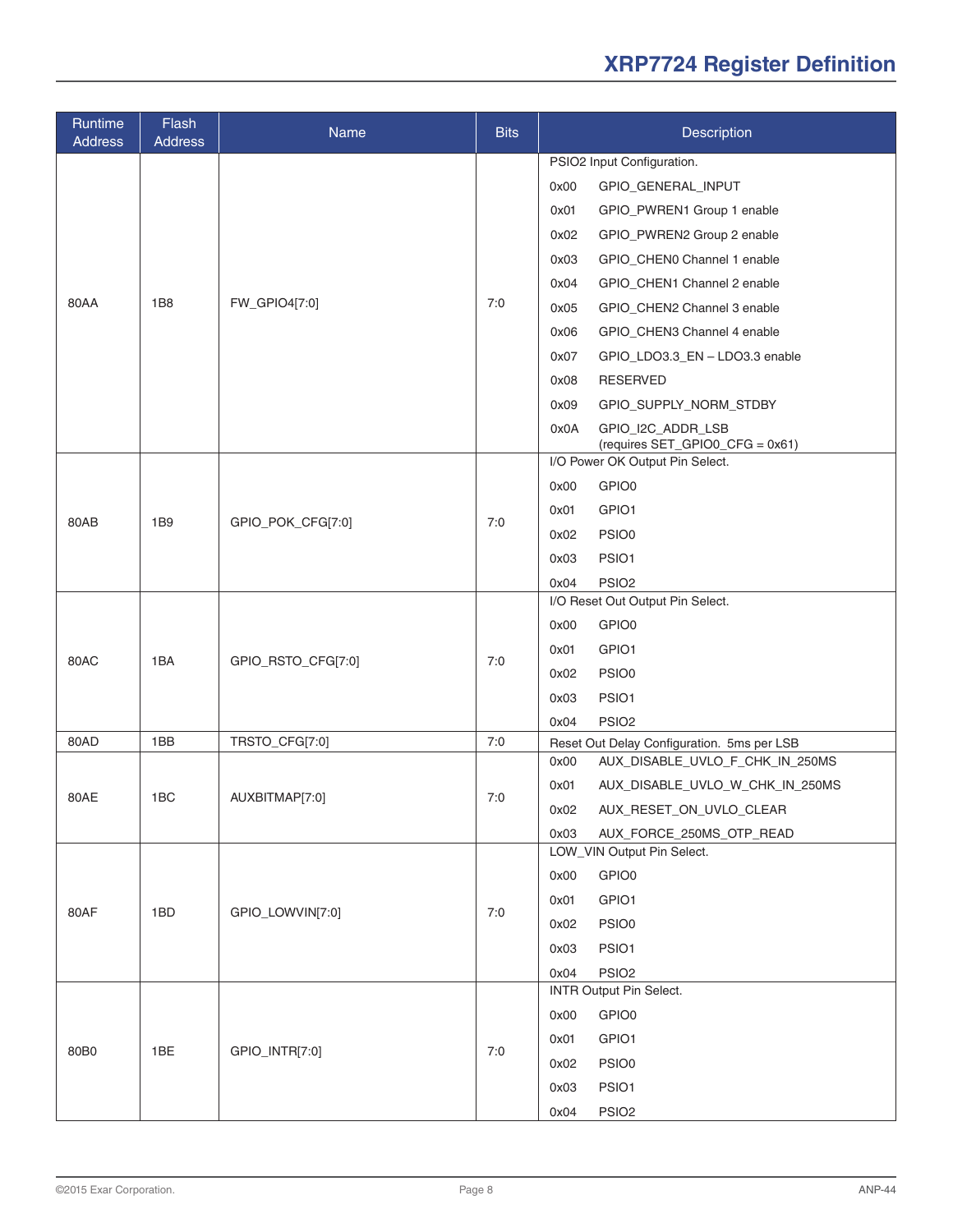## <span id="page-8-0"></span>2.2 Voltage Level Configuration Registers

This section defines the registers used to configure the target voltage levels.

#### 2.2.1 Normal and Standby Voltage Levels Registers

This section defines the registers used to program the normal and standby voltage levels for channels 1-4.

| <b>Runtime</b><br>Address | <b>Flash</b><br><b>Address</b> | <b>Name</b>             | <b>Bits</b> | <b>Description</b>                                                      |
|---------------------------|--------------------------------|-------------------------|-------------|-------------------------------------------------------------------------|
| 80B1                      | 11F                            | SUPPLYVTAR_CH0[7:0]     | 7:0         | Channel 1 Normal target voltage in native resolution set in<br>GUI      |
| 80B <sub>2</sub>          | 120                            | SUPPLYVTAR_CH1[7:0]     | 7:0         | Channel 2 Normal target voltage in native resolution set in<br>GUI.     |
| 80B3                      | 121                            | SUPPLYVTAR CH2[7:0]     | 7:0         | Channel 3 Normal target voltage in native resolution set in<br>GUI.     |
| 80B4                      | 122                            | SUPPLYVTAR CH3[7:0]     | 7:0         | Channel 4 Normal target voltage in native resolution set in<br>GUI.     |
| 80B5                      | 123                            | SUPPLYVTARSTBY CH0[7:0] | 7:0         | Channel 1 Standby target voltage in native resolution.<br>Default 0.6V. |
| 80B6                      | 124                            | SUPPLYVTARSTBY CH1[7:0] | 7:0         | Channel 2 Standby target voltage in native resolution.<br>Default 0.6V. |
| 80B7                      | 125                            | SUPPLYVTARSTBY_CH2[7:0] | 7:0         | Channel 3 Standby target voltage in native resolution.<br>Default 0.6V. |
| 80B8                      | 126                            | SUPPLYVTARSTBY CH3[7:0] | 7:0         | Channel 4 Standby target voltage in native resolution.<br>Default 0.6V. |

#### 2.2.2 Voltage Change Threshold Levels Registers

This section defines the registers used to program the minimum and maximum voltage thresholds for channels 1-4.

| Runtime<br><b>Address</b> | <b>Flash</b><br><b>Address</b> | <b>Name</b>                                     | <b>Bits</b> | <b>Description</b>                                                    |
|---------------------------|--------------------------------|-------------------------------------------------|-------------|-----------------------------------------------------------------------|
| 80B9                      | 127                            | PWRSETVOLTAGETHRESHMIN CHO<br>LOW[7:0]          | 7:0         | Minimum voltage set value through HSI for Channel 1. Default<br>0x00. |
| 80BA                      | 128                            | PWRSETVOLTAGETHRESHMIN CHO<br><b>HIGH[7:0]</b>  | 7:0         | Minimum voltage set value through HSI for Channel 1. Default<br>0x00. |
| 80BB                      | 129                            | PWRSETVOLTAGETHRESHMIN CH1<br>LOW[7:0]          | 7:0         | Minimum voltage set value through HSI for Channel 2. Default<br>0x00. |
| 80 <sub>BC</sub>          | 12A                            | PWRSETVOLTAGETHRESHMIN CH1<br>HIGH[7:0]         | 7:0         | Minimum voltage set value through HSI for Channel 2. Default<br>0x00. |
| 80BD                      | 12B                            | PWRSETVOLTAGETHRESHMIN_CH2_<br>LOW[7:0]         | 7:0         | Minimum voltage set value through HSI for Channel 3. Default<br>0x00  |
| 80BE                      | 12C                            | PWRSETVOLTAGETHRESHMIN CH2<br>HIGH[7:0]         | 7:0         | Minimum voltage set value through HSI for Channel 3. Default<br>0x00. |
| 80BF                      | 12D                            | PWRSETVOLTAGETHRESHMIN CH3<br>LOW[7:0]          | 7:0         | Minimum voltage set value through HSI for Channel 4. Default<br>0x00. |
| 80C0                      | 12E                            | PWRSETVOLTAGETHRESHMIN CH3<br>HIGH[7:0]         | 7:0         | Minimum voltage set value through HSI for Channel 4. Default<br>0x00. |
| 80C1                      | 12F                            | PWRSETVOLTAGETHRESHMAX CH0<br>LOW[7:0]          | 7:0         | Maximum voltage set value through HSI for Channel 1. Default<br>0xFF. |
| 80C2                      | 130                            | PWRSETVOLTAGETHRESHMAX_CH0_<br><b>HIGH[7:0]</b> | 7:0         | Maximum voltage set value through HSI for Channel 1. Default<br>0xFF. |
| 80C3                      | 131                            | PWRSETVOLTAGETHRESHMAX CH1<br>LOW[7:0]          | 7:0         | Maximum voltage set value through HSI for Channel 2.<br>Default 0xFF. |
| 80C4                      | 132                            | PWRSETVOLTAGETHRESHMAX CH1<br>HIGH[7:0]         | 7:0         | Maximum voltage set value through HSI for Channel 2.<br>Default 0xFF. |
| 80C5                      | 133                            | PWRSETVOLTAGETHRESHMAX CH2<br>LOW[7:0]          | 7:0         | Maximum voltage set value through HSI for Channel 3.<br>Default 0xFF. |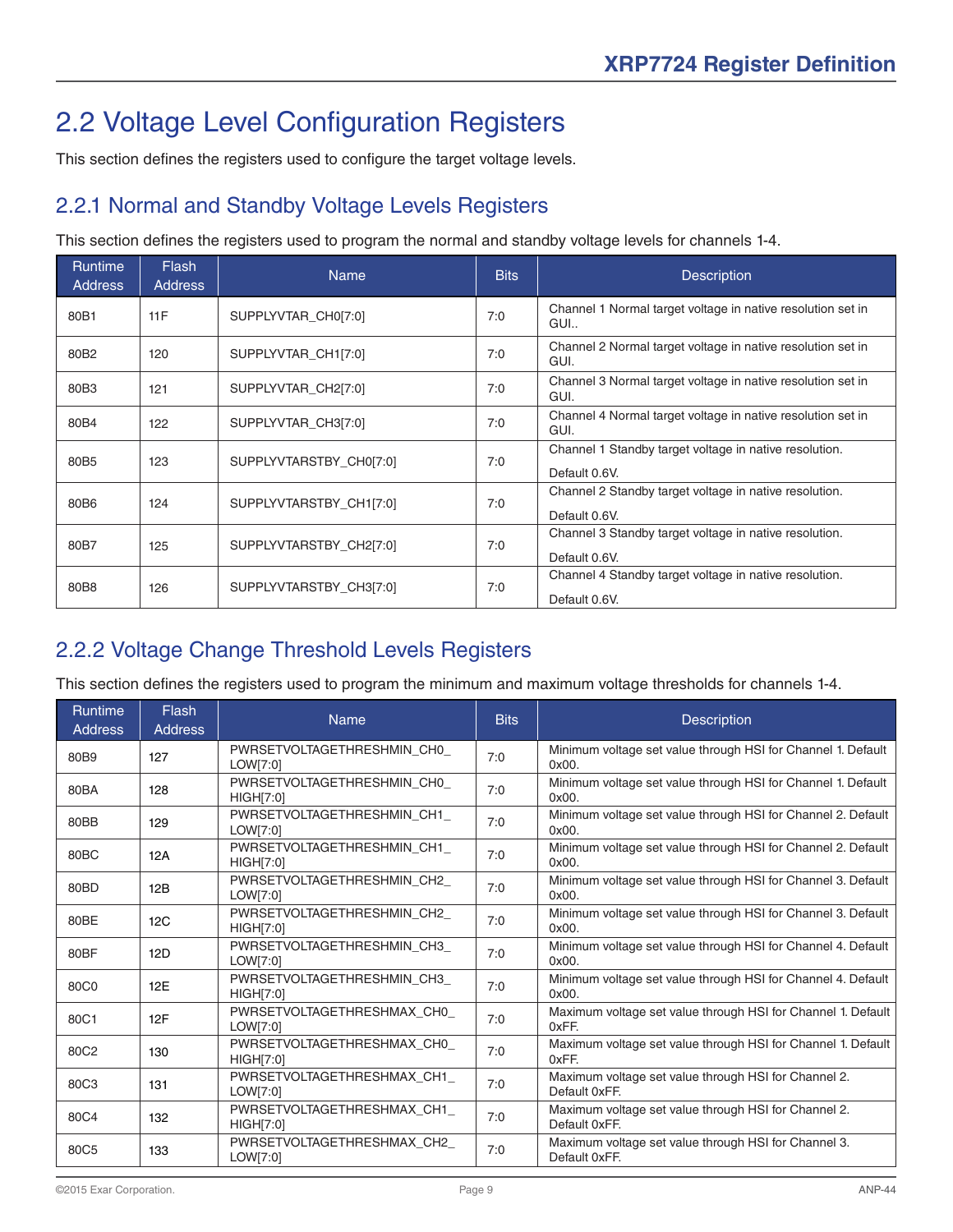<span id="page-9-0"></span>

| Runtime<br><b>Address</b> | Flash<br><b>Address</b> | <b>Name</b>                                    | <b>Bits</b> | <b>Description</b>                                                    |
|---------------------------|-------------------------|------------------------------------------------|-------------|-----------------------------------------------------------------------|
| 80C6                      | 134                     | PWRSETVOLTAGETHRESHMAX CH2<br><b>HIGH[7:0]</b> | 7:0         | Maximum voltage set value through HSI for Channel 3.<br>Default 0xFF. |
| 80C7                      | 135                     | PWRSETVOLTAGETHRESHMAX CH3<br>LOW[7:0]         | 7:0         | Maximum voltage set value through HSI for Channel 4.<br>Default 0xFF. |
| 80C8                      | 136                     | PWRSETVOLTAGETHRESHMAX CH3<br><b>HIGH[7:0]</b> | 7:0         | Maximum voltage set value through HSI for Channel 4.<br>Default 0xFF. |

#### 2.2.3 Current Change Threshold Levels Registers

This section defines the registers used to program the minimum and maximum current thresholds for channels 1-4.

| <b>Runtime</b><br><b>Address</b> | <b>Flash</b><br><b>Address</b> | <b>Name</b>                        | <b>Bits</b> | <b>Description</b>                                         |
|----------------------------------|--------------------------------|------------------------------------|-------------|------------------------------------------------------------|
| 80C9                             | 137                            | PWRSETCURRENTTHRESHMAX<br>CH0[7:0] | 7:0         | Max current set value through HSI Channel 1. Default 0xFF. |
| 80CA                             | 138                            | PWRSETCURRENTTHRESHMAX<br>CH1[7:0] | 7:0         | Max current set value through HSI Channel 2. Default 0xFF. |
| 80CB                             | 139                            | PWRSETCURRENTTHRESHMAX<br>CH2[7:0] | 7:0         | Max current set value through HSI Channel 3. Default 0xFF. |
| 80CC                             | 13A                            | PWRSETCURRENTTHRESHMAX<br>CH3[7:0] | 7:0         | Max current set value through HSI Channel 4. Default 0xFF. |

#### 2.2.4 Supply Voltage Change Control Registers

This section defines the register used to enable each channel's behavior as it transitions from normal to standby. Setting the channel number bit will cause that channel to transition into standby when appropriate, otherwise the channel will remain in normal mode.

| <b>Runtime</b><br><b>Address</b> | <b>Flash</b><br><b>Address</b>    | <b>Name</b>     | <b>Bits</b>        | <b>Description</b>                                                                                          |
|----------------------------------|-----------------------------------|-----------------|--------------------|-------------------------------------------------------------------------------------------------------------|
|                                  |                                   |                 |                    | Bitwise control of which channel will transition between<br>normal and standby from an I/O (if configured). |
|                                  | 13B<br>SUPPLYGPIONORMSTBYCFG[3:0] |                 | Bit 0<br>Channel 1 |                                                                                                             |
| 80CD                             |                                   |                 | 7:0                | Bit 1<br>Channel 2                                                                                          |
|                                  |                                   |                 |                    | Bit 2<br>Channel 3                                                                                          |
|                                  |                                   |                 |                    | Bit 3<br>Channel 4                                                                                          |
| 80CE                             | 13C                               | <b>RESERVED</b> | 7:0                |                                                                                                             |
| 80CF                             | 13D                               | <b>RESERVED</b> | 7:0                |                                                                                                             |
| 80 <sub>D</sub> 0                | 13E                               | <b>RESERVED</b> | 7:0                |                                                                                                             |

## 2.3 OVS Registers

This section defines the registers used to program the OVS properties for channels 1-4.

| Run time<br><b>Address</b> | <b>Flash</b><br><b>Address</b> | <b>Name</b>               | <b>Bits</b> | <b>Description</b>                                            |
|----------------------------|--------------------------------|---------------------------|-------------|---------------------------------------------------------------|
| C000                       | 000                            | STA OVS DUTY SAT CH0[7:0] | 7:0         | <b>OVS Duty Saturation.</b>                                   |
| C <sub>100</sub>           | 040                            | STA OVS DUTY SAT CH1[7:0] | 7:0         | If OVS duty is greater than this value, hold the high-side on |
| C <sub>200</sub>           | 080                            | STA OVS DUTY SAT CH2[7:0] | 7:0         | until the end of the quarter cycle (or sampling period).      |
| C <sub>300</sub>           | 0C <sub>0</sub>                | STA OVS DUTY SAT CH3[7:0] | 7:0         | Each bit represents one counter step of the 103MHz clock.     |
|                            |                                |                           |             | Percentage of counter_restart_state/4 (50-90%)                |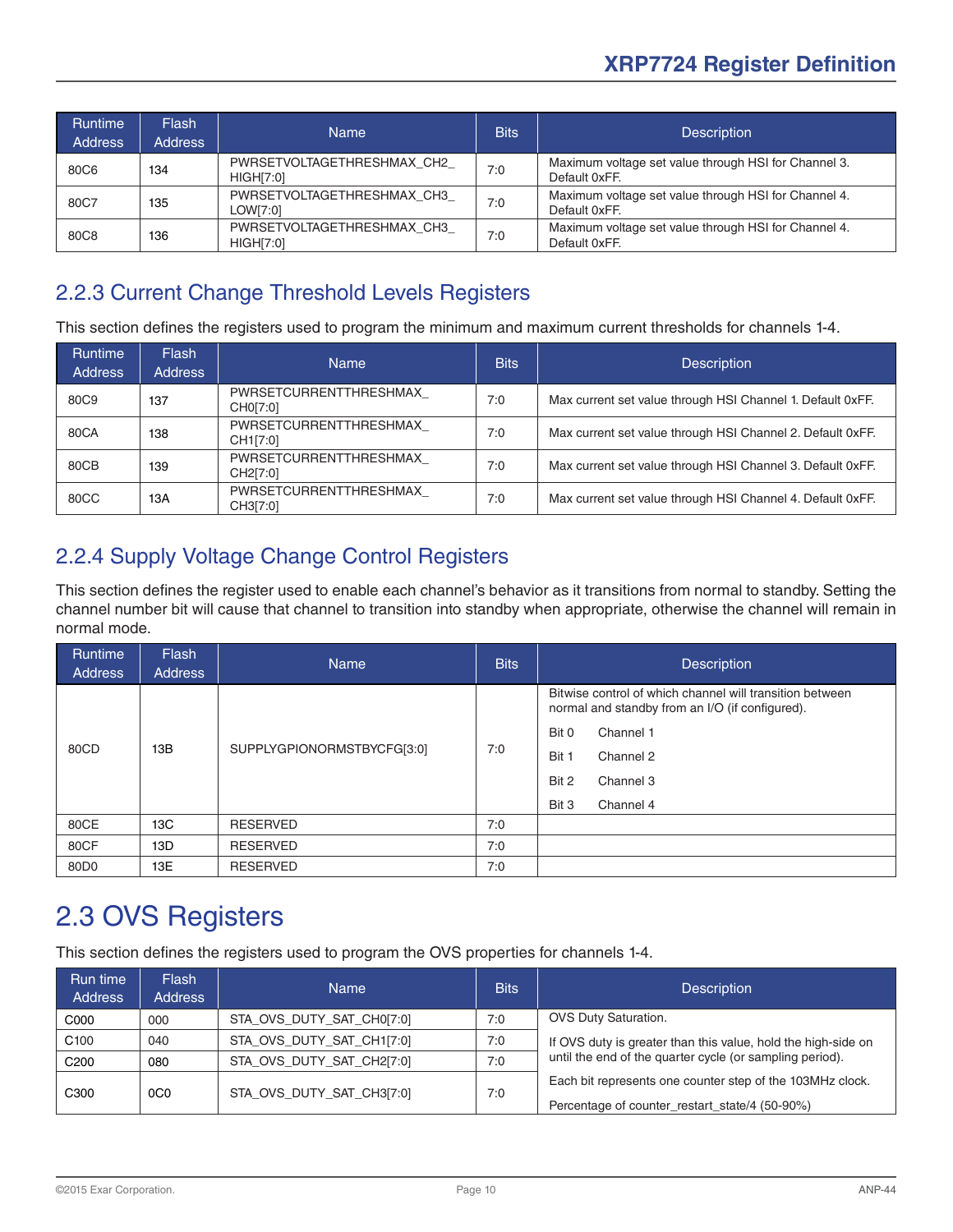| Run time<br><b>Address</b> | Flash<br><b>Address</b> | <b>Name</b>                                                    | <b>Bits</b>  | <b>Description</b>                                                                                                                                                                                                                                                                                                                                               |
|----------------------------|-------------------------|----------------------------------------------------------------|--------------|------------------------------------------------------------------------------------------------------------------------------------------------------------------------------------------------------------------------------------------------------------------------------------------------------------------------------------------------------------------|
| C001                       | 001                     | STA_OVS_LS_CUR_CH0[7:0]                                        |              | Low Side Current Measure.                                                                                                                                                                                                                                                                                                                                        |
| C <sub>101</sub>           | 041                     | STA_OVS_LS_CUR_CH1[7:0]                                        | 5:0          | Indicates when the low-side should be turned on in the last                                                                                                                                                                                                                                                                                                      |
| C201                       | 081                     | STA_OVS_LS_CUR_CH2[7:0]                                        |              | 1/16th of the switching cycle, in system clock cycles. Dead-<br>time will decrease the effective on-time of the low side                                                                                                                                                                                                                                         |
| C301                       | 0C1                     | STA_OVS_LS_CUR_CH3[7:0]                                        |              | switching signal.                                                                                                                                                                                                                                                                                                                                                |
|                            |                         |                                                                |              | Each bit represents one counter step of the 103MHz clock.<br>The value should be large enough to ensure one ADC sample<br>and hold action for the current measurement.                                                                                                                                                                                           |
|                            |                         |                                                                |              | Set to ((counter_restart_state + $1$ ) / 16) - 1                                                                                                                                                                                                                                                                                                                 |
|                            |                         |                                                                |              | U-OVS Dead Time Safe Mode.                                                                                                                                                                                                                                                                                                                                       |
|                            |                         |                                                                | 6            | When set, dead-time will always occur during a transition to<br>U-OVS mode.                                                                                                                                                                                                                                                                                      |
|                            |                         |                                                                |              | U-OVS First Pulse Limit.                                                                                                                                                                                                                                                                                                                                         |
|                            |                         |                                                                | 7            | If set, ovs_first_pulse_max will be used to limit the size of the<br>first pulse upon entering u_ovs mode.                                                                                                                                                                                                                                                       |
| C002                       | 002                     | STA_OVS_INIT_OFFTIME_CH0[7:0]                                  | 7:0          | OVS Initial Off Time.                                                                                                                                                                                                                                                                                                                                            |
| C102                       | 042                     | STA_OVS_INIT_OFFTIME_CH1[7:0]                                  | 7:0          | In O_OVS mode, set both HS and LS signals off at the                                                                                                                                                                                                                                                                                                             |
| C202<br>C302               | 082<br>OC <sub>2</sub>  | STA_OVS_INIT_OFFTIME_CH2[7:0]                                  | 7:0<br>7:0   | beginning before turning LS on. Units are system clock cycles.<br>One bit represents one counter step of the 103MHz clock.                                                                                                                                                                                                                                       |
| COO3                       | 003                     | STA_OVS_INIT_OFFTIME_CH3[7:0]<br>STA_OVS_ESR_DEADTIME_CH0[7:0] |              | Large ESR Mode.                                                                                                                                                                                                                                                                                                                                                  |
| C <sub>103</sub>           | 043                     | STA_OVS_ESR_DEADTIME_CH1[7:0]                                  |              | Indicates whether the capacitor has large or small ESR.                                                                                                                                                                                                                                                                                                          |
| C <sub>203</sub>           | 083                     | STA_OVS_ESR_DEADTIME_CH2[7:0]                                  | 1:0          | Relevant only during U_OVS mode. If ESR is small, the OVS                                                                                                                                                                                                                                                                                                        |
| C301                       | OC <sub>3</sub>         | STA_OVS_ESR_DEADTIME_CH3[7:0]                                  |              | high-side switching signal is OR'ed with the DPWM signal to<br>produce the final signal. If the ESR is large, the DPWM high-<br>side signal is ignored during U_OVS mode.                                                                                                                                                                                        |
|                            |                         |                                                                |              | 10 small ESR                                                                                                                                                                                                                                                                                                                                                     |
|                            |                         |                                                                |              | 01 large ESR                                                                                                                                                                                                                                                                                                                                                     |
|                            |                         |                                                                |              | middle range ESR<br>00/11                                                                                                                                                                                                                                                                                                                                        |
|                            |                         |                                                                |              | If C_ESR > 5Mohm, set to 2'b01; if C_ESR < 5Mohm, set to                                                                                                                                                                                                                                                                                                         |
|                            |                         |                                                                |              | $22$ b <sub>10</sub> .                                                                                                                                                                                                                                                                                                                                           |
|                            |                         |                                                                |              | Course Dead Time.                                                                                                                                                                                                                                                                                                                                                |
|                            |                         |                                                                | 7:2          | Dead-time in system clock cycles. At the beginning of U_OVS<br>mode, wait this amount of time before turning on the high-<br>side. In either O_OVS mode or U_OVS mode in the last 1/16th<br>of each switching period, wait this amount of time with both<br>LS and HS off before using PID switching signals to always<br>ensure dead-time requirements are met. |
|                            |                         |                                                                |              | Each bit represents one counter step with the 25MHz clock.                                                                                                                                                                                                                                                                                                       |
|                            |                         |                                                                |              | Calculated to be equal to dead_time_hs_0 / 32.                                                                                                                                                                                                                                                                                                                   |
| C017                       | 017                     | STA_PGOOD_THRES_UPPER_CH0[7:0]                                 | 0            | Maximum Error Threshold.                                                                                                                                                                                                                                                                                                                                         |
| C117                       | 057                     | STA PGOOD THRES UPPER CH1[7:0]                                 |              | Bit 8 of Power Good upper threshold                                                                                                                                                                                                                                                                                                                              |
| C <sub>217</sub>           | 097                     | STA_PGOOD_THRES_UPPER_CH2[7:0]                                 | $\mathbf{1}$ | Minimum Error Threshold.                                                                                                                                                                                                                                                                                                                                         |
| C317                       | 0D7                     | STA_PGOOD_THRES_UPPER_CH3[7:0]                                 |              | Bit 8 of Power Good upper threshold<br>PFM to PWM Error.                                                                                                                                                                                                                                                                                                         |
|                            |                         |                                                                | 2]           | Initial error value upon PFM-->PWM transition should                                                                                                                                                                                                                                                                                                             |
|                            |                         |                                                                |              | correspond to comparator reference                                                                                                                                                                                                                                                                                                                               |
|                            |                         |                                                                |              | Each bit represents one step in the encoded 9 bit error signal.<br>U-OVS First Pulse Maximum.                                                                                                                                                                                                                                                                    |
|                            |                         |                                                                | 7:3          | When we enter under voltage OVS mode, limit the first pulse<br>to this duty ratio if u_ovs_first_pulse_limit is set high (each bit<br>is 8 103 MHz clock cycles).                                                                                                                                                                                                |
|                            |                         |                                                                |              | Percentage of counter_restart_state/8 (50-90%).                                                                                                                                                                                                                                                                                                                  |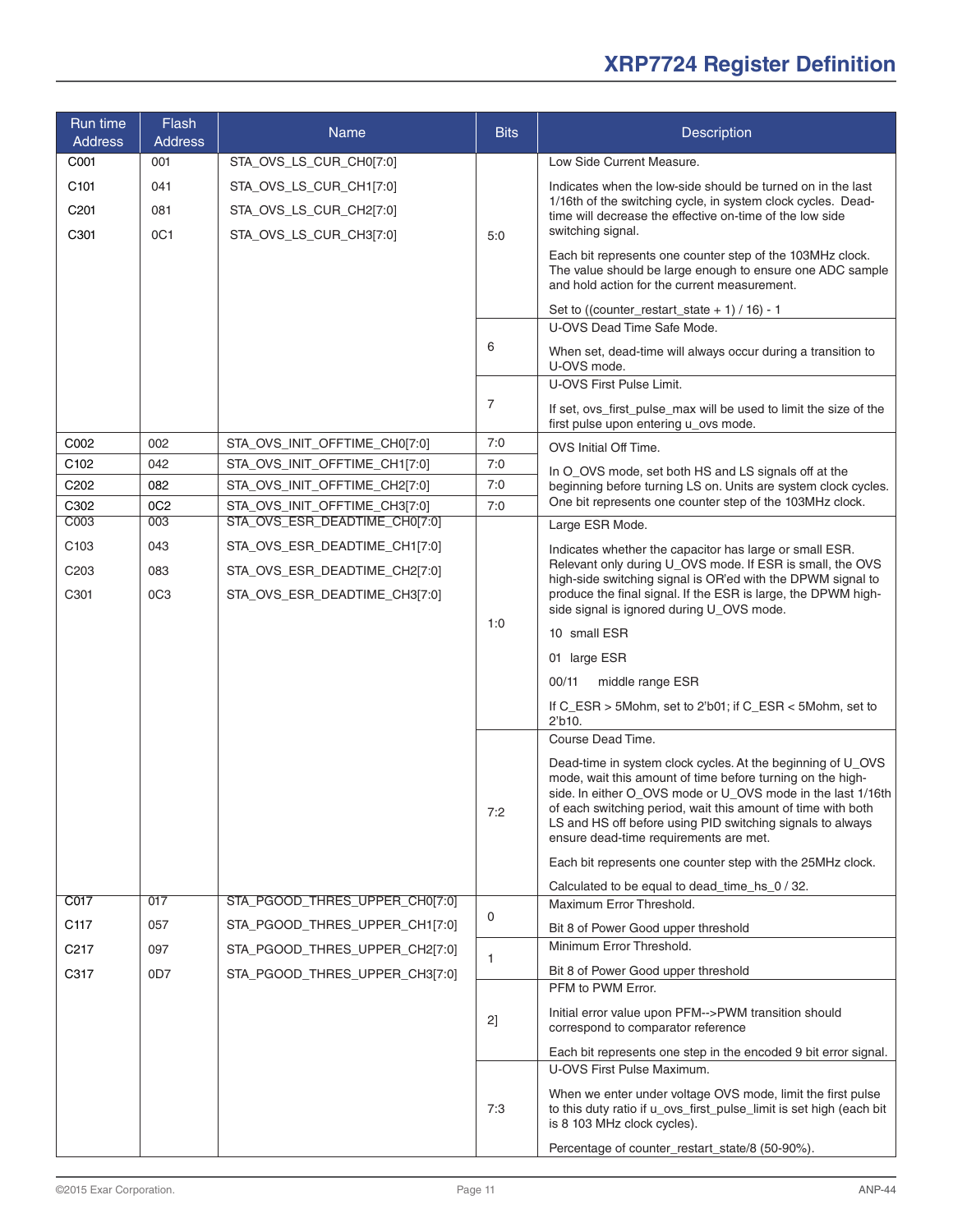<span id="page-11-0"></span>

| Run time<br>Address | <b>Flash</b><br><b>Address</b> | <b>Name</b>              | <b>Bits</b> | <b>Description</b>         |
|---------------------|--------------------------------|--------------------------|-------------|----------------------------|
| C030                | 030                            | DYN_OVS_K_UPPER_CH0[6:0] | 14:8        |                            |
| C030                | 031                            | DYN_OVS_K_LOWER_CH0[7:0] | 7:0         |                            |
| C <sub>130</sub>    | 070                            | DYN_OVS_K_UPPER_CH1[6:0] | 14:8        |                            |
| C <sub>131</sub>    | 071                            | DYN_OVS_K_LOWER_CH1[7:0] | 7:0         | OVS Controller Gain[14:0]. |
| C <sub>230</sub>    | 0B <sub>0</sub>                | DYN_OVS_K_UPPER_CH2[6:0] | 14:8        |                            |
| C <sub>231</sub>    | 0 <sub>B</sub> 1               | DYN_OVS_K_LOWER_CH2[7:0] | 7:0         |                            |
| C330                | 0F <sub>0</sub>                | DYN OVS K UPPER CH3[6:0] | 14:8        |                            |
| C331                | OF <sub>1</sub>                | DYN_OVS_K_LOWER_CH3[7:0] | 7:0         |                            |

## 2.4 PFM Registers

This section defines the registers used to program the PFM related characteristics for channels 1-4.

| <b>Run time</b><br><b>Address</b> | <b>Flash</b><br><b>Address</b> | <b>Name</b>                  | <b>Bits</b> | <b>Description</b>                                                                                                                                                                                                                                                         |
|-----------------------------------|--------------------------------|------------------------------|-------------|----------------------------------------------------------------------------------------------------------------------------------------------------------------------------------------------------------------------------------------------------------------------------|
| C004                              | 004                            | STA_PFM_T_MAX_UPPER_CH0[7:0] |             | Maximum Switching Period.                                                                                                                                                                                                                                                  |
| C104                              | 044                            | STA_PFM_T_MAX_UPPER_CH1[7:0] | 11:8        | The maximum desired switching period, in ring_clk periods.                                                                                                                                                                                                                 |
| C204                              | 084                            | STA_PFM_T_MAX_UPPER_CH2[7:0] |             | Assuming a ring_clk frequency of 103MHz and a maximum<br>desired switching frequency of 100kHz, this value would be                                                                                                                                                        |
| C304                              | 0C4                            | STA_PFM_T_MAX_UPPER_CH3[7:0] |             | set to 103MHz / 100kHz = d1030 clock periods.<br>Sigma Delta Data PFM Offset[7:4].                                                                                                                                                                                         |
|                                   |                                |                              | 7:4         | An offset to add or subtract from sigma_delta_data before it's<br>sent to the DPWM. sign and magnitude representation - when<br>the MSB is 1 it is a negative number (sigma_delta_data_out is<br>reduced). This register is split between Cx04 [7:4] and Cx06<br>$[7:4]$ . |
| C005                              | 005                            | STA_PFM_T_MAX_LOWER_CH0[7:0] | 7:0         | PFM Target Maximum[7:0].                                                                                                                                                                                                                                                   |
| C <sub>105</sub>                  | 045                            | STA_PFM_T_MAX_LOWER_CH1[7:0] | 7:0         | The maximum desired switching period, in ring_clk periods.                                                                                                                                                                                                                 |
| C205                              | 085                            | STA_PFM_T_MAX_LOWER_CH2[7:0] | 7:0         | Assuming a ring_clk frequency of 103MHz and a maximum<br>desired switching frequency of 100kHz, this value would be                                                                                                                                                        |
| C305                              | OC <sub>5</sub>                | STA_PFM_T_MAX_LOWER_CH3[7:0] | 7:0         | set to $103MHz / 100kHz = d1030$ clock periods.                                                                                                                                                                                                                            |
| C006                              | 006                            | STA_PFM_T_MIN_UPPER_CH0[7:0] |             | PFM Target Minimum[11:8].                                                                                                                                                                                                                                                  |
| C <sub>106</sub>                  | 046                            | STA_PFM_T_MIN_UPPER_CH1[7:0] |             | The minimum desired switching period, in ring_clk periods.                                                                                                                                                                                                                 |
| C206                              | 086                            | STA_PFM_T_MIN_UPPER_CH2[7:0] | 3:0         | Assuming a ring clk frequency of 100MHz and a minimum<br>desired switching frequency of 100kHz, this value would be                                                                                                                                                        |
| C306                              | 0C6                            | STA_PFM_T_MIN_UPPER_CH3[7:0] |             | set to 103MHz / 30kHz = d3433 clock periods. This value is<br>also the fixed switching period that is used in Ultrasonic Mode.                                                                                                                                             |
|                                   |                                |                              |             | Sigma Delta Data PFM Offset[3:0].                                                                                                                                                                                                                                          |
|                                   |                                |                              | 7:4         | An offset to add or subtract from sigma_delta_data before it's<br>sent to the DPWM. sign and magnitude representation - when<br>the MSB is 1 it is a negative number (sigma_delta_data_out is<br>reduced). This register is split between Cx04 [7:4] and Cx06<br>$[7:4]$ . |
| C007                              | 007                            | STA_PFM_T_MIN_LOWER_CH0[7:0] | 7:0         | PFM Target Minimum.                                                                                                                                                                                                                                                        |
| C <sub>107</sub>                  | 047                            | STA_PFM_T_MIN_LOWER_CH1[7:0] | 7:0         | The minimum desired switching period, in ring_clk periods.<br>Assuming a ring_clk frequency of 100MHz and a minimum                                                                                                                                                        |
| C <sub>207</sub>                  | 087                            | STA_PFM_T_MIN_LOWER_CH2[7:0] | 7:0         | desired switching frequency of 100kHz, this value would be<br>set to 103MHz / 30kHz = d3433 clock periods. This value is                                                                                                                                                   |
| C307                              | 0C7                            | STA PFM T MIN LOWER CH3[7:0] | 7:0         | also the fixed switching period that is used in Ultrasonic Mode.                                                                                                                                                                                                           |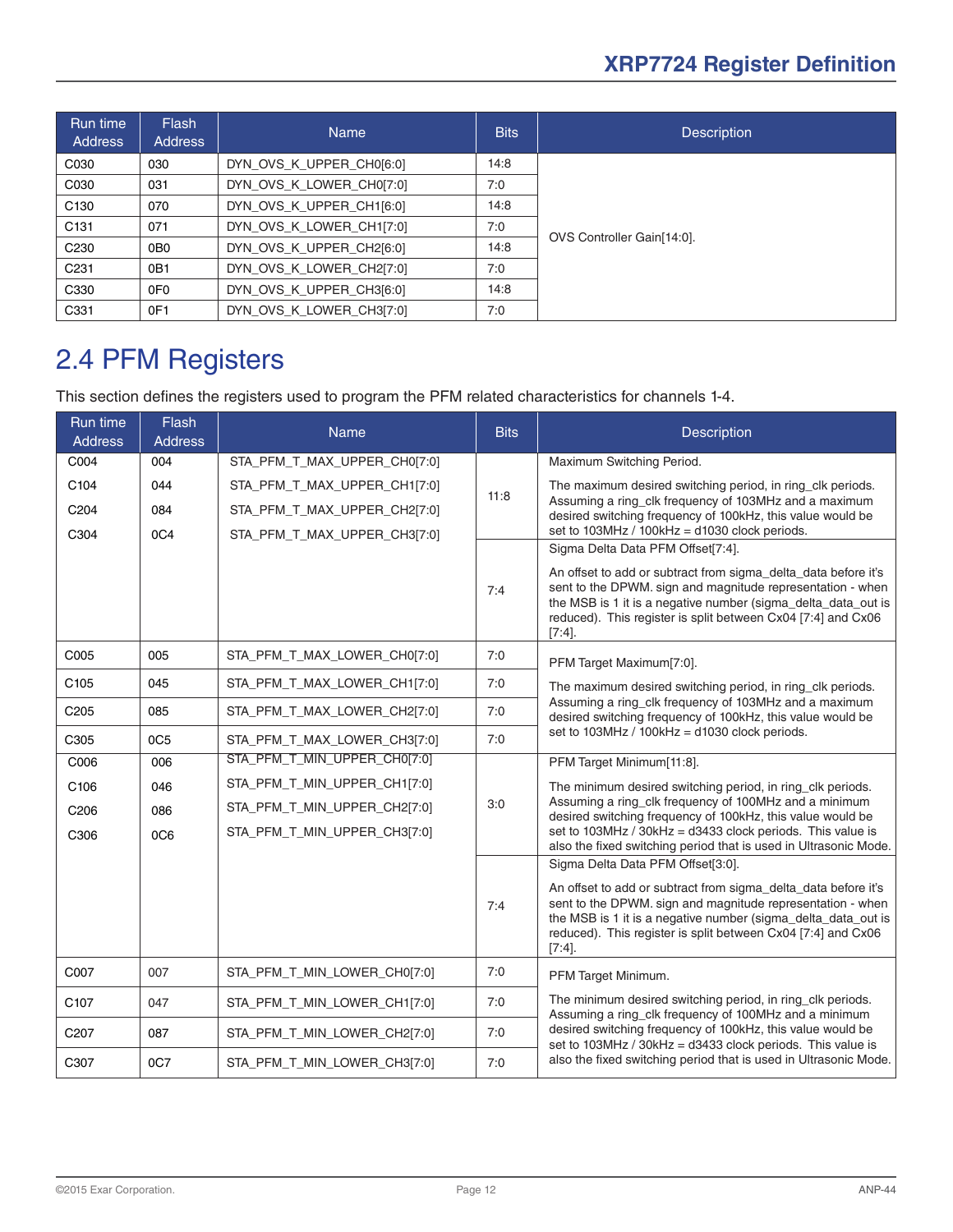| Run time<br><b>Address</b> | Flash<br><b>Address</b>     | <b>Name</b>                      | <b>Bits</b>  | Description                                                                                                                                                                                                                                                                             |
|----------------------------|-----------------------------|----------------------------------|--------------|-----------------------------------------------------------------------------------------------------------------------------------------------------------------------------------------------------------------------------------------------------------------------------------------|
| C008                       | 008                         | STA_PFM_K_MAX_MIN_UPPER_CH0[7:0] |              | PFM_K_MAX[8].                                                                                                                                                                                                                                                                           |
| C <sub>108</sub>           | 048                         | STA_PFM_K_MAX_MIN_UPPER_CH1[7:0] |              | Corresponds to how much the alive-time should be multiplied                                                                                                                                                                                                                             |
| C <sub>208</sub>           | 088                         | STA_PFM_K_MAX_MIN_UPPER_CH2[7:0] | $\mathbf 0$  | by when the previous switching period was too large. The<br>MSB is an integer and the 8 LSB's are decimal values. This                                                                                                                                                                  |
| C <sub>308</sub>           | 0C <sub>8</sub>             | STA_PFM_K_MAX_MIN_UPPER_CH3[7:0] |              | value should be slightly less than one ( $MSB = 0$ ) in order to<br>decrease the alive time.                                                                                                                                                                                            |
|                            |                             |                                  |              | PFM K MAX set to fixed value: 0x00DA.                                                                                                                                                                                                                                                   |
|                            |                             |                                  |              | PFM_K_MIN[8].                                                                                                                                                                                                                                                                           |
|                            |                             |                                  | $\mathbf{1}$ | Corresponds to how much the alive-time should be multiplied<br>by when the previous switching period was too small. The<br>MSB is an integer and the 8 LSB's are decimal values. his<br>value should be slightly greater than one ( $MSB = 0$ ) in order to<br>increase the alive time. |
|                            |                             |                                  |              | PFM_K_MIN set to fixed value: 0x0120.                                                                                                                                                                                                                                                   |
| C009                       | 009                         | STA_PFM_K_MAX_LOWER_CH0[7:0]     | 7:0          | PFM_K_MAX[7:0].                                                                                                                                                                                                                                                                         |
| C <sub>109</sub>           | 049                         | STA_PFM_K_MAX_LOWER_CH1[7:0]     | 7:0          | Corresponds to how much the alive-time should be multiplied<br>by when the previous switching period was too large. The<br>MSB is an integer and the 8 LSB's are decimal values. This                                                                                                   |
| C <sub>209</sub>           | 089                         | STA_PFM_K_MAX_LOWER_CH2[7:0]     | 7:0          | value should be slightly less than one ( $MSB = 0$ ) in order to<br>decrease the alive time.                                                                                                                                                                                            |
| C309                       | <sub>0</sub> C <sub>9</sub> | STA_PFM_K_MAX_LOWER_CH3[7:0]     | 7:0          | PFM_K_MAX set to fixed value: 0x00DA.                                                                                                                                                                                                                                                   |
| C00A                       | 00A                         | STA_PFM_K_MIN_LOWER_CH0[7:0]     | 7:0          | $PFM_K_MIN[7:0].$                                                                                                                                                                                                                                                                       |
| C10A                       | 04A                         | STA_PFM_K_MIN_LOWER_CH1[7:0]     | 7:0          | Corresponds to how much the alive-time should be multiplied<br>by when the previous switching period was too small. The<br>MSB is an integer and the 8 LSB's are decimal values. This                                                                                                   |
| C20A                       | 08A                         | STA_PFM_K_MIN_LOWER_CH2[7:0]     | 7:0          | value should be slightly greater than one ( $MSB = 0$ ) in order to<br>increase the alive time.                                                                                                                                                                                         |
| C30A                       | 0CA                         | STA_PFM_K_MIN_LOWER_CH3[7:0]     | 7:0          | PFM_K_MIN set to fixed value: 0x0120                                                                                                                                                                                                                                                    |
| C00D                       | 00D                         | STA_PFM_ALIVE_MIN_CH0[7:0]       | 7:0          | PFM Alive Min[7:0].                                                                                                                                                                                                                                                                     |
| C <sub>10</sub> D          | 04D                         | STA_PFM_ALIVE_MIN_CH1[7:0]       | 7:0          | Corresponds to the maximum alive-time value. The alive-time<br>is saturated to this value.                                                                                                                                                                                              |
| C <sub>20</sub> D          | 08D                         | STA_PFM_ALIVE_MIN_CH2[7:0]       | 7:0          | Each bit represents 4 counter steps of the 25MHz clock.                                                                                                                                                                                                                                 |
| C <sub>30</sub> D          | 0CD                         | STA_PFM_ALIVE_MIN_CH3[7:0]       | 7:0          | Default (Fixed) value: 0x20                                                                                                                                                                                                                                                             |
| C00E                       | 00E                         | STA_PFM_ALIVE_MAX_CH0[7:0]       | 7:0          | PFM Alive Max[7:0].<br>Corresponds to the minimum alive-time value. The alive-time                                                                                                                                                                                                      |
| C <sub>10</sub> E          | 04E                         | STA_PFM_ALIVE_MAX_CH1[7:0]       | 7:0          | is saturated to this value. If the alive-time is saturated to this<br>value and the switching frequency is still too small, then the<br>PFM controller will switch into Ultrasonic Mode.                                                                                                |
| C <sub>20</sub> E          | 08E                         | STA_PFM_ALIVE_MAX_CH2[7:0]       | 7:0          | Each bit represents 4 counter steps of the 25MHz clock.                                                                                                                                                                                                                                 |
| C30E                       | 0CE                         | STA_PFM_ALIVE_MAX_CH3[7:0]       | 7:0          | Calculated to be equal to channel's counter_restart_state (see<br>Configure PFM function).                                                                                                                                                                                              |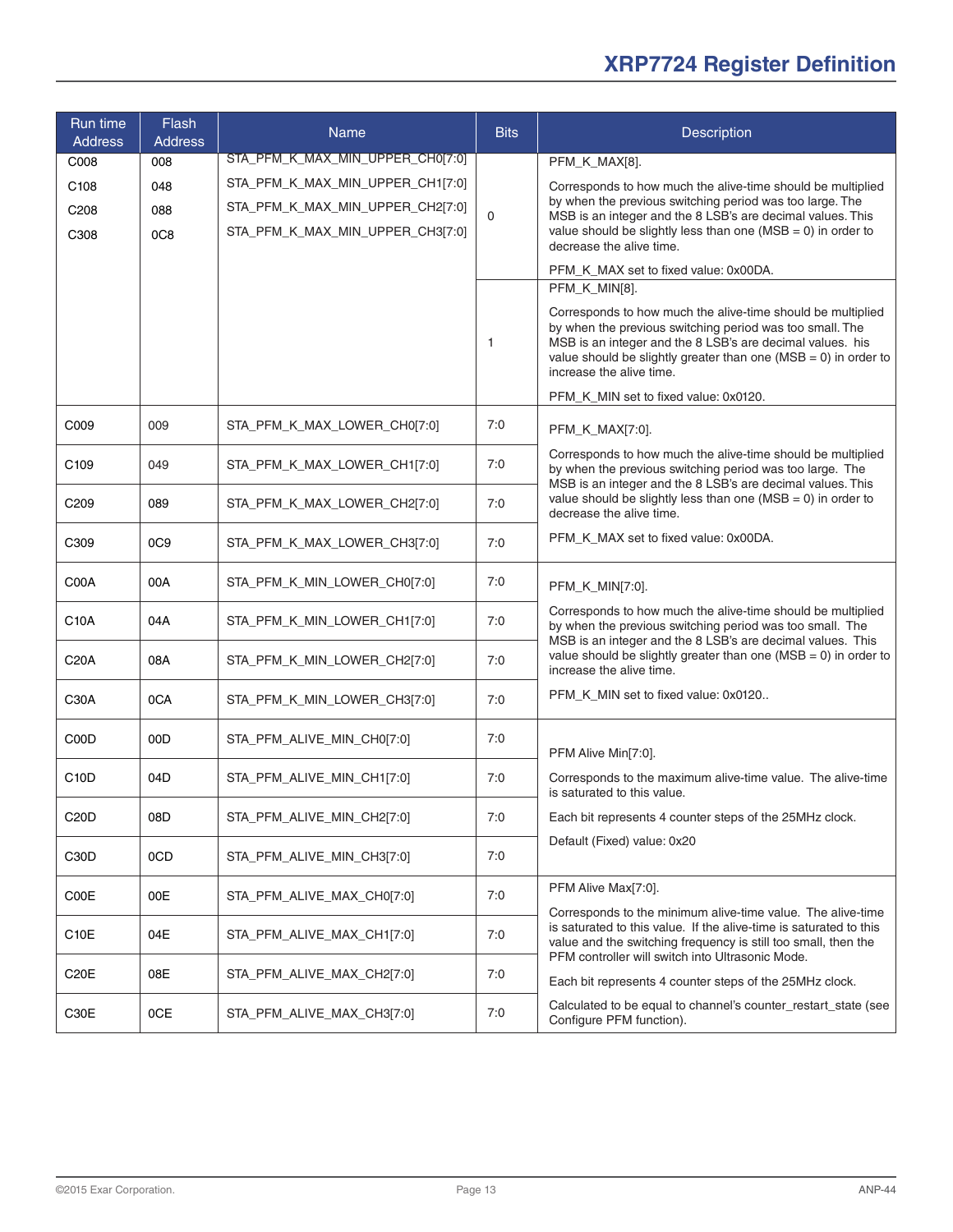| Run time<br><b>Address</b> | <b>Flash</b><br><b>Address</b> | <b>Name</b>                       | <b>Bits</b> | Description                                                                                                                                                                                                                            |
|----------------------------|--------------------------------|-----------------------------------|-------------|----------------------------------------------------------------------------------------------------------------------------------------------------------------------------------------------------------------------------------------|
| C00F                       | 00F                            | STA_PFM_DEAD_ZONE_CH0[7:0]        | 5:0         | PFM Dead Zone.                                                                                                                                                                                                                         |
|                            |                                |                                   |             | Defines how long to wait after the start of a period before                                                                                                                                                                            |
| C <sub>10</sub> F          | 04F                            | STA_PFM_DEAD_ZONE_CH1[7:0]        | 5:0         | reading the PFM comparator value. This prevents the<br>controller from sending pulses too frequently. In PFM mode,<br>the PFM controller should dictate when switching periods<br>begin. As a result, a low value of pfm_pwm_dead_zone |
| C <sub>20</sub> F          | 08F                            | STA_PFM_DEAD_ZONE_CH2[7:0]        | 5:0         | should be sent to the DPWM (for example, a value of 0 or 1).<br>This allows the PFM controller to control the dead zone.                                                                                                               |
| C <sub>30</sub> F          | 0CF                            | STA_PFM_DEAD_ZONE_CH3[7:0]        | 5:0         | Each bit represents 4 counter steps of the 25MHz clock.                                                                                                                                                                                |
|                            |                                |                                   |             | Calculated to be equal to channel's counter restart state /16                                                                                                                                                                          |
| C010                       | 010                            | STA_PFM_ENABLE_CONFIG_CH0[7:0]    |             | ULTRASONIC_ENABLE.                                                                                                                                                                                                                     |
| C <sub>110</sub>           | 050                            | STA_PFM_ENABLE_CONFIG_CH1[7:0]    | 0           | Enables Itrasonic mode.                                                                                                                                                                                                                |
| C <sub>210</sub>           | 090                            | STA_PFM_ENABLE_CONFIG_CH2[7:0]    |             | FREQUENCY_TARGETING_ENABLE.                                                                                                                                                                                                            |
| C310                       | 0D <sub>0</sub>                | STA_PFM_ENABLE_CONFIG_CH3[7:0]    | 1           | Enables frequency targeting mode.                                                                                                                                                                                                      |
|                            |                                |                                   |             | FORCE_MIN_FREQ.                                                                                                                                                                                                                        |
|                            |                                |                                   | 2           | Forces a pulse when the frequency falls below this limit.                                                                                                                                                                              |
|                            |                                |                                   |             |                                                                                                                                                                                                                                        |
|                            |                                |                                   |             | Set to "1" if Ultrasonic mode is enabled.                                                                                                                                                                                              |
|                            |                                |                                   | 3           | BT_FORCE_ENABLE.                                                                                                                                                                                                                       |
|                            |                                |                                   |             | Enables brute-force shutdown in OVP.                                                                                                                                                                                                   |
|                            |                                |                                   | 4           | DRIVER_TEST_SEL.                                                                                                                                                                                                                       |
|                            |                                |                                   |             | Enables driver test mode for one channel.                                                                                                                                                                                              |
| C011                       | 011                            | STA_PFM_ULTRA_INCR_UPPER_CH0[7:0] | 3:0         | PFM Ultrasonic Increment[11:8].                                                                                                                                                                                                        |
| C <sub>111</sub>           | 051                            | STA_PFM_ULTRA_INCR_UPPER_CH1[7:0] | 3:0         | Specifies how much to increment or decrement the on-time<br>when in Ultrasonic Mode.                                                                                                                                                   |
| C <sub>211</sub>           | 091                            | STA_PFM_ULTRA_INCR_UPPER_CH2[7:0] | 3:0         | Each bit represents 1 counter step of the 25MHz clock.<br>Calculated as (pfm ultrasonic max - pfm ultrasonic min) / 20                                                                                                                 |
| C311                       | 0D <sub>1</sub>                | STA PFM ULTRA INCR UPPER CH3[7:0] | 3:0         | with a minimum value of 1.                                                                                                                                                                                                             |
| C012                       | 012                            | STA_PFM_ULTRA_INCR_LOWER_CH0[7:0] | 7:0         | PFM Ultrasonic Increment[7:0].                                                                                                                                                                                                         |
| C112                       | 052                            | STA_PFM_ULTRA_INCR_LOWER_CH1[7:0] | 7:0         | Specifies how much to increment or decrement the on-time<br>during Ultrasonic Mode.                                                                                                                                                    |
| C <sub>2</sub> 12          | 092                            | STA_PFM_ULTRA_INCR_LOWER_CH2[7:0] | 7:0         | Each bit represents 1 counter step of the 25MHz clock.<br>Calculated as (pfm_ultrasonic_max - pfm_ultrasonic_min) / 20                                                                                                                 |
| C312                       | 0D <sub>2</sub>                | STA_PFM_ULTRA_INCR_LOWER_CH3[7:0] | 7:0         | with a minimum value of 1.                                                                                                                                                                                                             |
| C013                       | 013                            | STA_PFM_ULTRA_MAX_UPPER_CH0[7:0]  | 3:0         | PFM Ultrasonic Max[11:8].                                                                                                                                                                                                              |
| C <sub>113</sub>           | 053                            | STA_PFM_ULTRA_INCR_LOWER_CH1[7:0] | 3:0         | The minimum on-time during Ultrasonic Mode. The on-time<br>will saturate at this value. The pfm ultrasonic min parameter<br>should be larger than pfm_ultrasonic_increment to prevent<br>overflow in the comparison.                   |
| C <sub>213</sub>           | 093                            | STA_PFM_ULTRA_MAX_UPPER_CH2[7:0]  | 3:0         | Each bit represents 1 counter step of the 25MHz clock.                                                                                                                                                                                 |
| C313                       | 0D <sub>3</sub>                | STA_PFM_ULTRA_MAX_UPPER_CH3[7:0]  | 3:0         | Calculated as pfm_alive_time_min * 4 * (Vout / Vin) * 1.2 under<br>the assumption that input voltage will not increase above more<br>than 20% higher than its nominal value.                                                           |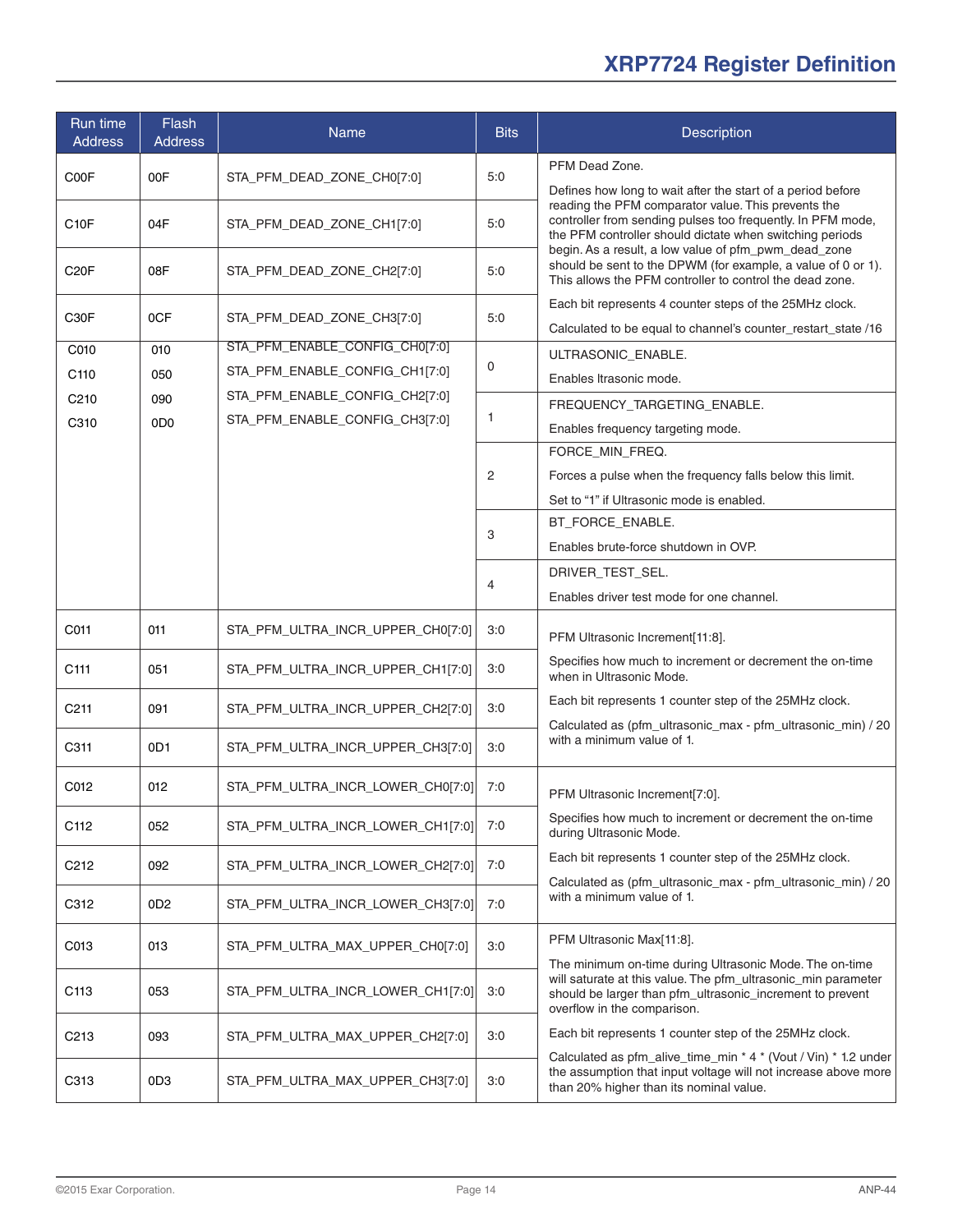| Run time<br><b>Address</b> | Flash<br><b>Address</b> | <b>Name</b>                      | <b>Bits</b>    | Description                                                                                                                                                                              |
|----------------------------|-------------------------|----------------------------------|----------------|------------------------------------------------------------------------------------------------------------------------------------------------------------------------------------------|
| C013                       | 013                     | STA_PFM_ULTRA_MAX_LOWER_CH0[7:0] | 7:0            | PFM Ultrasonic Max[7:0].                                                                                                                                                                 |
|                            |                         |                                  |                | The minimum on-time during Ultrasonic Mode. he on-time                                                                                                                                   |
| C <sub>113</sub>           | 053                     | STA PFM ULTRA MAX LOWER CH1[7:0] | 7:0            | will saturate at this value. The pfm_ultrasonic_min parameter<br>should be larger than pfm_ultrasonic_increment to prevent<br>overflow in the comparison.                                |
| C <sub>2</sub> 13          | 093                     | STA PFM ULTRA MAX LOWER CH2[7:0] | 7:0            | Each bit represents 1 counter step of the 25MHz clock.                                                                                                                                   |
| C313                       | 0D <sub>3</sub>         | STA_PFM_ULTRA_MAX_LOWER_CH3[7:0] | 7:0            | Calculated as pfm_alive_time_min * 4 * (Vout / Vin) * 1.2 under<br>the assumption that input voltage will not increase above more<br>than 20% higher than its nominal value.             |
| C015                       | 015                     | STA_PFM_ULTRA_MIN_UPPER_CH0[7:0] | 3:0            | PFM Ultrasonic Min[11:8].                                                                                                                                                                |
| C <sub>115</sub>           | 055                     | STA_PFM_ULTRA_MIN_UPPER_CH1[7:0] | 3:0            | The maximum on-time during Ultrasonic Mode. The on-time<br>will saturate at this value. The pfm_ultrasonic_max parameter<br>should be smaller than (14'b0 - pfm_ultrasonic_increment) to |
| C <sub>215</sub>           | 095                     | STA_PFM_ULTRA_MIN_UPPER_CH2[7:0] | 3:0            | prevent overflow in the comparison.<br>Each bit represents 1 counter step of the 25MHz clock.                                                                                            |
| C315                       | 0D <sub>5</sub>         | STA_PFM_ULTRA_MIN_UPPER_CH3[7:0] | 3:0            | Calculated as pfm_ultrasonic_max * 0.5.                                                                                                                                                  |
| C016                       | 016                     | STA_PFM_ULTRA_MIN_LOWER_CH0[7:0] | 7:0            | PFM Ultrasonic Min[7:0].                                                                                                                                                                 |
| C116                       | 056                     | STA_PFM_ULTRA_MIN_LOWER_CH1[7:0] | 7:0            | The maximum on-time during Ultrasonic Mode. The on-time<br>will saturate at this value. The pfm_ultrasonic_max parameter<br>should be smaller than (14'b0 - pfm_ultrasonic_increment) to |
| C <sub>216</sub>           | 096                     | STA_PFM_ULTRA_MIN_LOWER_CH2[7:0] | 7:0            | prevent overflow in the comparison.<br>Each bit represents 1 counter step of the 25MHz clock.                                                                                            |
| C316                       | 0D <sub>6</sub>         | STA_PFM_ULTRA_MIN_LOWER_CH3[7:0] | 7:0            | Calculated as pfm_ultrasonic_max * 0.5.                                                                                                                                                  |
| C017                       | 017                     | STA_PGOOD_THRES_UPPER_CH0[7:0]   |                | ERROR_THRESH_MAX.                                                                                                                                                                        |
| C117                       | 057                     | STA_PGOOD_THRES_UPPER_CH1[7:0]   | 0              | Bit 8 of Power Good upper threshold                                                                                                                                                      |
| C <sub>217</sub>           | 097                     | STA_PGOOD_THRES_UPPER_CH2[7:0]   | 1              | ERROR_THRESH_MIN.                                                                                                                                                                        |
| C317                       | 0D7                     | STA_PGOOD_THRES_UPPER_CH3[7:0]   |                | Bit 8 of Power Good upper threshold                                                                                                                                                      |
|                            |                         |                                  |                | PFM2PWM_ERROR.                                                                                                                                                                           |
|                            |                         |                                  | $\overline{c}$ | Initial error value upon PFM-->PWM transition should<br>correspond to comparator reference.                                                                                              |
|                            |                         |                                  |                | Each bit represents one step in the encoded 9 bit error signal.                                                                                                                          |
|                            |                         |                                  |                | U_OVS_FIRST_PULSE_MAX.                                                                                                                                                                   |
|                            |                         |                                  | 7:3            | When we enter under voltage OVS mode, limit the first pulse<br>to this duty ratio if u_ovs_first_pulse_limit is set high (each bit<br>is 8 103 MHz clock cycles).                        |
|                            |                         |                                  |                | Percentage of counter restart state/8 (50-90%).                                                                                                                                          |
| C01E                       | 01E                     | STA_PFM_ERR_INIT_LOWER_CH0[7:0]  | 7:0            |                                                                                                                                                                                          |
| C11E                       | 05E                     | STA_PFM_ERR_INIT_LOWER_CH1[7:0]  | 7:0            | Initial error value upon PFM-->PWM transition.<br>Each bit represents one step in the encoded 9 bit error signal.                                                                        |
| C21E                       | 09E                     | STA_PFM_ERR_INIT_LOWER_CH2[7:0]  | 7:0            | Set = $4 *$ Vout $*$ (1 - below comparator percentage offset) /<br>$(2.5e-3 * 2o)$ prescaler)                                                                                            |
| C31E                       | 0DE                     | STA_PFM_ERR_INIT_LOWER_CH3[7:0]  | 7:0            |                                                                                                                                                                                          |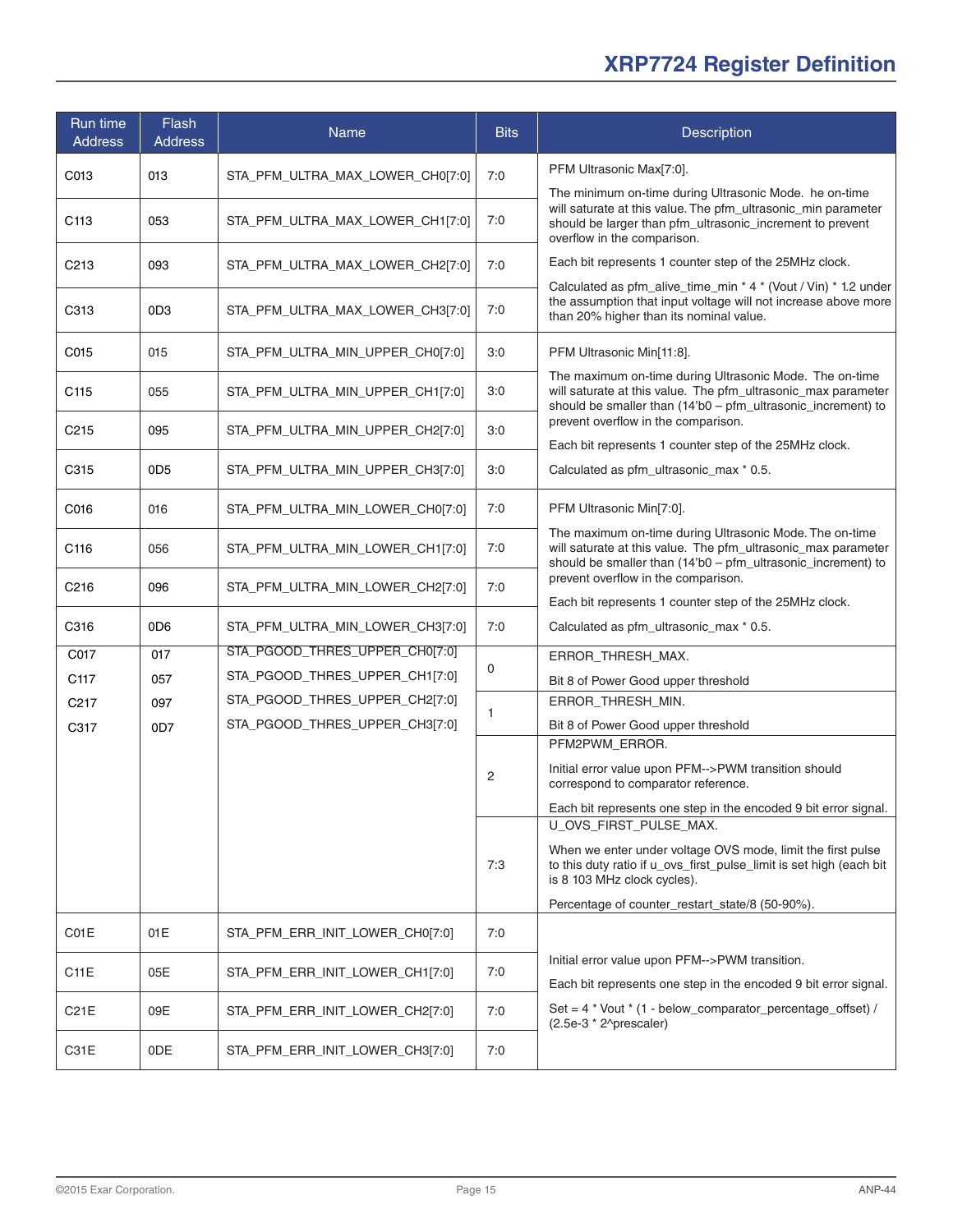<span id="page-15-0"></span>

| Run time<br><b>Address</b> | <b>Flash</b><br><b>Address</b> | <b>Name</b>                     | <b>Bits</b> | <b>Description</b>                                                                                                                         |
|----------------------------|--------------------------------|---------------------------------|-------------|--------------------------------------------------------------------------------------------------------------------------------------------|
| C025                       | 025                            | STA_PFM_I_THRES_CH0[7:0]        | 5:0         |                                                                                                                                            |
| C <sub>125</sub>           | 065                            | STA PFM I THRES CH1[7:0]        | 5:0         | Current threshold to start PFM mode.<br>Same resolution as current samples, each bit represents 1                                          |
| C <sub>225</sub>           | 0A5                            | STA_PFM_I_THRES_CH2[7:0]        | 5:0         | step in AUX ADC output, or 0.0025V per step (offset 0.04V)<br>with 4x IFE scale and 0.00125V per step (offset 0.02V) with 8x<br>IFE scale. |
| C <sub>325</sub>           | 0E5                            | STA PFM I THRES CH3[7:0]        | 5:0         |                                                                                                                                            |
| C026                       | 026                            | STA PFM DETECTION TIME CH0[7:0] | 5:0         |                                                                                                                                            |
| C <sub>126</sub>           | 066                            | STA PFM_DETECTION_TIME_CH1[7:0] | 5:0         | PFM condition needs to be met for this many cycle to enter<br>the PFM mode.                                                                |
| C <sub>226</sub>           | 0A6                            | STA_PFM_DETECTION_TIME_CH2[7:0] | 5:0         | Number of switching cycles, from 0 to 63.                                                                                                  |
| C326                       | 0E6                            | STA PFM DETECTION TIME CH3[7:0] | 5:0         |                                                                                                                                            |

## 2.5 Active Shutdown Threshold Registers

This section defines the register used to program the minimum voltage threshold below which the device will shutdown.

| <b>Runtime</b><br><b>Address</b> | <b>Flash</b><br><b>Address</b> | <b>Name</b>                    | <b>Bits</b> | <b>Description</b>                                                   |
|----------------------------------|--------------------------------|--------------------------------|-------------|----------------------------------------------------------------------|
| C <sub>0</sub> O <sub>B</sub>    | 00B                            | STA SHTDN STOP THRESH CH0[7:0] | 7:0         | Active Shutdown Threshold.                                           |
| C10B                             | 04B                            | STA_SHTDN_STOP_THRESH_CH1[7:0] | 7:0         | Target voltage ramps down to this value during graceful<br>shutdown. |
| C20B                             | 08B                            | STA_SHTDN_STOP_THRESH_CH2[7:0] | 7:0         | Same as reference target, each bit represents one step of the        |
| C <sub>30</sub> B                | 0CB                            | STA SHTDN STOP THRESH CH3[7:0] | 7:0         | reference DAC. LSB depends on the range.                             |

## 2.6 Power Good Registers

This section defines the registers used to program the minimum and maximum voltage thresholds that define the "power good" range for channels 1-4.

| Run time<br>Address | Flash<br><b>Address</b> | <b>Name</b>                    | <b>Bits</b> | <b>Description</b>                                                                                                                                                                                                                              |
|---------------------|-------------------------|--------------------------------|-------------|-------------------------------------------------------------------------------------------------------------------------------------------------------------------------------------------------------------------------------------------------|
| C017                | 017                     | STA_PGOOD_THRES_UPPER_CH0[7:0] |             | ERROR THRESH MAX.                                                                                                                                                                                                                               |
| C <sub>117</sub>    | 057                     | STA PGOOD THRES UPPER CH1[7:0] | 0           | Bit 8 of Power Good upper threshold.                                                                                                                                                                                                            |
| C <sub>217</sub>    | 097                     | STA_PGOOD_THRES_UPPER_CH2[7:0] |             | ERROR THRESH MIN.                                                                                                                                                                                                                               |
| C317                | 0D7                     | STA_PGOOD_THRES_UPPER_CH3[7:0] |             | Bit 8 of Power Good upper threshold.                                                                                                                                                                                                            |
|                     |                         |                                | 2           | PFM2PWM ERROR.<br>Initial error value upon PFM-->PWM transition should<br>correspond to comparator reference.<br>Each bit represents one step in the encoded 9 bit error signal.                                                                |
|                     |                         |                                | 7:3         | U OVS FIRST PULSE MAX.<br>After entering under voltage OVS mode, limit the first pulse to<br>this duty ratio if u ovs first pulse limit is set high (each bit is<br>8 103 MHz clock cycles).<br>Percentage of counter restart state/8 (50-90%). |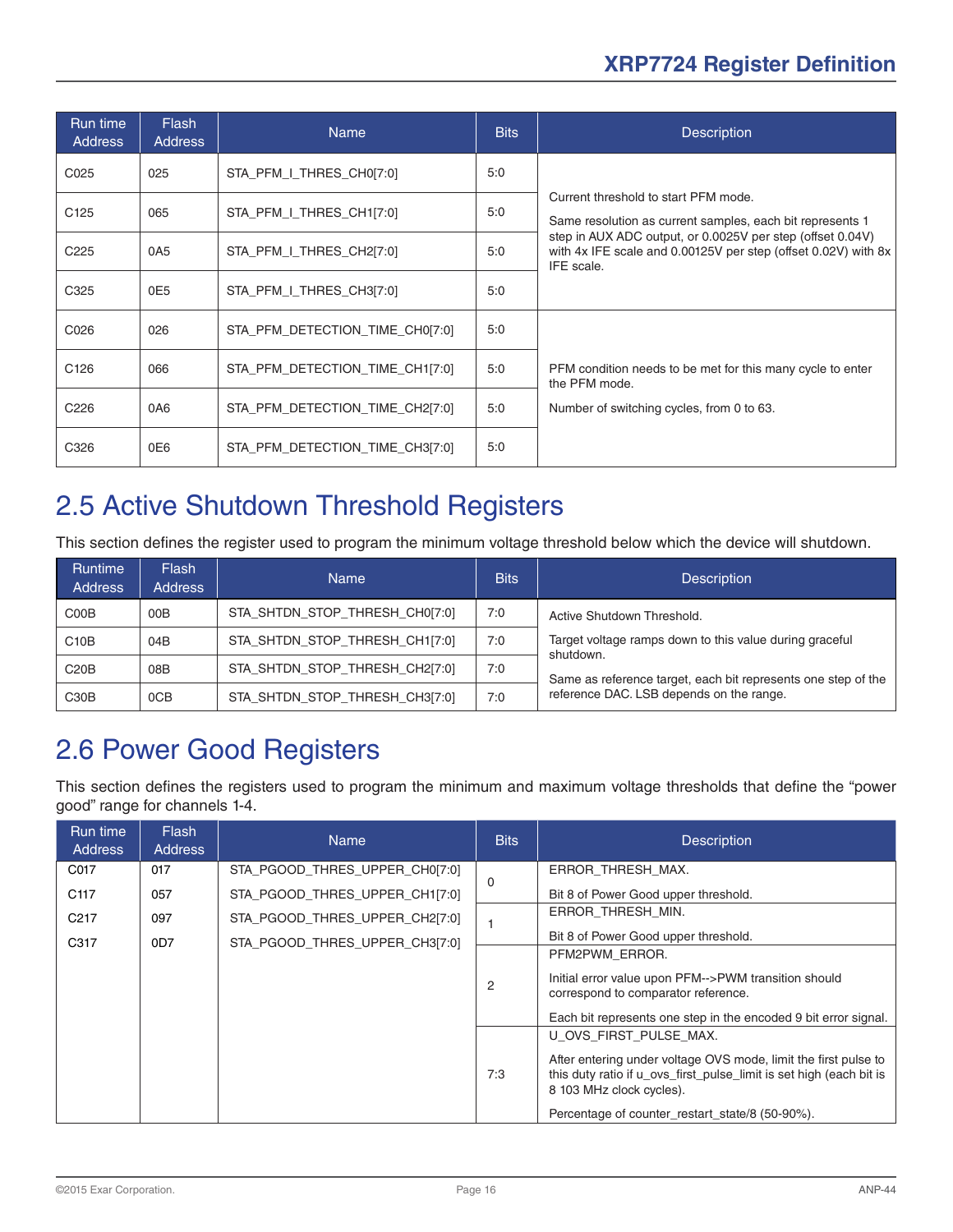<span id="page-16-0"></span>

| Run time<br><b>Address</b> | <b>Flash</b><br><b>Address</b> | <b>Name</b>                            | <b>Bits</b> | <b>Description</b>                                              |
|----------------------------|--------------------------------|----------------------------------------|-------------|-----------------------------------------------------------------|
| C018                       | 018                            | STA PGOOD THRES MAX LOWER<br>CH0[7:0]  | 7:0         |                                                                 |
| C <sub>118</sub>           | 058                            | STA PGOOD_THRES_MAX_LOWER_<br>CH1[7:0] | 7:0         | Power Good Threshold Max.                                       |
| C <sub>218</sub>           | 098                            | STA PGOOD_THRES_MAX_LOWER_<br>CH2[7:0] | 7:0         | Each bit represents one step of the encoded 9 bit error signal. |
| C318                       | 0 <sub>D</sub> 8               | STA PGOOD THRES MAX LOWER<br>CH3[7:0]  | 7:0         |                                                                 |
| C019                       | 019                            | STA PGOOD THRES MIN LOWER<br>CH0[7:0]  | 7:0         |                                                                 |
| C <sub>119</sub>           | 059                            | STA PGOOD THRES MIN LOWER<br>CH1[7:0]  | 7:0         | Power Good Threshold Min.                                       |
| C <sub>219</sub>           | 099                            | STA PGOOD THRES MIN LOWER<br>CH2[7:0]  | 7:0         | Each bit represents one step of the encoded 9 bit error signal. |
| C319                       | 0 <sub>D</sub> <sub>9</sub>    | STA PGOOD THRES MIN LOWER<br>CH3[7:0]  | 7:0         |                                                                 |

#### 2.6.1 Power Good Threshold Max Calculation

This section describes how to convert from the Power Good Threshold maximum value specified in GUI as a percentage of the target voltage to the value that should be written into the register.

The conversion equation used by the GUI is:

```
xr24['pgood_thresh_max_%d' % Channel] = (((int(round(inreg_below_voltage/0.0025)*4)))& 0x1FF) + 1
```
For example, if the Evaluation Board project file lists the following conditions:

- PowerArchitect version 5.02r2
- $\bullet$  V<sub>OUT</sub> 4 = 1V
- Resolution 2.5mV per step
- Power Good max threshold  $= 1\%$

Then the steps below can be used to calculate the equivalent register value.

#### Step 1 Calculate Rounded Value

Round[(  $($  (Power Good max threshold)/100\*V $_{\text{target}}$ ) / (Resolution per step)]\*4 = Round[( $(1/100*1)$ ) / 0.0025]\*4 = 16 => 0x10

Step 2 Truncate result to 9-bits

Mask result with 0x1FF to create a 9 bit value.

 $0x1FF$  AND  $0x10 = 0x10$ 

Step 3 Add 1 to the truncated value

 $0x10 + 1 = 0x11$ 

The final register value is 0x11.

#### 2.3.1 Power Good Threshold Min Calculation

This section describes how to convert from the Power Good Threshold minimum value specified in GUI as a percentage of the target voltage to the value that should be written into the register.

The conversion equation used by the GUI is:

 $xr24['pgood thresh min %d' % channel] = (((int(round(inner below voltage/0.0025)*4))+1)& 0x1FF) - 1$ 

For example, if the Evaluation Board project file lists the following conditions: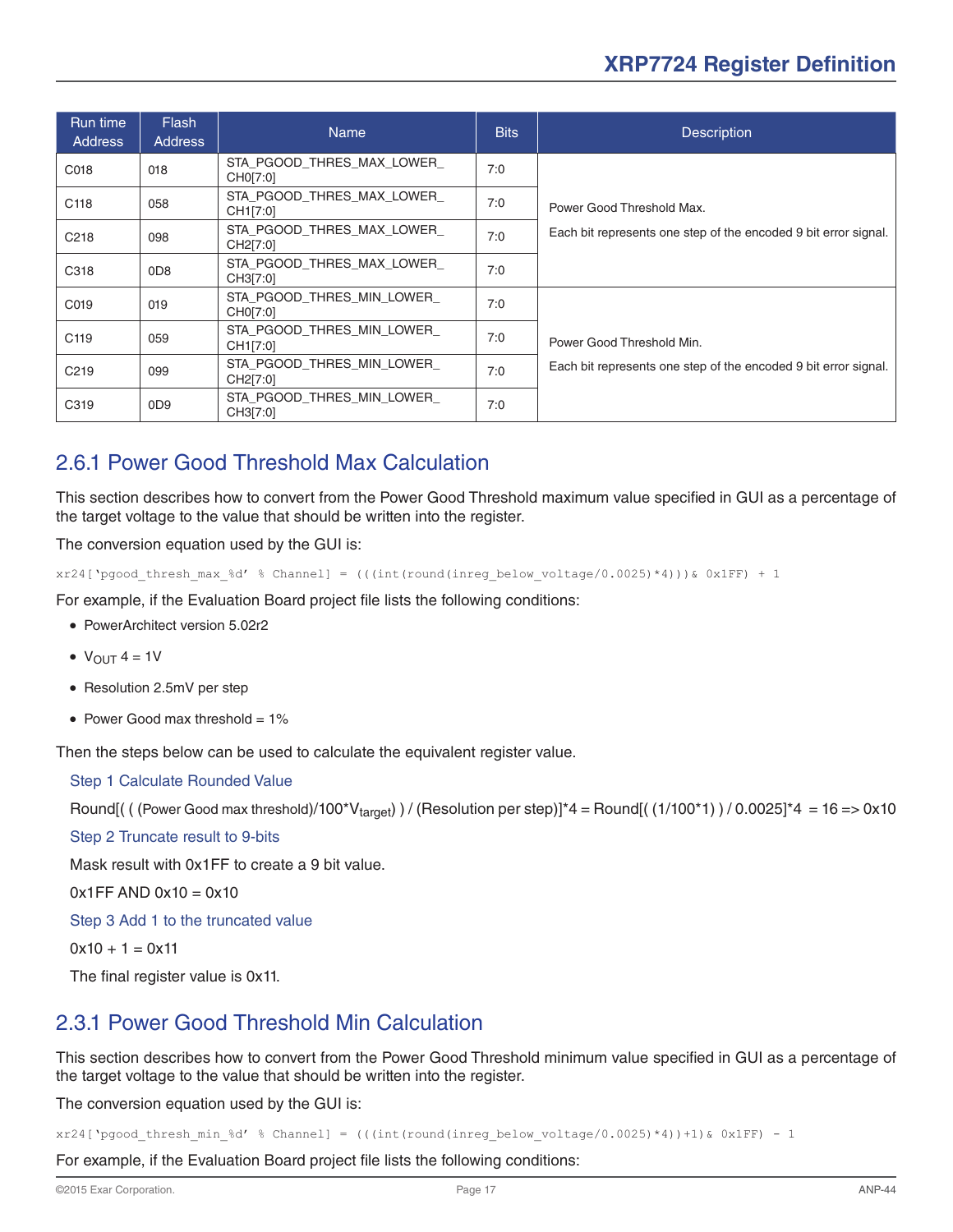- <span id="page-17-0"></span>● PowerArchitect version 5.02r2
- $\bullet$  V<sub>OUT</sub> 4 = 1V
- Resolution 2.5mV per step
- Power Good max threshold = 1% below  $V_{TARGET}$

Follow the steps below to calculate the equivalent register value.

#### Step 1 Calculate Rounded Value

Round[( ( (Power Good max threshold)/100\*V<sub>target</sub>) ) / (Resolution per step)]\*4 = Round[(  $(1/100*1)$  ) / 0.0025]\*4 = 16 = 0x10

Step 2 Calculate the 2's Complement

2's complement of 0x10 is 0x1F0.

Step 3 Truncate result to 9-bits

Mask result with 0x1FF to create a 9 bit value.

 $0x1FF AND 0x10 = 0x10$ 

Step 4 Subtract 1 to the truncated value

 $0x1F0 - 1 = 0x1EF$ 

The final register value is 0x1EF.

## 2.5 OVP Registers

This section provides the registers to program the static over voltage protection threshold per channel as well as the formulas to use to calculate the register value.

| <b>Runtime</b><br><b>Address</b> | <b>Flash</b><br><b>Address</b> | Name                   | <b>Bits</b> | <b>Description</b>                                                                                 |
|----------------------------------|--------------------------------|------------------------|-------------|----------------------------------------------------------------------------------------------------|
| CO1A                             | 01A                            | STA OVP THRES CH0[6:0] | 6:0         |                                                                                                    |
| C <sub>11A</sub>                 | 05A                            | STA OVP THRES CH1[6:0] | 6:0         | <b>OVP Fault Threshold.</b>                                                                        |
| C <sub>21A</sub>                 | 09A                            | STA OVP THRES CH2[6:0] | 6:0         | Each bit represents one step of the original 7 bit error signal<br>or VFDBK ADC quantization step. |
| C31A                             | 0 <sub>D</sub> A               | STA OVP THRES CH3[6:0] | 6:0         |                                                                                                    |

#### 2.5.1 OVP Threshold Calculation

This section describes how to convert from the OVP threshold value specified in GUI to the value that should be written into the register.

The conversion equation used by the GUI is:

xr24['ovp\_thresh\_%d' % Channel] = ((int(round(inreg\_below\_voltage/0.0025)))& 0x7F)

For example, if the Evaluation Board project file lists the following conditions:

- PowerArchitect version 5.02r2
- $\bullet$  V<sub>OUT</sub> 4 = 1V
- Resolution 2.5mV per step
- $\bullet$  OVP threshold = 10%

Follow the steps below to calculate the equivalent register value.

#### Step 1 Calculate Rounded Value

Round[(  $($  (OVP threshold)/100\*V<sub>target</sub>) ) / (Resolution per step)] = Round[( $(10/100*1)$ ) / 0.0025] = 40 = 0x28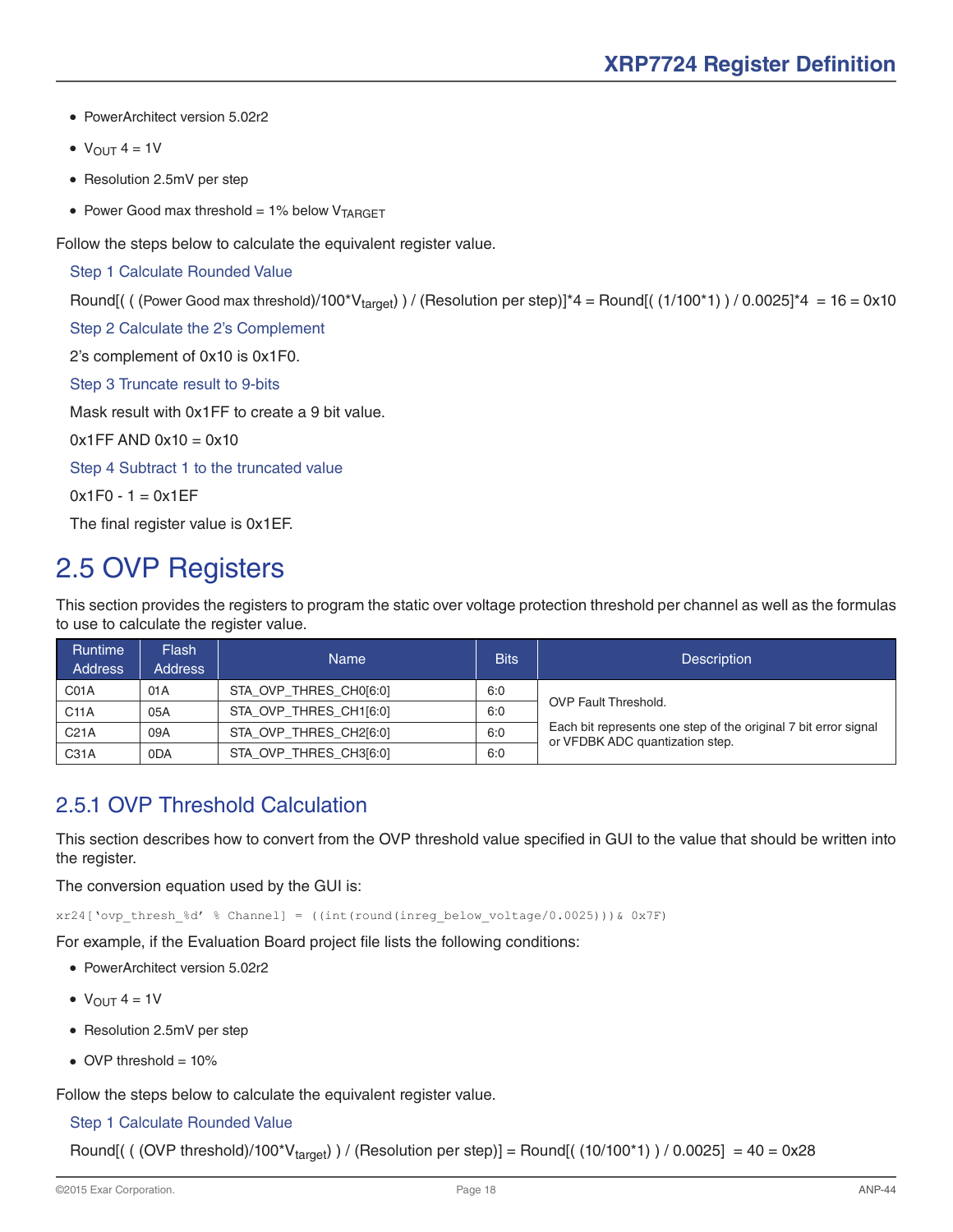#### <span id="page-18-0"></span>Step 2 Calculate the 2's Complement

2's complement of 0x28 is 0xD8.

Step 3 Truncate result to 7-bits

Mask result with 0x7F to create a 7 bit value.

#### $0x7F$  AND  $0xD8 = 0x58$

The final register value is 0x58.

## 2.4 OCP Warning and Fault Registers

This section provides the over current protection registers and the formulas needed to calculate the values to program into the registers.

| <b>Runtime</b><br><b>Address</b> | <b>Flash</b><br><b>Address</b> | <b>Name</b>             | <b>Bits</b> | <b>Description</b>                                                    |
|----------------------------------|--------------------------------|-------------------------|-------------|-----------------------------------------------------------------------|
| C01B                             | 01 <sub>B</sub>                | STA OCPW THRES CHO[6:0] | 6:0         | OVC Warning Threshold.                                                |
| C <sub>01</sub> C                | 01 <sub>C</sub>                | STA OCPF THRES CH0[6:0] | 6:0         | ADC_output = $(160mV + (IFE_GAIN * (V_PGND - V_LX)))$ /               |
| C11B                             | 05B                            | STA OCPW THRES CH1[6:0] | 6:0         | $10m$ V<br>if GAIN 8 ENABLE $== 1$ 'b1 then IFE GAIN $= 8$ , else IFE |
| C <sub>11</sub> C                | 05C                            | STA OCPF THRES CH1[6:0] | 6:0         | $GAIN = 4$                                                            |
| C21B                             | 09B                            | STA OCPW THRES CH2[6:0] | 6:0         | <b>OVC Fault Threshold.</b>                                           |
| C <sub>21</sub> C                | 09 <sub>C</sub>                | STA OCPF_THRES_CH2[6:0] | 6:0         | $ADC\_output = (160mV + (IFE_GAIN * (V_PGND - V_LX)))$ /              |
| C <sub>31</sub> B                | 0DB                            | STA OCPW THRES CH3[6:0] | 6:0         | $10m$ V<br>if GAIN 8 ENABLE $== 1$ 'b1 then IFE GAIN $= 8$ , else IFE |
| C31C                             | 0DC                            | STA OCPF THRES CH3[6:0] | 6:0         | $GAIN = 4$                                                            |

#### 2.4.1 OCP Calculation

The equation below can be used to calculate the OCP threshold value that should be programmed into the OCP registers. The load current is the lower range of the current ( $I_{LVALLEY}$ ) plus the half the ripple current ( $I_{PK-RK-RIPPLE}$ ). The warning threshold value that should be written into the register will be 85% of the over current threshold. Refer to the Application Note ANP-43 for a more in depth discussion of this calculation.

 $V_{GL RTN}$  -  $V_{LX} = V_{IL} = (DEC(R<sub>VALUE</sub>)$ <sup>\*</sup>0.01) / IFE\_GAIN) - 0.04

 $I_{LVALLEY} = V_{IL} / R_{DSON}$ 

 $I_{PK}$  PK\_RIPPLE =  $(V_{IN} - V_{OUT})*V_{OUT} / V_{IN}*F_{SW}*L$ 

 $I_{LOAD} = I_{LVALLEY} + (I_{PK.PK.RIPPLE} / 2)$ 

Warning Threshold value =  $0.85 * I<sub>L</sub>$ 

A code sample taken from GUI software to calculate the over current limit is shown below.

```
FaultMult = 1.0ChannelSwFreq = 1.0 / ((( self. Parameters['CounterRestartState'] + 1 ) / self. Parameters['FrequencyTier %d' %
Channel]) * 10e-9 )
Rdson = self. Parameters['Rdson %d' % Channel]
CurrentMax = self. Parameters['Current Max %d' % Channel]
VinVolts = self. Parameters['InputVoltage %d' % Channel]
VoutVolts = self. Parameters['OutputVoltage %d' % Channel]
InductorH = self._Parameters['L_%d' % Channel]
```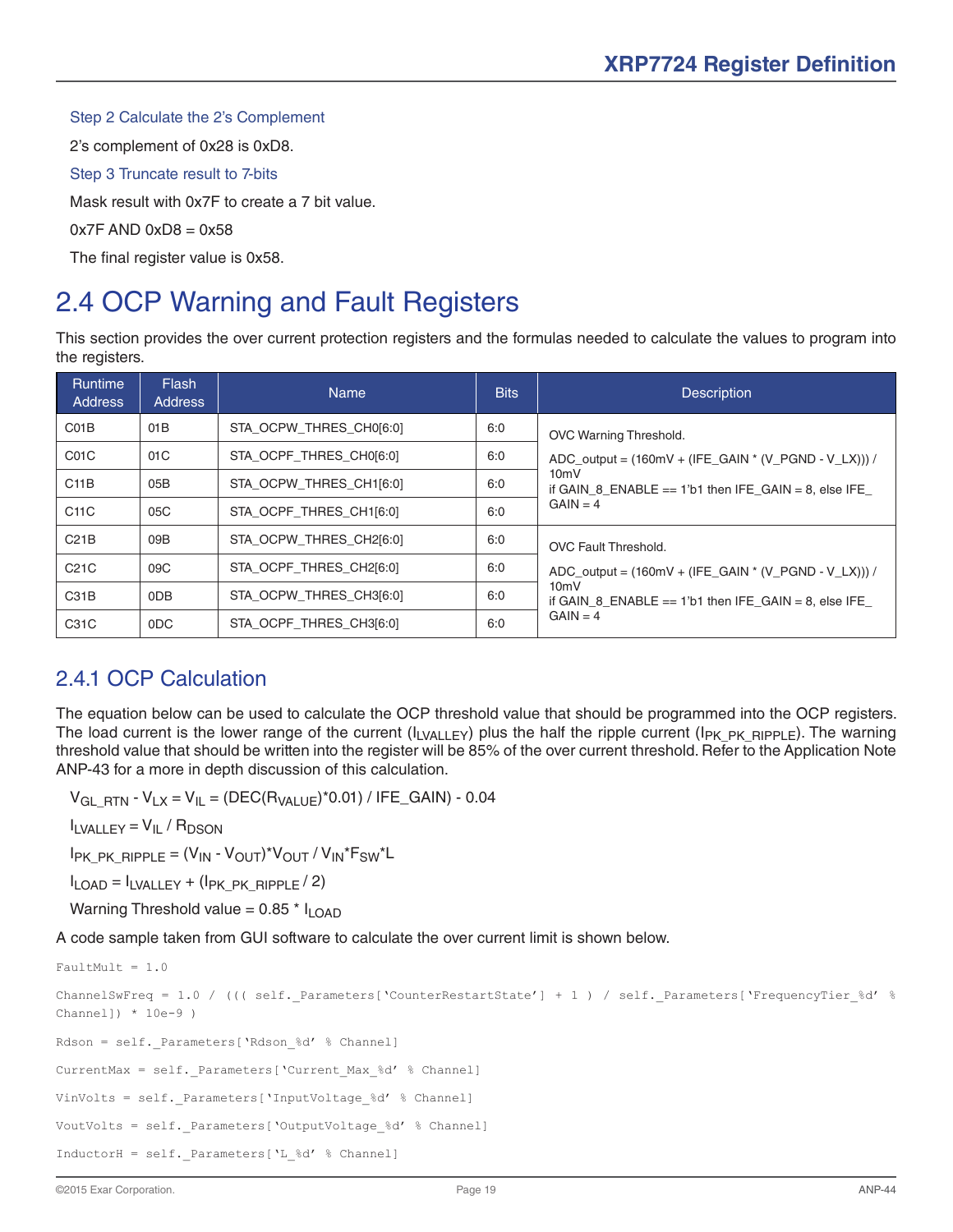```
Sampled current value fault = 1.0 * Rdson * (# Average Current Limit Desired
   ( CurrentMax * FaultMult ) - (
 ( VinVolts - VoutVolts ) * ( VoutVolts / VinVolts ) * ( 1.0 / ChannelSwFreq ) / (2.0 * ChInd )
  ) + ( 60e-9 * VoutVolts / ChInd ))
Gain 8 = 1# convert to ADC counts
Sampled value fault = int( (0.32 + ( 8.0 *  Sampled current value fault ) ) / 10e-3 )
#check if clipping and reduce gain
if (Sampled_value_fault > 0x7E):
    Gain 8 = 0Sampled value fault = int( (0.16 + (4.0 * Sampled current value fault ) ) / 10e-3 )
#if its still clipping then set it to the max available, if 0x7F then OCP is disabled
if (Sampled_value_fault > 0x7E):
    xr24[\text{coeff\_thresh\_ & d> % Channel] = 0x7e
     ########### warn user
    logger.info(«Warning: OCP Fault handling threshold is being clipped for Channel %d « % (Channel+1))
else:
```
xr24[‹ocpf\_thresh\_%d› % Channel] = Sampled\_value\_fault

## 2.5 Ramp Continue Threshold Registers

| <b>Runtime</b><br><b>Address</b> | <b>Flash</b><br><b>Address</b> | <b>Name</b>                              | <b>Bits</b> | <b>Description</b>                                                                                                                 |
|----------------------------------|--------------------------------|------------------------------------------|-------------|------------------------------------------------------------------------------------------------------------------------------------|
| C <sub>0</sub> OC                | 00C                            | STA RAMP CONTINUE THRESHOLD<br>CH0[6:0]  | 6:0         | Ramp Continue Threshold.                                                                                                           |
| C10C                             | 04C                            | STA_RAMP_CONTINUE_THRESHOLD_<br>CH1[6:0] | 6:0         | Set the threshold for the positive error value to reach in order<br>to let the ramp continue in start-up, this is to prevent large |
| C <sub>20</sub> C                | 08C                            | STA RAMP CONTINUE THRESHOLD<br>CH2[6:0]  | 6:0         | overshoot in the beginning of the soft start.<br>Each bit represents 1 step of the 9-bit encoded error. It can                     |
| C30C                             | 0CC                            | STA RAMP_CONTINUE_THRESHOLD_<br>CH3[6:0] | 6:0         | be determined by matlab program based on customer's<br>preference in ramp-up speed.                                                |

This section defines the registers used to program the threshold for the start up power over which the device will limit the overshoot.

## 2.6 Predefined VIN Registers

This section defines the registers used to program the predefined external input voltage for channels 1-4.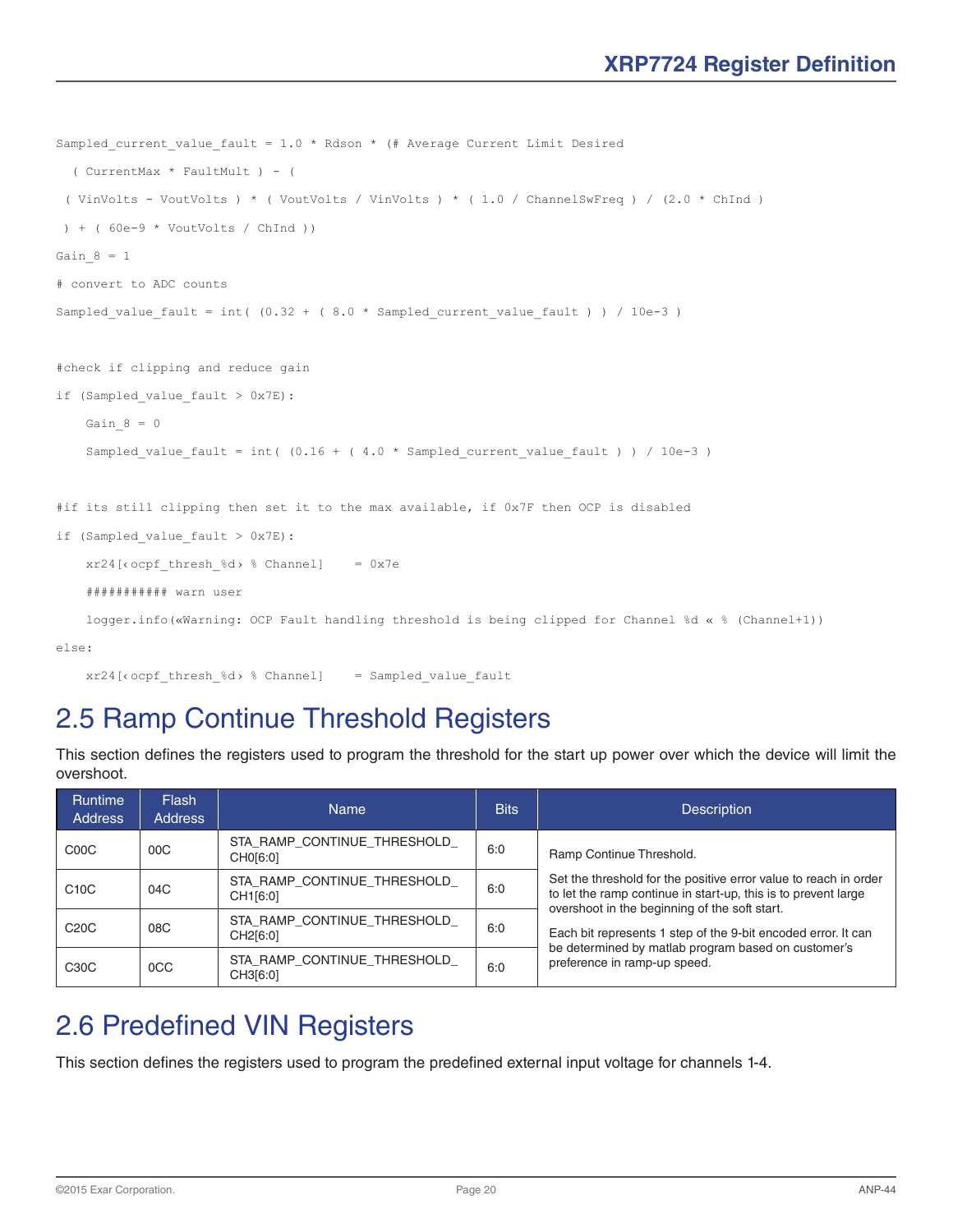<span id="page-20-0"></span>

| <b>Runtime</b><br><b>Address</b> | <b>Flash</b><br><b>Address</b> | <b>Name</b>             | <b>Bits</b> | <b>Description</b>                                           |
|----------------------------------|--------------------------------|-------------------------|-------------|--------------------------------------------------------------|
| C <sub>01</sub> D                | 01 <sub>D</sub>                | STA PREDEF VIN CH0[6:0] | 6:0         | Predefined VIN.                                              |
| C <sub>11</sub> D                | 05D                            | STA_PREDEF_VIN_CH1[6:0] | 6:0         | To predefine external VIN value for the converter.           |
| C21D                             | 09D                            | STA PREDEF_VIN_CH2[6:0] | 6:0         | Each bit represents one step of VIN resolution step. (200 mV |
| C31D                             | 0 <sub>D</sub> D               | STA PREDEF VIN CH3[6:0] | 6:0         | LSB)                                                         |

## 2.7 Phase Positioning Registers

This section defines the registers used to program the 2-byte phase position for the PWM starting pulse for channels 1-4.

| <b>Runtime</b><br><b>Address</b> | <b>Flash</b><br><b>Address</b> | Name                             | <b>Bits</b> | <b>Description</b>                                                                                                              |
|----------------------------------|--------------------------------|----------------------------------|-------------|---------------------------------------------------------------------------------------------------------------------------------|
| C01F                             | 01F                            | STA SYNC_POSITION_UPPER_CH0[7:0] | 7:0         | Position for PWM start pulse[15:8].                                                                                             |
| C020                             | 020                            | STA SYNC_POSITION_LOWER_CH0[7:0] | 7:0         | Each bit represents one position in a fundamental period                                                                        |
| C11F                             | 05F                            | STA SYNC_POSITION_UPPER_CH1[7:0] | 7:0         | with 16 possible phase positions, for example, if a phase is<br>operating at position d with a 4x switching frequency then this |
| C <sub>120</sub>                 | 060                            | STA SYNC_POSITION_LOWER_CH1[7:0] | 7:0         | value should be set to:16'b1000 1000 1000 1000                                                                                  |
| C21F                             | 09F                            | STA SYNC_POSITION_UPPER_CH2[7:0] | 7:0         | Position for PWM start pulse[7:0].                                                                                              |
| C <sub>220</sub>                 | 0A <sub>0</sub>                | STA SYNC POSITION LOWER CH2[7:0] | 7:0         | Each bit represents one position in a fundamental period                                                                        |
| C <sub>31</sub> F                | 0 <sub>DF</sub>                | STA SYNC_POSITION_UPPER_CH3[7:0] | 7:0         | with 16 possible phase positions, for example, if a phase is<br>operating at position d with a 4x switching frequency then this |
| C <sub>320</sub>                 | 0E0                            | STA SYNC POSITION LOWER CH3[7:0] | 7:0         | value should be set to:16'b1000 1000 1000 1000                                                                                  |

## 2.8 Current Sample Positioning Registers

This section defines the registers used to program the 2-byte phase position for the PWM starting pulse for channels 1-4.

| <b>Runtime</b><br><b>Address</b> | Flash<br>Address | <b>Name</b>                                          | <b>Bits</b> | <b>Description</b>                                                                               |
|----------------------------------|------------------|------------------------------------------------------|-------------|--------------------------------------------------------------------------------------------------|
| C <sub>021</sub>                 | 021              | STA SYNC CUR POSITION UPPER<br>CH0[7:0]              | 7:0         |                                                                                                  |
| C022                             | 022              | STA SYNC CUR POSITION LOWER<br>CH0[7:0]              | 7:0         | Position for current sampling pulse[15:8].                                                       |
| C <sub>121</sub>                 | 061              | STA SYNC CUR POSITION UPPER<br>CH1[7:0]              | 7:0         | Each bit represents one position in a fundamental period with<br>16 possible sampling positions. |
| C <sub>122</sub>                 | 062              | STA SYNC CUR POSITION LOWER<br>CH1[7:0]              | 7:0         |                                                                                                  |
| C <sub>221</sub>                 | 0A1              | STA SYNC CUR POSITION UPPER<br>CH <sub>2</sub> [7:0] | 7:0         |                                                                                                  |
| C <sub>222</sub>                 | 0A2              | STA SYNC CUR POSITION LOWER<br>CH <sub>2</sub> [7:0] | 7:0         | Position for current sampling pulse[7:0].                                                        |
| C <sub>321</sub>                 | 0E1              | STA SYNC CUR POSITION UPPER<br>CH3[7:0]              | 7:0         | Each bit represents one position in a fundamental period with<br>16 possible sampling positions. |
| C322                             | 0E <sub>2</sub>  | STA SYNC CUR POSITION LOWER<br>CH3[7:0]              | 7:0         |                                                                                                  |

## 2.9 OVS Sample Positioning Registers

This section defines the registers used to program the 2-byte phase position for the PWM starting pulse for channels 1-4.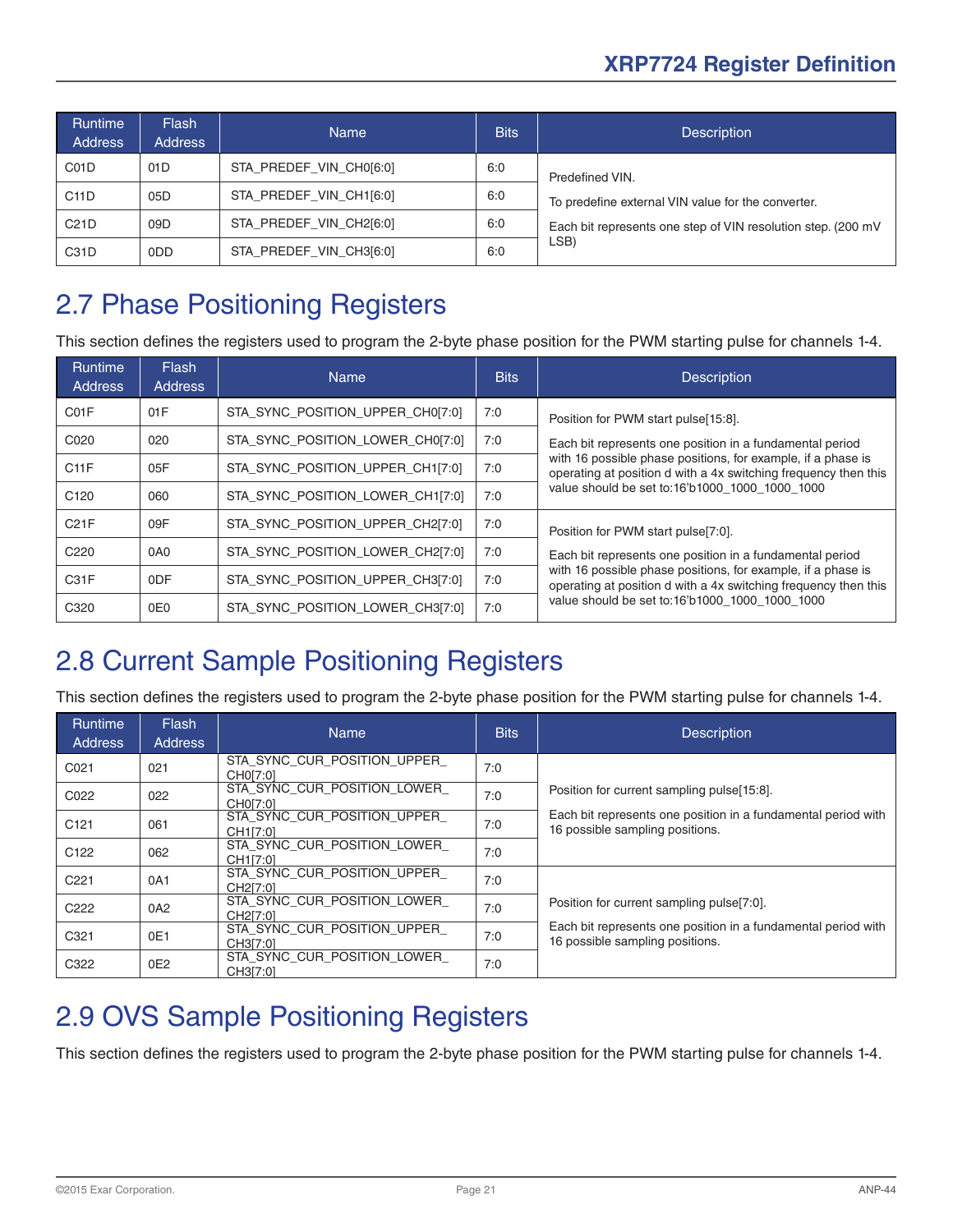<span id="page-21-0"></span>

| <b>Runtime</b><br><b>Address</b> | <b>Flash</b><br><b>Address</b> | <b>Name</b>                             | <b>Bits</b> | <b>Description</b>                                                                               |
|----------------------------------|--------------------------------|-----------------------------------------|-------------|--------------------------------------------------------------------------------------------------|
| C023                             | 023                            | STA SYNC OVS POSITION UPPER<br>CH0[7:0] | 7:0         |                                                                                                  |
| C024                             | 024                            | STA SYNC OVS POSITION LOWER<br>CH0[7:0] | 7:0         | Position for Current Sampling Pulse[15:8].                                                       |
| C <sub>123</sub>                 | 063                            | STA SYNC OVS POSITION UPPER<br>CH1[7:0] | 7:0         | Each bit represents one position in a fundamental period with<br>16 possible sampling positions. |
| C <sub>124</sub>                 | 064                            | STA SYNC OVS POSITION LOWER<br>CH1[7:0] | 7:0         |                                                                                                  |
| C <sub>223</sub>                 | 0A <sub>3</sub>                | STA_SYNC_OVS_POSITION_UPPER<br>CH2[7:0] | 7:0         |                                                                                                  |
| C <sub>224</sub>                 | 0A4                            | STA SYNC OVS POSITION LOWER<br>CH2[7:0] | 7:0         | Position for Current Sampling Pulse[7:0].                                                        |
| C323                             | 0E3                            | STA SYNC OVS POSITION UPPER<br>CH3[7:0] | 7:0         | Each bit represents one position in a fundamental period with<br>16 possible sampling positions. |
| C324                             | 0E4                            | STA SYNC OVS POSITION LOWER<br>CH3[7:0] | 7:0         |                                                                                                  |

## 2.10 PWM Configuration Registers

This section defines the registers used to program the PWM settings for channels 1-4.

#### 2.10.1 PWM Max Duty Ratio Register

This section defines the registers used to program the PWM maximum duty cycle ratio for channels 1-4.

| <b>Runtime</b><br><b>Address</b> | <b>Flash</b><br><b>Address</b> | <b>Name</b>                     | <b>Bits</b> | <b>Description</b>                                                        |
|----------------------------------|--------------------------------|---------------------------------|-------------|---------------------------------------------------------------------------|
| C027                             | 027                            | STA PWM MAX DUTY RATIO CH0[7:0] | 7:0         |                                                                           |
| C <sub>127</sub>                 | 067                            | STA_PWM_MAX_DUTY_RATIO_CH1[7:0] | 7:0         | If calculated duty ratio is too close to 1, PWM duty will be<br>always 1. |
| C <sub>227</sub>                 | 0A7                            | STA PWM MAX DUTY RATIO CH2[7:0] | 7:0         | Each bit represents one counter step with the 103MHz clock.               |
| C327                             | 0E7                            | STA PWM MAX DUTY RATIO CH3[7:0] | 7:0         |                                                                           |

#### 2.10.2 PWM Min Duty Ratio Register

This section defines the registers used to program the PWM minimum duty cycle ratio for channels 1-4.

| Run time<br><b>Address</b> | Flash<br><b>Address</b> | <b>Name</b>                     | <b>Bits</b> | <b>Description</b>                                           |
|----------------------------|-------------------------|---------------------------------|-------------|--------------------------------------------------------------|
| C028                       | 028                     | STA PWM MIN DUTY RATIO CH0[7:0] |             | If calculated duty ratio is too close to 0, PWM duty will be |
| C <sub>128</sub>           | 068                     | STA_PWM_MIN_DUTY_RATIO_CH1[7:0] | 5:0         | always 0.                                                    |
| C228                       | 0A8                     | STA_PWM_MIN_DUTY_RATIO_CH2[7:0] |             | Each bit represents one counter step with the 103MHz clock.  |
|                            |                         |                                 |             | Bits [9:8] of max_coarse_duty                                |
| C328                       | 0E8                     | STA PWM MIN DUTY RATIO CH3[7:0] | 7:6         | Each bit represents one counter step with the 103MHz clock.  |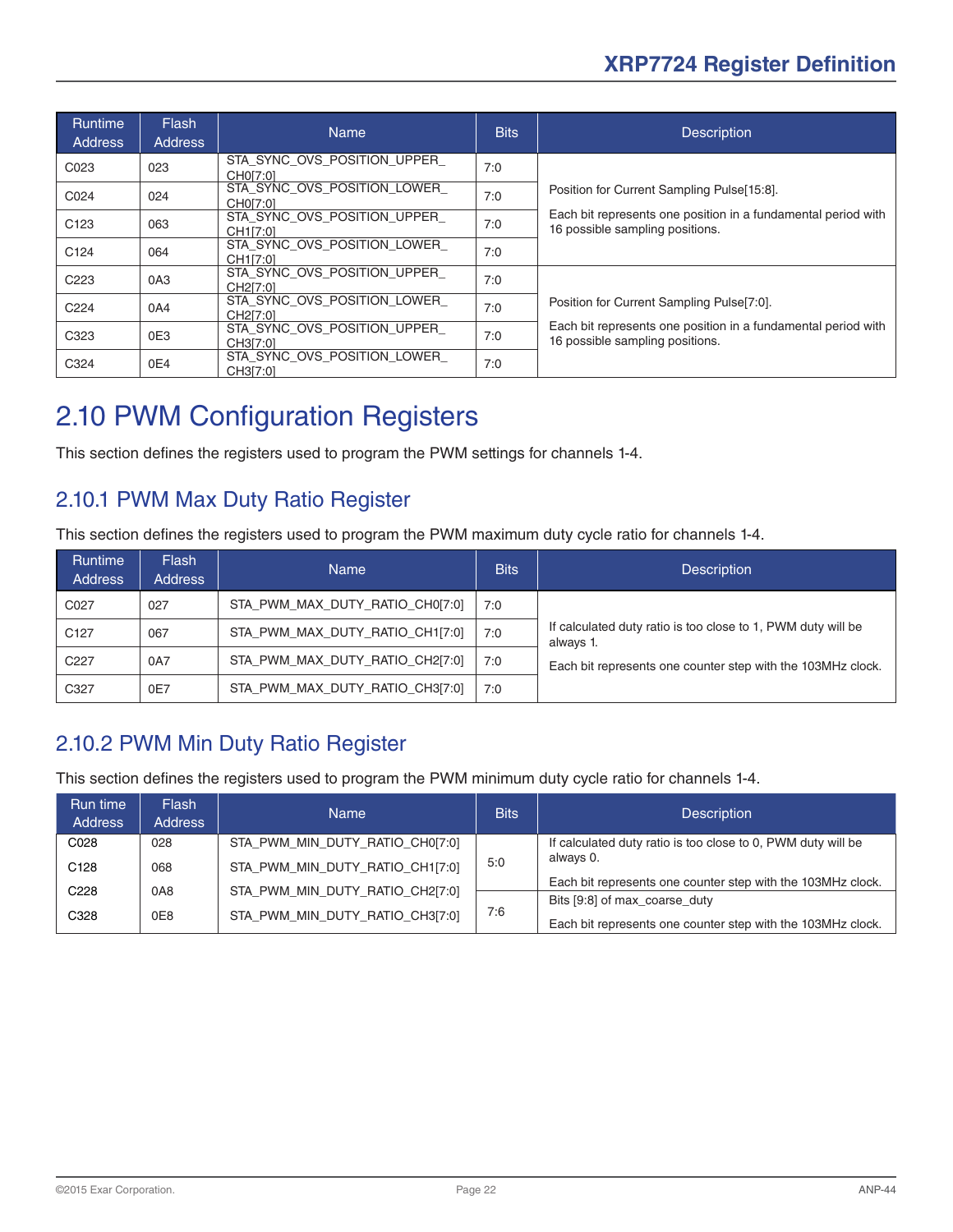## <span id="page-22-0"></span>2.10.3 PWM Configuration Register 1

| Run time<br><b>Address</b> | <b>Flash</b><br>Address | <b>Name</b>              | <b>Bits</b> | <b>Description</b>                                                                                                                                                    |
|----------------------------|-------------------------|--------------------------|-------------|-----------------------------------------------------------------------------------------------------------------------------------------------------------------------|
| C <sub>029</sub>           | 029                     | STA PWM CONFIG1 CH0[7:0] |             | DISABLE_PWM_CHANNEL.                                                                                                                                                  |
| C <sub>129</sub>           | 069                     | STA PWM CONFIG1 CH1[7:0] | 0           | Disable the PWM channel.                                                                                                                                              |
| C <sub>229</sub>           | 0A8                     | STA PWM CONFIG1 CH2[7:0] | 3:1         | DISABLE CLOCK GATING.                                                                                                                                                 |
| C329                       | 0E8                     | STA PWM CONFIG1 CH3[7:0] |             | Disable PWM/PFM/dead zone clock gating.                                                                                                                               |
|                            |                         |                          | 6:4         | STOP WINDOW ADVANCING POINT.<br>Defines for which duty values (LSB portion) the window<br>should be advanced; default 4'd3.<br>3 LSB of duty ratio command (14 bits). |
|                            |                         |                          | 7           | ENABLE WINDOW DOUBLING.<br>Doubles the width of the window signals controlling the reset<br>point of the DPWM.                                                        |

## 2.10.4 PWM Configuration Register 2

| Run time<br>Address | <b>Flash</b><br><b>Address</b> | <b>Name</b>              | <b>Bits</b>    | <b>Description</b>                                                      |
|---------------------|--------------------------------|--------------------------|----------------|-------------------------------------------------------------------------|
| C <sub>02</sub> A   | 02A                            | STA_PWM_CONFIG2_CH0[3:0] |                | ENABLE WINDOW ADVANCING.                                                |
| C <sub>12</sub> A   | 06A                            | STA PWM CONFIG2 CH1[3:0] | 0              | Enables the window to be open early than it should in an ideal<br>case. |
| C <sub>22A</sub>    | 0AA                            | STA PWM CONFIG2 CH2[3:0] |                | ENABLE WINDOW SLIDING.                                                  |
| C32A                | 0EA                            | STA PWM CONFIG2 CH3[3:0] |                | Enables DPWM window sliding.                                            |
|                     |                                |                          | $\overline{2}$ | ENABLE FORCED SET RESET.                                                |
|                     |                                |                          |                | Enables the use of forced set/reset inputs for DPWM latches.            |
|                     |                                |                          |                | ENABLE EARLY WINDOW CLOSING.                                            |
|                     |                                |                          | 3              | Enables early window closing.                                           |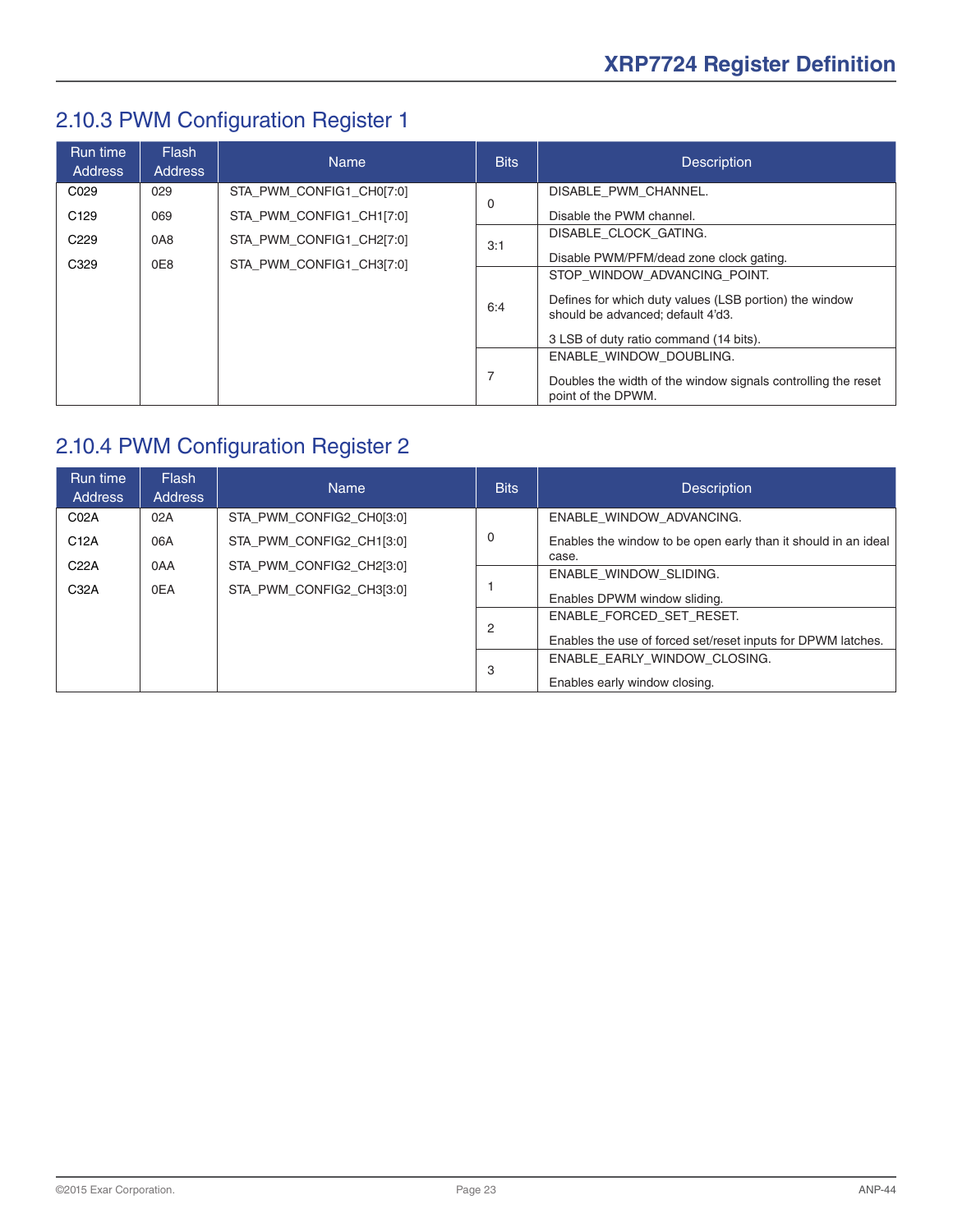#### <span id="page-23-0"></span>2.10.5 Dead Time Control Registers

| <b>Runtime</b><br><b>Address</b> | <b>Flash</b><br><b>Address</b> | <b>Name</b>                                        | <b>Bits</b> | <b>Description</b>                                                                                            |
|----------------------------------|--------------------------------|----------------------------------------------------|-------------|---------------------------------------------------------------------------------------------------------------|
| CO2B                             | 02B                            | STA_PWM_DEADTIME_HS_UPPER_<br>CH0[5:0]             | 5:0         | Dead Time Control[13:0].                                                                                      |
| CO2C                             | 02C                            | STA PWM DEADTIME HS LOWER<br>CH0[7:0]              | 7:0         | Dead-time value for turning on the high-side MOSFET.<br>Each bit means one delay of the delay cell in DPWM or |
| C02D                             | 02D                            | STA PWM DEADTIME LS UPPER<br>CH0[5:0]              | 5:0         | 600ps.                                                                                                        |
| C02E                             | 02E                            | STA PWM DEADTIME LS LOWER<br>CH0[7:0]              | 7:0         |                                                                                                               |
| C12B                             | 06B                            | STA PWM DEADTIME HS UPPER<br>CH1[5:0]              | 5:0         |                                                                                                               |
| C12C                             | 06C                            | STA PWM DEADTIME HS LOWER<br>CH1[7:0]              | 7:0         |                                                                                                               |
| C <sub>12</sub> D                | 06D                            | STA PWM DEADTIME LS UPPER<br>CH1[5:0]              | 5:0         |                                                                                                               |
| C12E                             | 06E                            | STA_PWM_DEADTIME_LS_LOWER_<br>CH1[7:0]             | 7:0         |                                                                                                               |
| C22B                             | 0AB                            | STA PWM DEADTIME HS UPPER<br>CH2[5:0]              | 5:0         |                                                                                                               |
| C22C                             | 0AC                            | STA PWM DEADTIME HS LOWER<br>CH2[7:0]              | 7:0         |                                                                                                               |
| C22D                             | 0AD                            | STA PWM DEADTIME LS UPPER<br>CH2[5:0]              | 5:0         |                                                                                                               |
| C22E                             | 0AE                            | STA PWM DEADTIME LS LOWER<br>CH2[7:0]              | 7:0         |                                                                                                               |
| C32B                             | 0EB                            | STA PWM DEADTIME HS UPPER<br>CH3[5:0]              | 5:0         |                                                                                                               |
| C32C                             | 0EC                            | STA PWM DEADTIME HS LOWER<br>CH3[7:0]              | 7:0         |                                                                                                               |
| C32D                             | 0ED                            | STA PWM DEADTIME LS UPPER                          | 5:0         |                                                                                                               |
| C32E                             | 0EE                            | CH3[5:0]<br>STA_PWM_DEADTIME_LS_LOWER_<br>CH3[7:0] | 7:0         |                                                                                                               |

## 2.11 Saturation Limit Register

This section describes the registers that are used to configure the PID saturation limit.

| Runtime<br><b>Address</b> | Flash<br><b>Address</b> | <b>Name</b>                  | <b>Bits</b> | <b>Description</b>                                                                                                              |
|---------------------------|-------------------------|------------------------------|-------------|---------------------------------------------------------------------------------------------------------------------------------|
| C <sub>02</sub> F         | 02F                     | STA SAT LIM DUTY FB CH0[7:0] | 7:0         |                                                                                                                                 |
| C12F                      | 06F                     | STA_SAT_LIM_DUTY_FB_CH1[7:0] | 7:0         | Sets the absolute limit for saturation block in PID calculation,<br>normally a little higher than counter_restart_state_0[9:1]. |
| C <sub>22</sub> F         | 0AF                     | STA SAT LIM DUTY FB CH2[7:0] | 7:0         | Each bit represents 4 counts of the counter running off<br>103MHz frequency.                                                    |
| C <sub>32</sub> F         | 0EF                     | STA_SAT_LIM_DUTY_FB_CH3[7:0] | 7:0         |                                                                                                                                 |

## 2.12 Target Voltage Setting Register

This section describes the registers that are used to configure the DAC target voltage.

| <b>Runtime</b><br><b>Address</b> | <b>Flash</b><br><b>Address</b> | Name                   | <b>Bits</b> | <b>Description</b>                                       |
|----------------------------------|--------------------------------|------------------------|-------------|----------------------------------------------------------|
| C032                             | 032                            | DYN VREF TARG CH0[7:0] | 7:0         | Sets target voltage in the reference DAC resolution.     |
| C <sub>132</sub>                 | 072                            | DYN VREF TARG CH1[7:0] | 7:0         | Each bit means 12.5mV (reference DAC resolution) when    |
| C <sub>232</sub>                 | 0B2                            | DYN VREF TARG CH2[7:0] | 7:0         | prescaler is set to 2'b00; 25mV with prescaler 2'b01 and |
| C332                             | 0F <sub>2</sub>                | DYN VREF TARG CH3[7:0] | 7:0         | 50mV with prescaler=2'b10                                |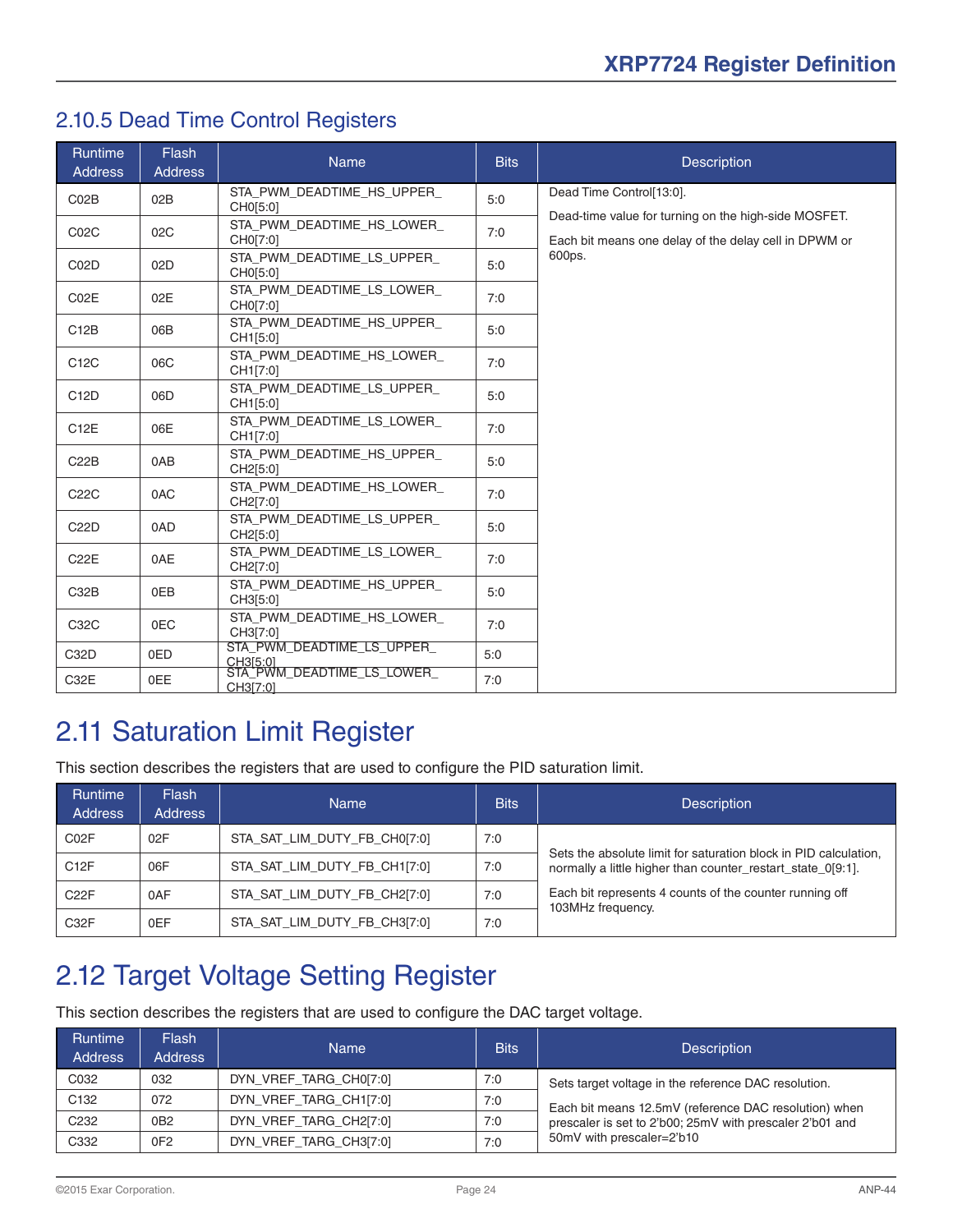## <span id="page-24-0"></span>2.13 Ramp Up/Down Setting Registers

This section describes the DAC ramp up/down settings and the formulas required to calculate the values to program into the registers.

| Runtime<br><b>Address</b> | <b>Flash</b><br>Address | <b>Name</b>             | <b>Bits</b> | <b>Description</b>                                                                                                     |
|---------------------------|-------------------------|-------------------------|-------------|------------------------------------------------------------------------------------------------------------------------|
| C033                      | 033                     | DYN UP SLOPE CH1[7:0]   | 7:0         | Ramp Up Rate.                                                                                                          |
| C <sub>133</sub>          | 073                     | DYN UP SLOPE CH2[7:0]   | 7:0         | Defines the ramp-up speed in terms of the number of                                                                    |
| C <sub>233</sub>          | 0B <sub>3</sub>         | DYN UP SLOPE CH3[7:0]   | 7:0         | switching cycles between increments of the reference DAC<br>steps. Each bit represents one switching cycle between the |
| C <sub>333</sub>          | 0F3                     | DYN UP SLOPE CH4[7:0]   | 7:0         | reference DAC steps.                                                                                                   |
| C034                      | 034                     | DYN DOWN SLOPE CH1[7:0] | 7:0         | Ramp Down Rate.                                                                                                        |
| C <sub>134</sub>          | 074                     | DYN DOWN SLOPE CH2[7:0] | 7:0         | Defines the ramp-down speed in terms of the number of                                                                  |
| C <sub>234</sub>          | 0B4                     | DYN DOWN SLOPE CH3[7:0] | 7:0         | switching cycles between increments of the reference DAC<br>steps. Each bit represents one switching cycle between the |
| C334                      | 0F4                     | DYN DOWN SLOPE CH4[7:0] | 7:0         | reference DAC steps.                                                                                                   |

#### 2.13.1 Ramp Up/Down Calculations

The formula below can be used to calculate the values for the ramp up/down registers.

Register Value (decimal) = (Ramp rate (ms/V) \*  $f_{sw}$  kHz \*  $V_{TARGET}$ ) / (Number of DAC steps)

The value for the slope is the number of switching cycles between DAC steps. Channels with longer ramp times will have a higher DAC setting and a lower switching frequency.

The following example describes how to calculate the ramp up time. The same procedure can be used to calculate the ramp down time.

#### Given:

- Ramp rate set in GUI =  $5.020$
- $\bullet$  f<sub>sw</sub> = 494kHz
- $\bullet$  V<sub>TARGET</sub> = 3.3V
- 66 DAC steps

The register value can be calculated using the formula below.

Register Value (decimal) = (5.020 ms/V \* 494kHz \* 3.3V) / 66 = 123 or 0x7B

To then determine the maximum ramp time, use the formula below:

(DAC steps) \* (Max register setting) /  $f_{sw}$  = 66 \* 255 /494kHz = ~34msec

which is 10.32msec/V, which corresponds to the maximum GUI value of 255.

## 2.14 PID Configuration Registers

This section describes the registers that are used to configure the PID settings.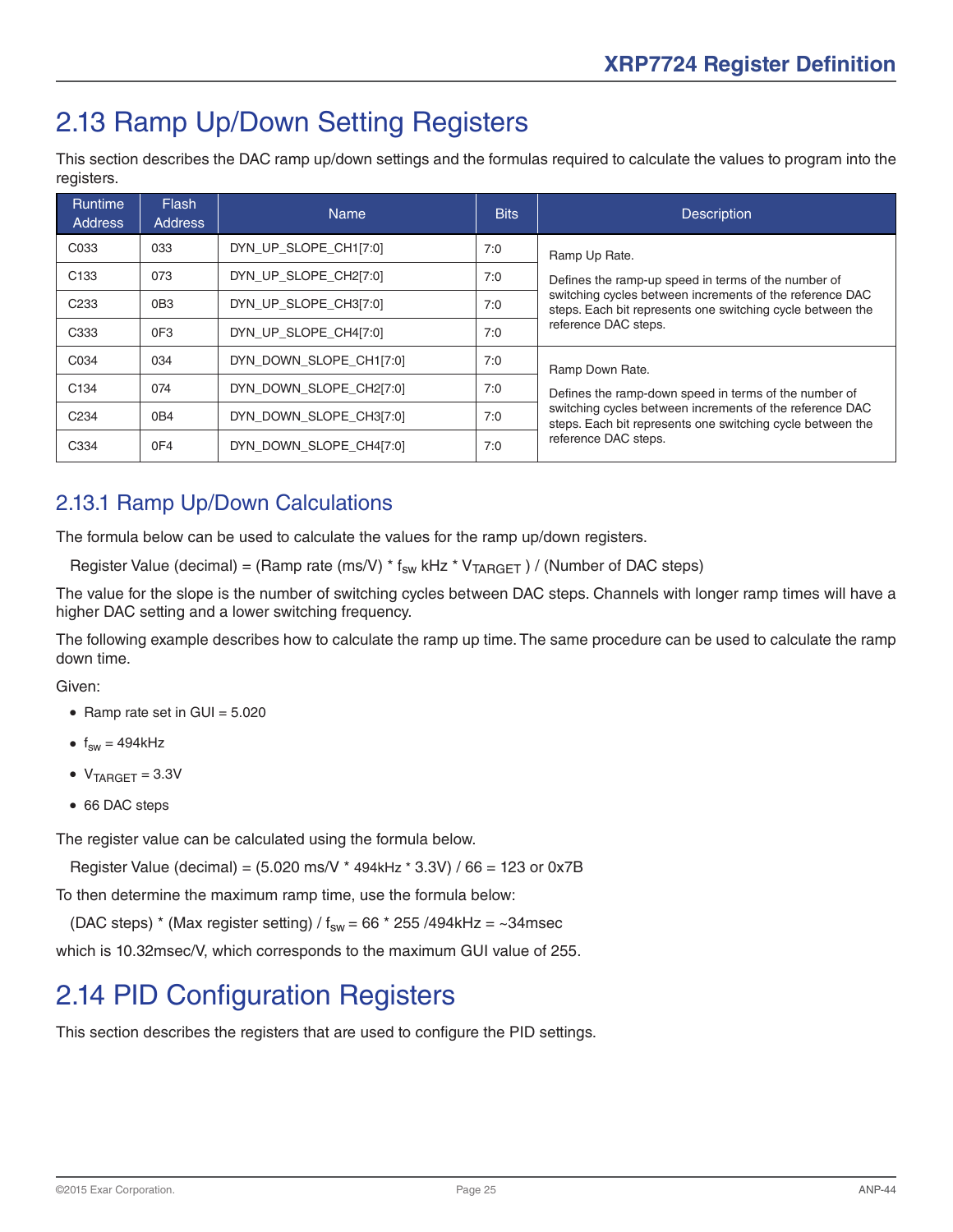#### <span id="page-25-0"></span>2.14.1 PID Coefficients Registers

This section describes the registers that are used to program the A-E PID coefficients for channels 1-4.

| Runtime<br><b>Address</b> | <b>Flash</b><br><b>Address</b> | Name                | <b>Bits</b> | <b>Description</b>                 |
|---------------------------|--------------------------------|---------------------|-------------|------------------------------------|
| C035                      | 035                            | DYN_PID_A_UPPER_CH0 | 14:8        | Channel 0 PID coefficient A[14:0]. |
| C036                      | 036                            | DYN_PID_A_LOWER_CH0 | 7:0         |                                    |
| C037                      | 037                            | DYN_PID_B_UPPER_CH0 | 14:8        | Channel 0 PID coefficient B[14:0]. |
| C038                      | 038                            | DYN_PID_B_LOWER_CH0 | 7:0         |                                    |
| C039                      | 039                            | DYN PID C UPPER CHO | 14:8        | Channel 0 PID coefficient C[14:0]. |
| C03A                      | 03A                            | DYN_PID_C_LOWER_CH0 | 7:0         |                                    |
| C03B                      | 03B                            | DYN PID D CH0       | 6:0         | Channel 0 PID coefficient D[6:0].  |
| C03C                      | 03C                            | DYN PID E CHO       | 6:0         | Channel 0 PID coefficient E[6:0].  |
| C135                      | 075                            | DYN_PID_A_UPPER_CH1 | 14:8        |                                    |
| C136                      | 076                            | DYN_PID_A_LOWER_CH1 | 7:0         | Channel 1 PID coefficient A[14:0]. |
| C137                      | 077                            | DYN_PID_B_UPPER_CH1 | 14:8        |                                    |
| C138                      | 078                            | DYN PID B LOWER CH1 | 7:0         | Channel 1 PID coefficient B[14:0]. |
| C139                      | 079                            | DYN_PID_C_UPPER_CH1 | 14:8        |                                    |
| C13A                      | 07A                            | DYN_PID_C_LOWER_CH1 | 7:0         | Channel 1 PID coefficient C[14:0]. |
| C <sub>13</sub> B         | 07B                            | DYN_PID_D_CH1       | 6:0         | Channel 1 PID coefficient D[6:0].  |
| C <sub>13</sub> C         | 07C                            | DYN PID E CH1       | 6:0         | Channel 1 PID coefficient E[6:0].  |
| C <sub>235</sub>          | 0B <sub>5</sub>                | DYN_PID_A_UPPER_CH2 | 14:8        |                                    |
| C236                      | 0B <sub>6</sub>                | DYN_PID_A_LOWER_CH2 | 7:0         | Channel 2 PID coefficient A[14:0]. |
| C237                      | 0B7                            | DYN_PID_B_UPPER_CH2 | 14:8        |                                    |
| C238                      | 0B8                            | DYN_PID_B_LOWER_CH2 | 7:0         | Channel 2 PID coefficient B[14:0]. |
| C239                      | 0B <sub>9</sub>                | DYN_PID_C_UPPER_CH2 | 14:8        |                                    |
| C23A                      | 0BA                            | DYN_PID_C_LOWER_CH2 | 7:0         | Channel 2 PID coefficient C[14:0]. |
| C <sub>23</sub> B         | 0BB                            | DYN_PID_D_CH2       | 6:0         | Channel 2 PID coefficient D[6:0].  |
| C23C                      | 0 <sub>BC</sub>                | DYN_PID_E_CH2       | 6:0         | Channel 2 PID coefficient E[6:0].  |
| C335                      | 0F <sub>5</sub>                | DYN PID A UPPER CH3 | 14:8        |                                    |
| C336                      | 0F6                            | DYN_PID_A_LOWER_CH3 | 7:0         | Channel 3 PID coefficient A[14:0]. |
| C337                      | 0F7                            | DYN_PID_B_UPPER_CH3 | 14:8        |                                    |
| C338                      | 0F <sub>8</sub>                | DYN_PID_B_LOWER_CH3 | 7:0         | Channel 3 PID coefficient B[14:0]. |
| C339                      | 0F9                            | DYN_PID_C_UPPER_CH3 | 14:8        |                                    |
| C33A                      | 0FA                            | DYN_PID_C_LOWER_CH3 | 7:0         | Channel 3 PID coefficient C[14:0]. |
| C33B                      | 0FB                            | DYN_PID_D_CH3       | 6:0         | Channel 3 PID coefficient D[6:0].  |
| C33C                      | 0FC                            | DYN PID E CH3       | 6:0         | Channel 3 PID coefficient E[6:0].  |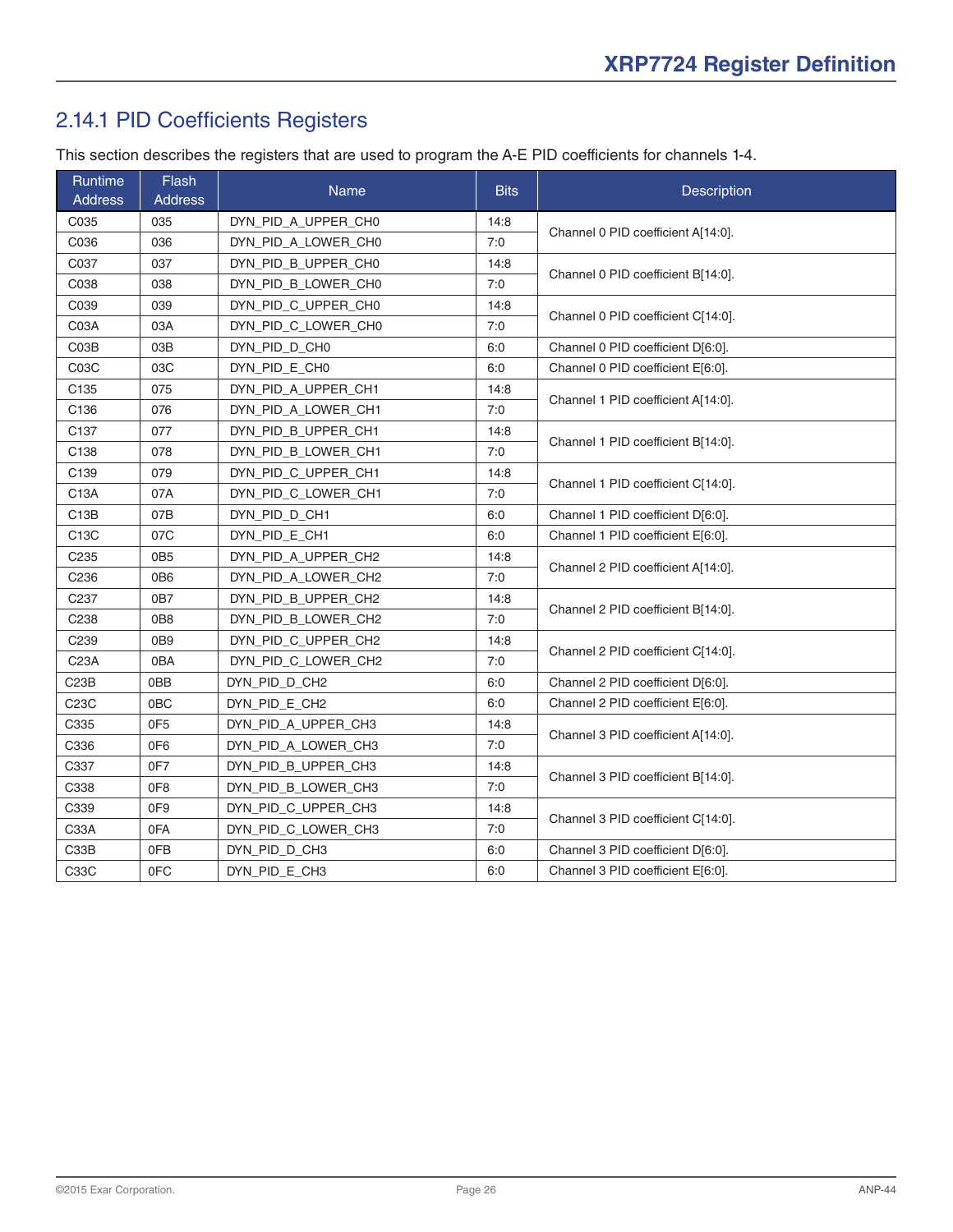#### <span id="page-26-0"></span>2.14.2 PID Gain, Scaler, PFM and OVS Enable Registers

This section describes the registers that are used to enable PFM and OVS modes as well as set the PID gain and the DAC voltage divider value.

| Run time<br>Address | <b>Flash</b><br><b>Address</b> | <b>Name</b>            | <b>Bits</b>    | <b>Description</b>                                                                |
|---------------------|--------------------------------|------------------------|----------------|-----------------------------------------------------------------------------------|
| C <sub>0</sub> 3D   | 03D                            | DYN_PRESCALER_CH0[7:0] |                | PID Gain Shifter.                                                                 |
| C <sub>13</sub> D   | 07D                            | DYN_PRESCALER_CH1[7:0] | 2:0            | The selected value represents a power of two multiplier. For                      |
| C <sub>23</sub> D   | 0BD                            | DYN_PRESCALER_CH2[7:0] |                | example, 011 would set the PID gain to 8 times the original<br>gain.              |
| C <sub>3</sub> 3D   | 0FD                            | DYN_PRESCALER_CH3[7:0] | 3              | Enable Oversampling.                                                              |
|                     |                                |                        |                | Enables oversampling/overswitching in PWM mode only.                              |
|                     |                                |                        |                | DAC Prescaler and Voltage Divider.                                                |
|                     |                                |                        |                | 00 Output set to original gain                                                    |
|                     |                                |                        | 5:4            | Output divided by 2<br>01                                                         |
|                     |                                |                        |                | 10 Output divided by 4                                                            |
|                     |                                |                        |                | 11 Reserved                                                                       |
|                     |                                |                        | 6              | Enable PFM.                                                                       |
|                     |                                |                        |                | When set, this bit enables PFM operation.                                         |
|                     |                                |                        |                | Enable OVS.                                                                       |
|                     |                                |                        | $\overline{7}$ | When set, this bit enable OVS operation only during the PFM<br>to PWM transition. |

#### 2.14.3 Zero Error Bin Shift, PID Ramp Gain Registers

These registers can be used to verify (read) the voltage set point after a dynamic change. However, changing (writing) the values must be done using the standard I<sup>2</sup>C commands 0x20 through 0x23 as explained in ANP-38.

| Run time<br><b>Address</b> | <b>Flash</b><br><b>Address</b> | <b>Name</b>                          | <b>Bits</b> | <b>Description</b>                                                                                                               |
|----------------------------|--------------------------------|--------------------------------------|-------------|----------------------------------------------------------------------------------------------------------------------------------|
| C03E                       | 03E                            | DYN ZERO ERROR BIN SHIFT             |             | ZERO ERROR BIN SHIFT.                                                                                                            |
| C13E                       | 07E                            | CH0[6:0]                             | 2:0         | Fine adjustment with 2.5mV/5mV/10mV steps in PWM mode                                                                            |
| C <sub>23</sub> E          | 0BE                            | DYN ZERO ERROR BIN SHIFT             |             | depending on the scaler.                                                                                                         |
| C33E                       | 0FE                            | CH1[6:0]                             |             | <b>ENABLE PREBIAS CHK.</b>                                                                                                       |
|                            |                                | DYN ZERO ERROR BIN SHIFT<br>CH2[6:0] | 3           | Enables the prebias prevention option where the PID won't<br>start until reference ramp is above the pre-bias voltage at         |
|                            |                                | DYN_ZERO_ERROR_BIN_SHIFT             |             | output.                                                                                                                          |
|                            |                                | CH3[6:0]                             |             | PID GAIN RAMP.                                                                                                                   |
|                            |                                |                                      | 6:4         | PID gain shifter during ramp up and ramp down; value<br>represents powers of 2. For example, 011 means 8 times<br>original gain. |

# 2.15 Non-linear Encoding, Temperature Sampling, Median Filter Bypass Register

This section describes the registers that are used to configure a variety of features such as temperature sampling, bypass filter settings, and non-linear encoding.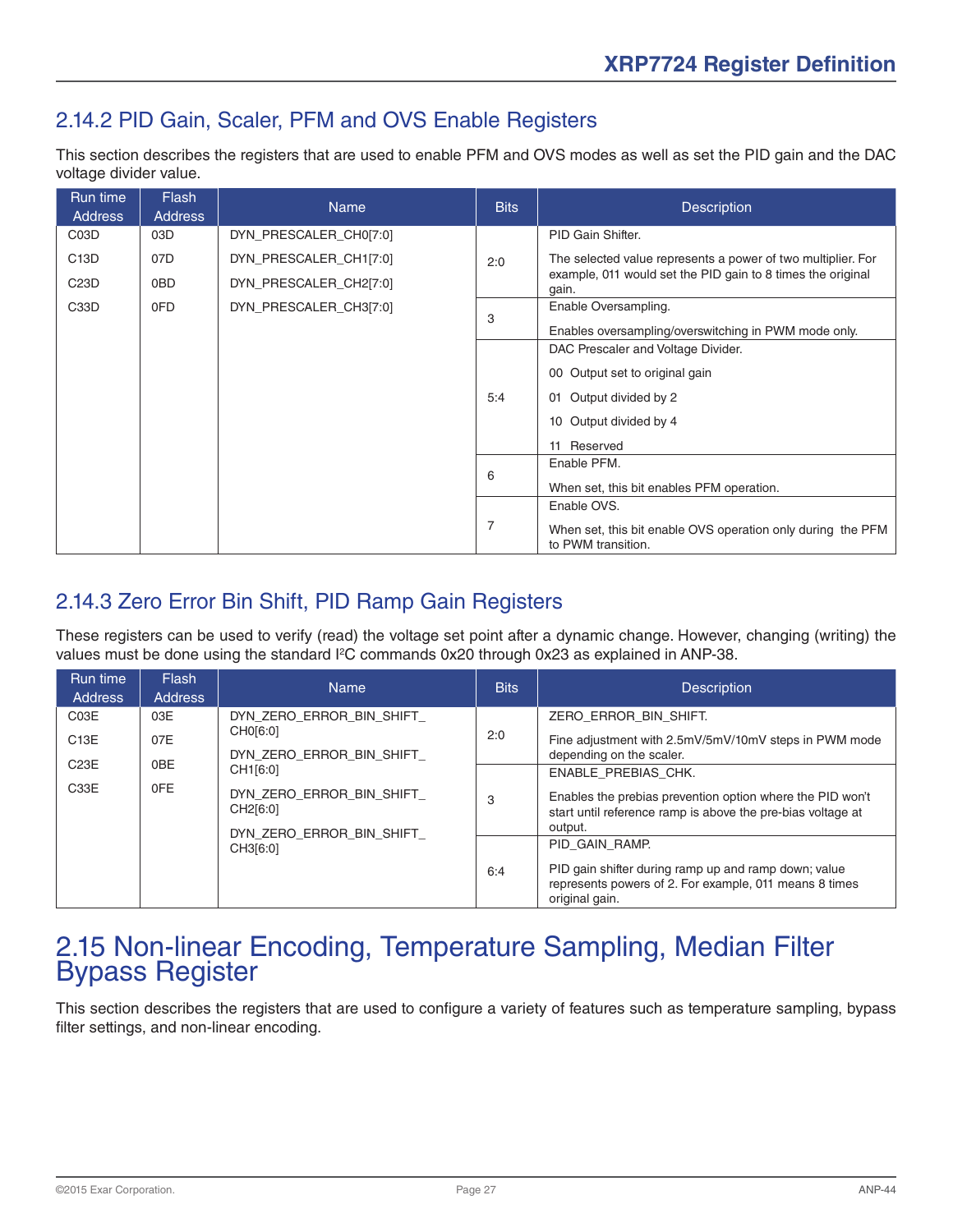<span id="page-27-0"></span>

| Run time<br><b>Address</b> | <b>Flash</b><br><b>Address</b> | <b>Name</b>                     | <b>Bits</b>    | <b>Description</b>                                                                               |
|----------------------------|--------------------------------|---------------------------------|----------------|--------------------------------------------------------------------------------------------------|
| C400                       | 100                            | STA_ERR_NONLINEAR_ENCODING[7:0] |                | NONLINEAR.                                                                                       |
|                            |                                |                                 | 0              | Enables the nonlinear error encoding scheme.                                                     |
|                            |                                |                                 |                | <b>RESERVED</b>                                                                                  |
|                            |                                |                                 |                | TEMPENABLEHOLD.                                                                                  |
|                            |                                |                                 | $\overline{2}$ | Enables temperature sampled at switching fundamental<br>frequency if any channel is in PWM mode. |
|                            |                                |                                 |                | When disabled, only on-demand temperature sampling is<br>available.                              |
|                            |                                |                                 | 3              | <b>RESERVED</b>                                                                                  |
|                            |                                |                                 | 4              | BYPASS CURRENT FILTER.                                                                           |
|                            |                                |                                 |                | Enables bypass median filter for current sense measurements.                                     |
|                            |                                |                                 |                | BYPASS VIN FILTER.                                                                               |
|                            |                                |                                 | 5              | Enables bypass median filter for VIN measurements.                                               |
|                            |                                |                                 |                | BYPASS TEMP FILTER.                                                                              |
|                            |                                |                                 | 6              | Enables bypass median filter for temperature measurements.                                       |
|                            |                                |                                 |                | BYPASS VOUT FILTER.                                                                              |
|                            |                                |                                 | 7              | Enables bypass median filter for VOUT measurements.                                              |

## 2.16 Fault Following Registers

This section describes the registers that are used to configure the fault following bits per channel.

| Run time<br><b>Address</b> | Flash<br><b>Address</b> | Name                         | <b>Bits</b> |                                | <b>Description</b>            |
|----------------------------|-------------------------|------------------------------|-------------|--------------------------------|-------------------------------|
|                            |                         | STA_FAULT_FOLLOWS_UPPER[3:0] |             | Fault Following Configuration: |                               |
|                            |                         |                              |             | I Following channel            | Set follows bit<br>Leader     |
|                            |                         |                              |             | Channel 1                      | Channel 2  <br>$\mathbf 0$    |
|                            |                         |                              | 3:0         |                                | Channel 3  <br>$\mathbf{1}$   |
|                            |                         |                              |             |                                | 2<br>Channel 4                |
|                            | 101                     |                              |             | Channel 2                      | 3<br>Channel 1                |
|                            |                         |                              |             |                                | Channel 3  <br>4              |
| C401                       |                         |                              |             |                                | 5<br>Channel 4                |
|                            |                         |                              |             | Channel 3                      | Channel 1  <br>6              |
|                            |                         |                              |             |                                | Channel 2  <br>$\overline{7}$ |
|                            |                         |                              |             |                                | 8<br>Channel 4                |
|                            |                         |                              |             | Channel 4                      | Channel 1  <br>9              |
|                            |                         |                              |             |                                | Channel 2  <br>10             |
|                            |                         |                              |             |                                | Channel 3  <br>11             |
| C402                       | 102                     | STA_FAULT_FOLLOWS_UPPER[7:0] | 7:0         |                                |                               |

# 2.17 Over Temperature Protection (OTP) Warning, Fault Thresholds and Thermal Restart Registers

This section describes the registers that are used to configure the temperature related features.

| <b>Runtime</b><br>Address | Flash'<br><b>Address</b> | Name                | <b>Bits</b> | <b>Description</b>                                   |
|---------------------------|--------------------------|---------------------|-------------|------------------------------------------------------|
| C403                      | 103                      | STA OTPW THRESI6:01 | 6:0         | Over temperature warning threshold. 5 Kelvin per LSB |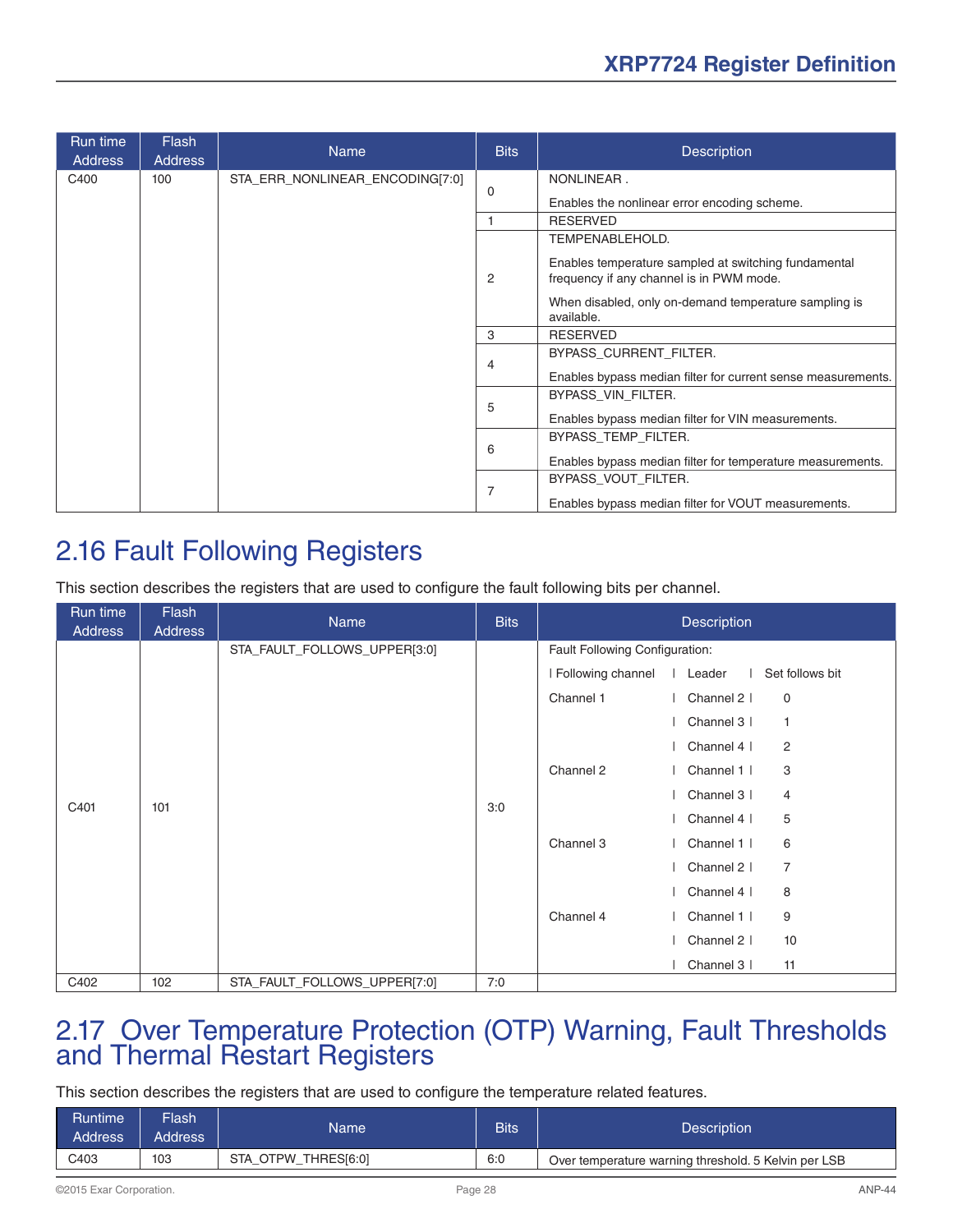<span id="page-28-0"></span>

| <b>Runtime</b><br>Address | Flash<br><b>Address</b> | 'Name                        | <b>Bits</b> | <b>Description</b>                                                                                              |
|---------------------------|-------------------------|------------------------------|-------------|-----------------------------------------------------------------------------------------------------------------|
| C404                      | 104                     | STA_OTPF_THRES[6:0]          | 6:0         | Over temperature fault threshold. 5 Kelvin per LSB                                                              |
| C405                      | 105                     | STA OVT THERMAL RESTART[6:0] | 6:0         | Thermal restart threshold. After this threshold is passed, a soft<br>reset will be generated. 5 Kelvin per LSB. |

# 2.18 Under Voltage Lockout (UVLO) Warning, Fault Thresholds Registers

This section describes the registers that are used to configure the UVLO features.

| <b>Runtime</b><br><b>Address</b> | Flash<br><b>Address</b> | Name                 | <b>Bits</b> | <b>Description</b>                 |
|----------------------------------|-------------------------|----------------------|-------------|------------------------------------|
| C406                             | 106                     | STA_UVLOW_THRES[6:0] | 6:0         | UVLO warning threshold. 200mV LSB. |
| C407                             | 107                     | STA_UVLOF_THRES[6:0] | 6:0         | UVLO fault threshold, 200mV LSB.   |

## 2.19 External Driver Mode Registers

This section describes the registers that are used to enable the external drivers per channel.

| Runtime<br>Address | <b>Flash</b><br>Address | <b>Name</b>                   | <b>Bits</b> | <b>Description</b>                             |
|--------------------|-------------------------|-------------------------------|-------------|------------------------------------------------|
|                    |                         |                               |             | Enables external drivers on per channel basis. |
|                    |                         |                               |             | Bit 0<br>Channel 1                             |
| C408               | 108                     | STA_EXTERNAL_DRIVER_MODE[3:0] | 3:0         | Bit 1<br>Channel 2                             |
|                    |                         |                               |             | Bit 2<br>Channel 3                             |
|                    |                         |                               |             | Bit 3<br>Channel 4                             |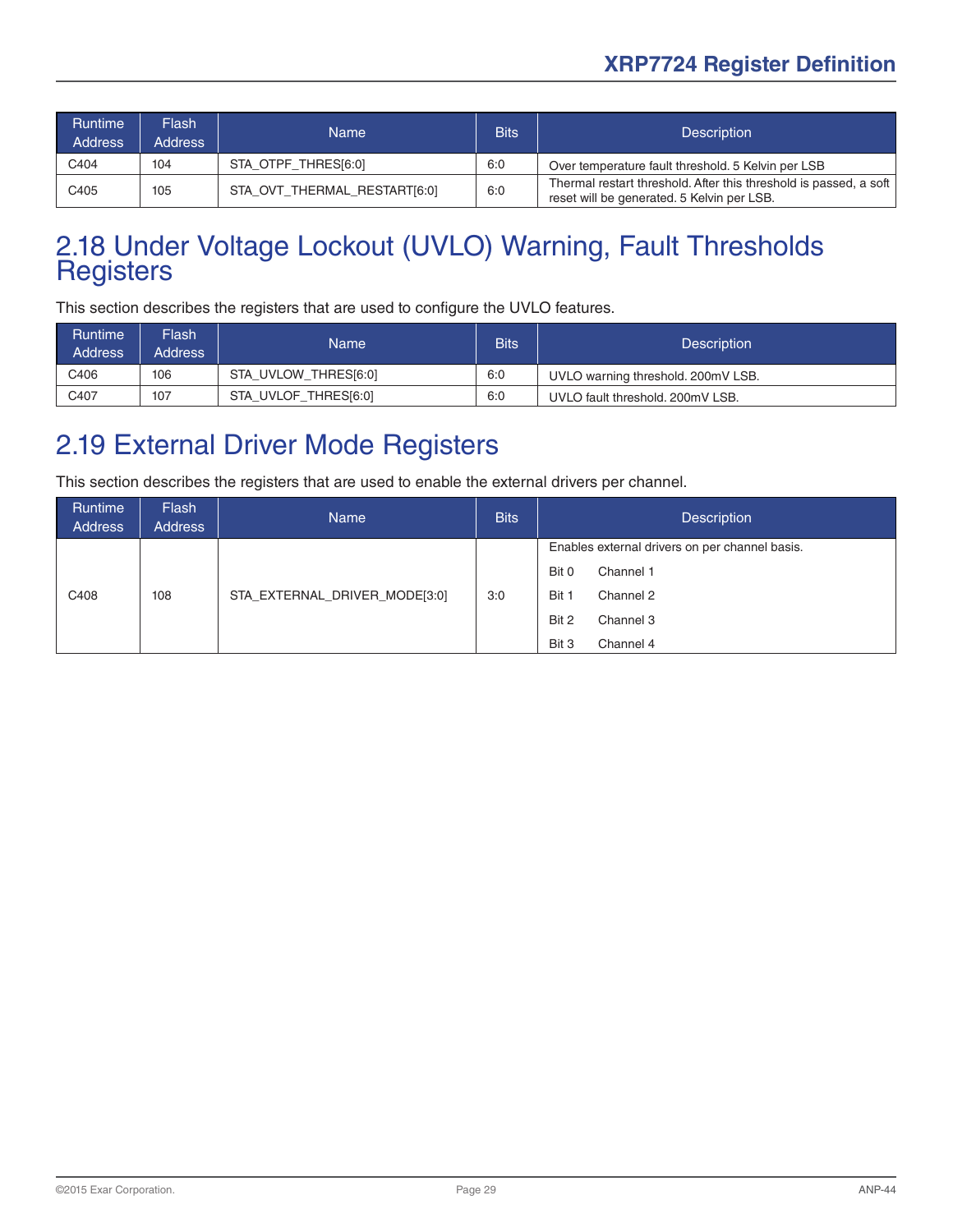## <span id="page-29-0"></span>2.20 VIN Selector Registers

This section describes the registers that are used to configure the input voltage selection.

| Run time<br><b>Address</b> | Flash<br><b>Address</b> | <b>Name</b>           | <b>Bits</b> | <b>Description</b>                                                                                                          |
|----------------------------|-------------------------|-----------------------|-------------|-----------------------------------------------------------------------------------------------------------------------------|
| C409                       | 109                     | STA VIN SELECTOR[5:0] |             | INPUT VOLTAGE SEL.                                                                                                          |
|                            |                         |                       | 3:0         | Selects between the measured input voltage and the specified<br>value for the four channels in case of a second Vin source. |
|                            |                         |                       |             | For each bit, '1' selects the predefined Vin, '0' selects the<br>measured Vin.                                              |
|                            |                         |                       |             | Channel 1<br>Bit 0                                                                                                          |
|                            |                         |                       |             | Bit 1<br>Channel 2                                                                                                          |
|                            |                         |                       |             | Bit 2<br>Channel 3                                                                                                          |
|                            |                         |                       |             | Bit 3<br>Channel 4                                                                                                          |
|                            |                         |                       |             | FILTER LENGTH.                                                                                                              |
|                            |                         |                       | 5:4         | Bit length of the comparator digital filter, which is the number<br>of cycles in terms of delay.                            |
|                            |                         |                       |             | Each bit corresponds to a delay of 10nS.                                                                                    |

## 2.21 Fundamental Frequency and Frequency Multipliers Registers

This section describes the registers that are used to configure the fundamental and switching frequency settings.

| Runtime<br><b>Address</b>     | <b>Flash</b><br>Address | <b>Name</b>                              | <b>Bits</b> | <b>Description</b>                                                                                                                                                                                                                                         |
|-------------------------------|-------------------------|------------------------------------------|-------------|------------------------------------------------------------------------------------------------------------------------------------------------------------------------------------------------------------------------------------------------------------|
| C40A                          | 10A                     | STA_COUNTER_RESTART_STATE_<br>UPPER[1:0] | 1:0         | Fundamental frequency[9:0].                                                                                                                                                                                                                                |
| C40B                          | 10B                     | STA_COUNTER_RESTART_STATE_<br>LOWER[7:0] | 7:0         | Each bit represents one counter step with the 103MHz system<br>clock.                                                                                                                                                                                      |
| C <sub>4</sub> 0 <sub>C</sub> | 10C                     | STA FREQUENCY TIER[7:0]                  | 7:0         | Switching frequency - 2 bits per channel.<br>2'b00 selects the fundamental frequency;<br>2'b01 selects 2X frequency;<br>2'b1x 4 selects X frequency.<br>Bits [1:0] Channel 1<br>Bits [2:3] Channel 2<br>Bits [4:5]<br>Channel 3<br>Bits [6:7]<br>Channel 4 |

## 2.22 VIN, Temperature Sample Positioning Registers

This section describes the registers that are used to configure the phase positions for the input voltage and temperature measurements.

| <b>Runtime</b><br><b>Address</b> | <b>Flash</b><br><b>Address</b> | <b>Name</b>                      | <b>Bits</b> | <b>Description</b>                                                                                                                                                                    |
|----------------------------------|--------------------------------|----------------------------------|-------------|---------------------------------------------------------------------------------------------------------------------------------------------------------------------------------------|
| C40D                             | 10D                            | STA SYNC VIN POSITION UPPER[7:0] | 7:0         | Specifies the phase position for Vin measurements[15:0].<br>Each bit represents one Vin sampling position in a                                                                        |
| C40E                             | 10E                            | STA SYNC VIN POSITION LOWER[7:0] | 7:0         | fundamental period with 16 possible positions; for example,<br>16'b1000_1000_1000_1000 means to sample VIN four times<br>at the phase positions that are ones in a fundamental cycle. |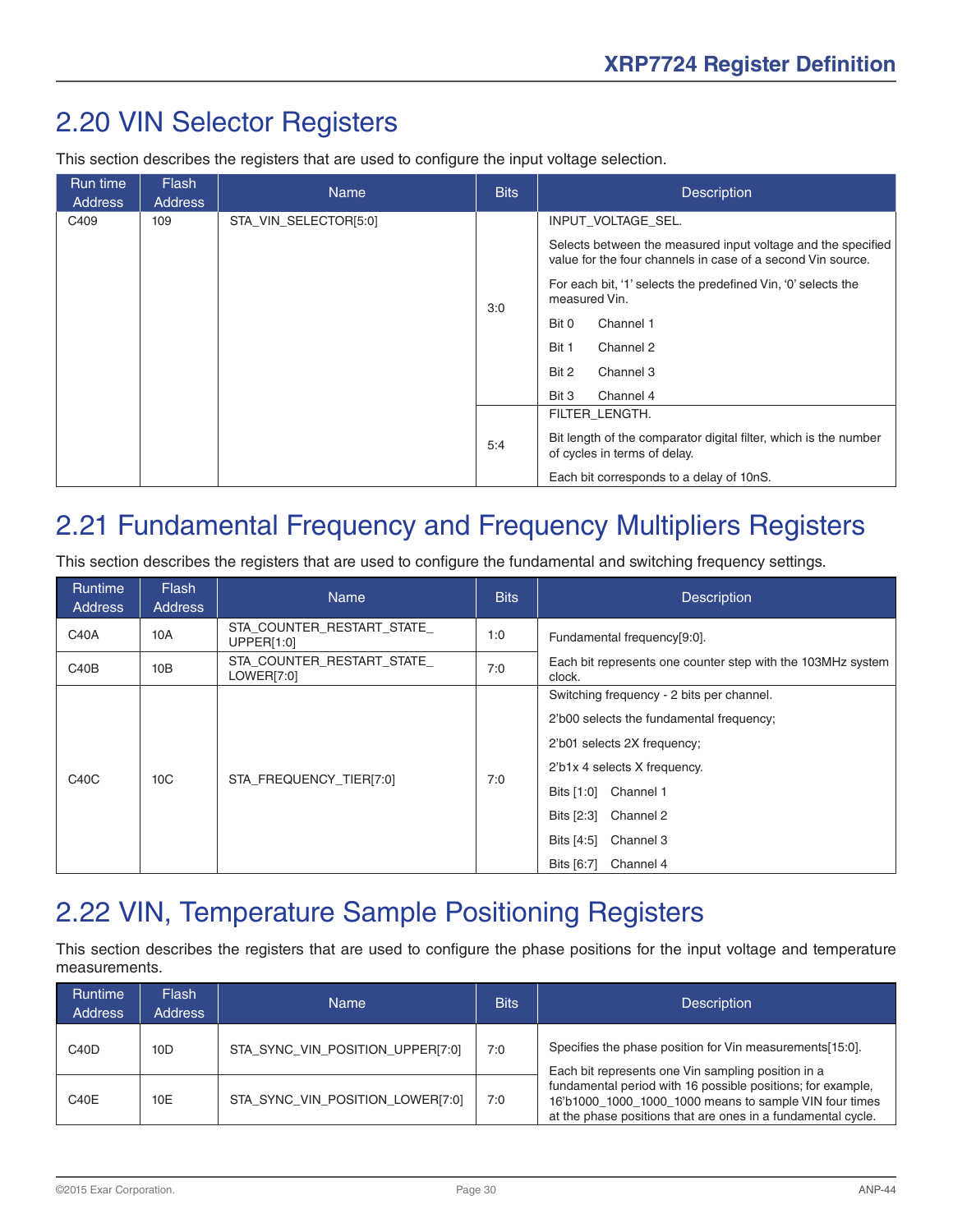<span id="page-30-0"></span>

| Runtime<br>Address | <b>Flash</b><br><b>Address</b> | <b>Name</b>                                      | <b>Bits</b> | <b>Description</b>                                                                                                                                                                                                                              |
|--------------------|--------------------------------|--------------------------------------------------|-------------|-------------------------------------------------------------------------------------------------------------------------------------------------------------------------------------------------------------------------------------------------|
| C <sub>40</sub> F  | 10F                            | STA SYNC TEMP POSITION<br>UPPER <sub>[7:0]</sub> | 7:0         | Specifies the phase position for temperature<br>measurements[15:8].                                                                                                                                                                             |
| C410               | 110                            | STA SYNC TEMP POSITION<br>LOWER[7:0]             | 7:0         | Each bit represents one temperature sampling position in a<br>fundamental period with 16 possible positions; for example,<br>16'b1000_1000_1000_1000 means to sample four times at the<br>phase positions that are ones in a fundamental cycle. |

## 2.23 ADC Configuration Registers

This section describes the registers that are used to configure the ADC.

#### 2.23.1 Feedback ADC Sampling Time Registers

This section describes the registers that are used to configure the ADC sampling feedback settings.

| <b>Runtime</b><br><b>Address</b> | <b>Flash</b><br><b>Address</b> | <b>Name</b>                  | <b>Bits</b> | <b>Description</b>                                                                                                                                      |
|----------------------------------|--------------------------------|------------------------------|-------------|---------------------------------------------------------------------------------------------------------------------------------------------------------|
| C411                             | 111                            | STA SYNC ADC PULSE LEAD[5:0] | 7:0         | Specifies the time between voltage ADC sampling point to the<br>beginning of next cycle.                                                                |
|                                  |                                |                              |             | Each bit represents one counter step with the 103MHz clock.                                                                                             |
| C412                             | 112                            | STA SYNC ADC LATCH LEAD[5:0] | 7:0         | Specifies the time between voltage ADC latching point to the<br>beginning of next cycle.<br>Each bit represents one counter step with the 103MHz clock. |

#### 2.23.2 Auxiliary ADC Sampling Time Registers

This section describes the registers that are used to configure the auxiliary ADC sampling times.

| <b>Runtime</b><br><b>Address</b> | <b>Flash</b><br><b>Address</b> | <b>Name</b>                  | <b>Bits</b> | <b>Description</b>                                                                         |
|----------------------------------|--------------------------------|------------------------------|-------------|--------------------------------------------------------------------------------------------|
| C413                             | 113                            | STA SYNC AUX PULSE LEAD[5:0] | 5:0         | Specifies the time between auxiliary ADC sampling point to<br>the beginning of next cycle. |
|                                  |                                |                              |             | Each bit represents one counter step with the 103MHz clock.                                |
| C414                             | 114                            | STA SYNC AUX LATCH LEAD[5:0] | 5:0         | Specifies the time between auxiliary ADC latching point to the<br>beginning of next cycle. |
|                                  |                                |                              |             | Each bit represents one counter step with the 103MHz clock.                                |

#### 2.23.3 Force Duty Ratio Registers

This section describes the registers that are used to configure the forced duty cycle ratio if enabled in the ["Bypass Sigma](#page-30-1)  [Delta, Force Duty Mode Registers".](#page-30-1) These registers should only be used during test.

| <b>Runtime</b><br><b>Address</b> | Flash<br><b>Address</b> | <b>Name</b>                     | <b>Bits</b> | <b>Description</b>                                                                                                                       |
|----------------------------------|-------------------------|---------------------------------|-------------|------------------------------------------------------------------------------------------------------------------------------------------|
| C415                             | 115                     | STA_TEST_FORCED_DUTY_UPPER[5:0] | 5:0         | Forced duty ratio[13:0]                                                                                                                  |
| C416                             | 116                     | STA_TEST_FORCED_DUTY_LOWER[7:0] | 7:0         | 14 bit duty ratio command. Each bit represent one delay in<br>VCO or 600ps, the 10 MSB has to be less than counter<br>restart state@C40A |

#### <span id="page-30-1"></span>2.23.4 Bypass Sigma Delta, Force Duty Mode Registers

This section describes the registers that are used to enable forced duty cycle mode and to disable sigma delta mode.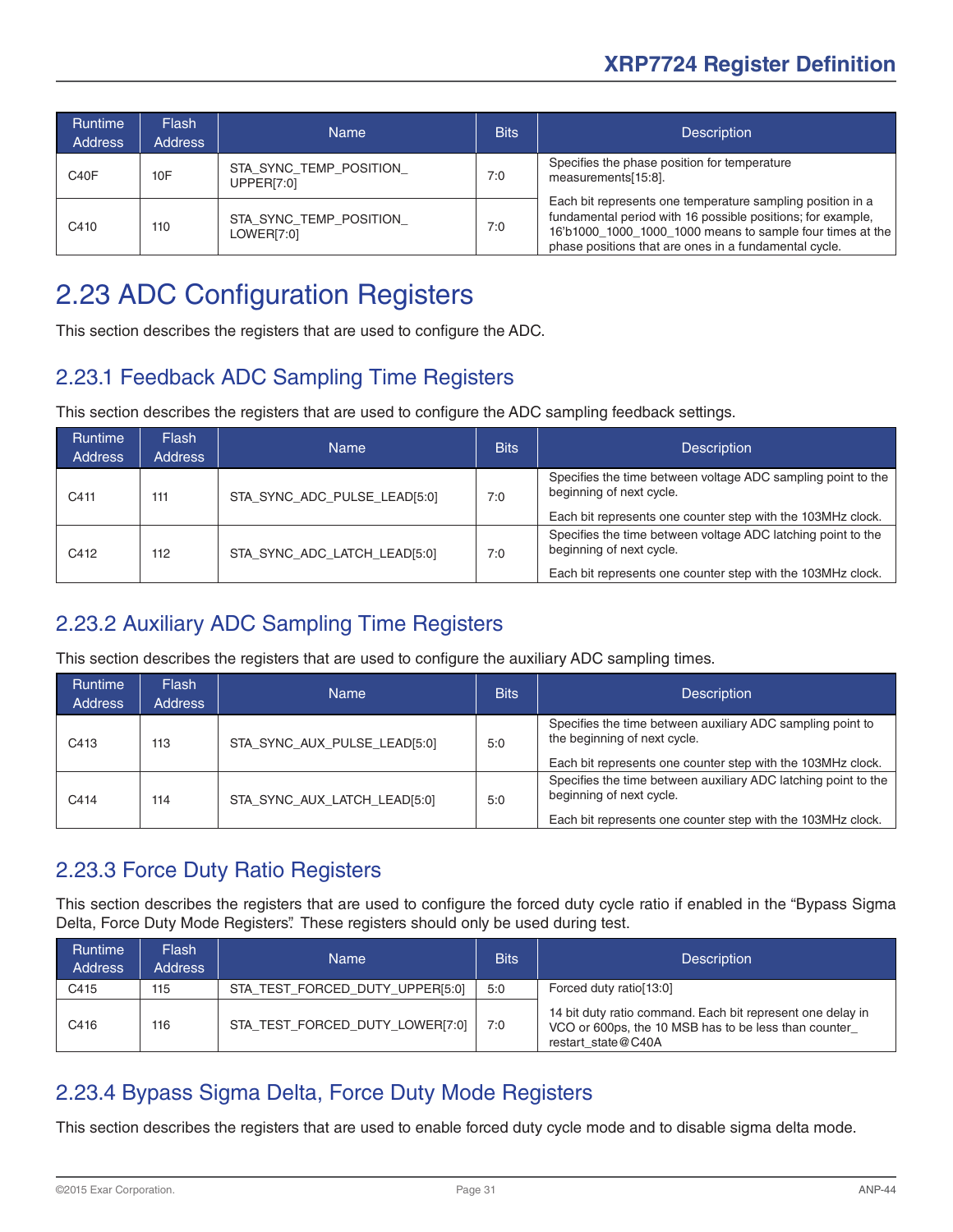<span id="page-31-0"></span>

| Run time<br><b>Address</b> | <b>Flash</b><br>Address | <b>Name</b>            | <b>Bits</b> | <b>Description</b>                                                             |
|----------------------------|-------------------------|------------------------|-------------|--------------------------------------------------------------------------------|
| C417                       | 117                     | STA_SIGDEL_BYPASS[7:0] | 3:0         | BYPASS_SIGDEL.                                                                 |
|                            |                         |                        | 7:4         | Disables the sigma delta.                                                      |
|                            |                         |                        |             | FORCED_DUTY_MODE.<br>Enables the forced duty ratio mode.<br>Channel 1<br>Bit 4 |
|                            |                         |                        |             | Channel 2<br>Bit 5                                                             |
|                            |                         |                        |             | Bit 6<br>Channel 3                                                             |
|                            |                         |                        |             | Bit 7<br>Channel 4                                                             |

#### 2.23.5 Auxiliary ADC VOUT Sampling Time Registers

This section describes the registers that are used to configure the phase position for the ADC output voltage.

| <b>Runtime</b><br><b>Address</b> | Flash<br><b>Address</b> | Name                                        | <b>Bits</b> | <b>Description</b>                                                                                                                                                                        |
|----------------------------------|-------------------------|---------------------------------------------|-------------|-------------------------------------------------------------------------------------------------------------------------------------------------------------------------------------------|
| C418                             | 118                     | STA SYNC VOUT POSITION<br><b>UPPER[7:0]</b> | 7:0         | Specifies the phase position for Vout measurements in with<br>auxiliary ADC[15:0]<br>Each bit represents one on demand VOUT sampling position                                             |
| C419                             | 119                     | STA_SYNC_VOUT_POSITION_<br>LOWER[7:0]       | 7:0         | in a fundamental period with 16 possible positions; for<br>example, 16'b1000_1000_1000_1000 means to sample four<br>times at the phase positions that are ones in a fundamental<br>cycle. |

#### 2.23.6 Auxiliary ADC Sampling Time Registers

This section describes the registers that are used to configure the sampling settings for the auxiliary ADC.

| <b>Runtime</b><br><b>Address</b> | <b>Flash</b><br><b>Address</b> | <b>Name</b>                 | <b>Bits</b> | <b>Description</b>                                                                                                                                                                         |
|----------------------------------|--------------------------------|-----------------------------|-------------|--------------------------------------------------------------------------------------------------------------------------------------------------------------------------------------------|
| C41A                             | 11A                            | STA AFE CH SEL START[5:0]   | 5:0         | Specifies the number of clock cycles before the start of the<br>next sampling period when isense ch sel and aux yout sel<br>go high.                                                       |
|                                  |                                |                             |             | Each bit represents one counter step with the 103MHz clock.                                                                                                                                |
| C41B                             | 11B                            | STA AFE CH SEL FINISH[5:0]  | 5:0         | Specifies the number of clock cycles after the start of a<br>sampling period when isense ch sel and aux yout sel go<br>low.<br>Each bit represents one counter step with the 103MHz clock. |
|                                  |                                |                             |             | Specifies the number of clock cycles before the start of the                                                                                                                               |
| C41C                             | 11C                            | STA_AUX_ADC_SEL_START[5:0]  | 5:0         | next sampling period when aux_adc_sel go high.                                                                                                                                             |
|                                  |                                |                             |             | Each bit represents one counter step with the 103MHz clock.                                                                                                                                |
| C41D                             | 11D                            | STA AUX ADC SEL FINISH[5:0] | 5:0         | Specifies the number of clock cycles after the start of a<br>sampling period when aux adc sel go low.                                                                                      |
|                                  |                                |                             |             | Each bit represents one counter step with the 103MHz clock.                                                                                                                                |

#### 2.23.7 Auxiliary ADC VOUT Sampling Time Register

This section describes the registers that are used to configure the sampling settings for the auxiliary ADC output voltage.

| Runtime<br><b>Address</b> | Flash<br><b>Address</b> | <b>Name</b>                 | <b>Bits</b> | <b>Description</b>                                                                                           |
|---------------------------|-------------------------|-----------------------------|-------------|--------------------------------------------------------------------------------------------------------------|
| C41E                      | 11E                     | STA VFDBK CH SEL START[5:0] | 5:0         | Specifies the number of clock cycles before the start of a<br>sampling period when yidbk ch sel will change. |
|                           |                         |                             |             | Each bit represents one counter step with the 103MHz clock.                                                  |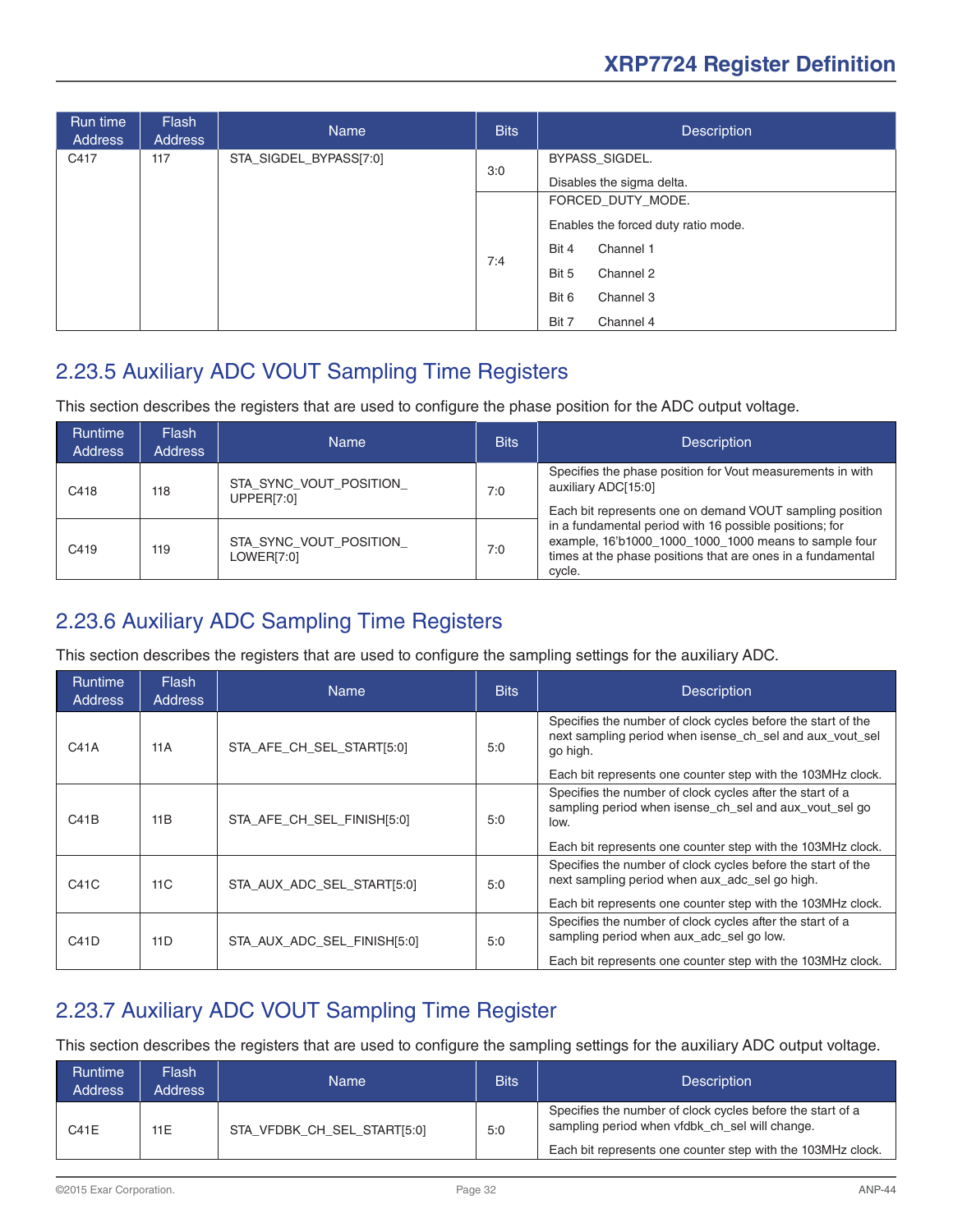## <span id="page-32-0"></span>2.24 General Control 1 Registers

| <b>Runtime</b><br><b>Address</b> | <b>Flash</b><br><b>Address</b> | <b>Name</b>                  | <b>Bits</b> | <b>Description</b>                                          |
|----------------------------------|--------------------------------|------------------------------|-------------|-------------------------------------------------------------|
| D001                             | 141                            | VCO FREQUENCY CTRL[3:0]      | 3:0         | VCO Pull Range Clamp Limit.                                 |
| D002                             | 142                            | DPWM SELECT CLOCK PHASE[1:0] | 1:0         | Clock Phase Selection.                                      |
| D003                             | 143                            | DPWM WINDOW SELECT[1:0]      | 1:0         | Jitter Window Timing Selection.                             |
| D004                             | 144                            | ICP SELECT[5:0]              | 5:0         | Charge Pump Current Selection.                              |
| D005                             | 145                            | JITTERFILTER DISABLE         | 0           | Jitter Filter Disable.                                      |
| D006                             | 146                            | AUVLO THRESHOLD[7:0]         | 7:0         | Fixed to 100mV LSB in XRP7724                               |
| D <sub>007</sub>                 | 147                            | LDOB LEVEL SELECT[1:0]       | 1:0         | 00 3.3V<br>01 3.15V<br>10 3.15V<br>11 3.0V                  |
| D008                             | 148                            | <b>RESERVED</b>              |             |                                                             |
| D <sub>009</sub>                 | 149                            | ADC AFE DIV CON[3:0]         | 3:0         | Resistor divider enable signal for YFLASH charge pump test. |

This section describes the registers that are used to configure a variety of control settings.

## 2.25 PFM Target Registers

This section describes the registers that are used to configure the PFM target signal settings.

| Runtime<br><b>Address</b>     | Flash<br><b>Address</b> | <b>Name</b>                 | <b>Bits</b> | <b>Description</b>                          |
|-------------------------------|-------------------------|-----------------------------|-------------|---------------------------------------------|
| D <sub>00</sub> A             | 14A                     | PFM VTAR ABOVE SEL CH0[3:0] | 3:0         | PFM Comparator Above VTAR Selection Signal. |
| D00B                          | 14B                     | PFM VTAR ABOVE SEL CH1[3:0] | 3:0         | 0% to 7% above VTAR<br>$0$ to $7$           |
| D00C                          | 14C                     | PFM VTAR ABOVE SEL CH2[3:0] | 3:0         | -1% to -8% below VTAR<br>8 to F             |
| D <sub>0</sub> O <sub>D</sub> | 14D                     | PFM VTAR ABOVE SEL CH3[3:0] | 3:0         |                                             |
| D <sub>0</sub> OE             | 14E                     | PFM VTAR BELOW SEL CH0[3:0] | 3:0         | PFM Comparator Below VTAR Selection Signal. |
| D <sub>0</sub> OF             | 14F                     | PFM VTAR BELOW SEL CH1[3:0] | 3:0         | 0% to 7% above VTAR<br>0 <sub>to</sub> 7    |
| D010                          | 150                     | PFM VTAR BELOW SEL CH2[3:0] | 3:0         | 8 to F<br>-1 to -8% below VTAR              |
| D011                          | 151                     | PFM VTAR BELOW SEL CH3[3:0] | 3:0         |                                             |

## 2.26 General Control 2 Registers

This section describes the registers that are used to configure a variety of control settings.

| Runtime<br>Address | Flash<br><b>Address</b> | <b>Name</b>             | <b>Bits</b> | <b>Description</b>                                                                                                                                                                               |
|--------------------|-------------------------|-------------------------|-------------|--------------------------------------------------------------------------------------------------------------------------------------------------------------------------------------------------|
| D012               | 152                     | <b>RESERVED</b>         |             |                                                                                                                                                                                                  |
| D013               | 153                     | <b>RESERVED</b>         |             |                                                                                                                                                                                                  |
| D014               | 154                     | <b>RESERVED</b>         |             |                                                                                                                                                                                                  |
| D015               | 155                     | DRIVER_EXNOV_EN_CH[3:0] | 3:0         | If set to "1" programmable dead time is used. If set to "0" the<br>internal driver dead time is applied.<br>Channel 1<br>Bit 0<br>Bit 1<br>Channel 2<br>Bit 2<br>Channel 3<br>Bit 3<br>Channel 4 |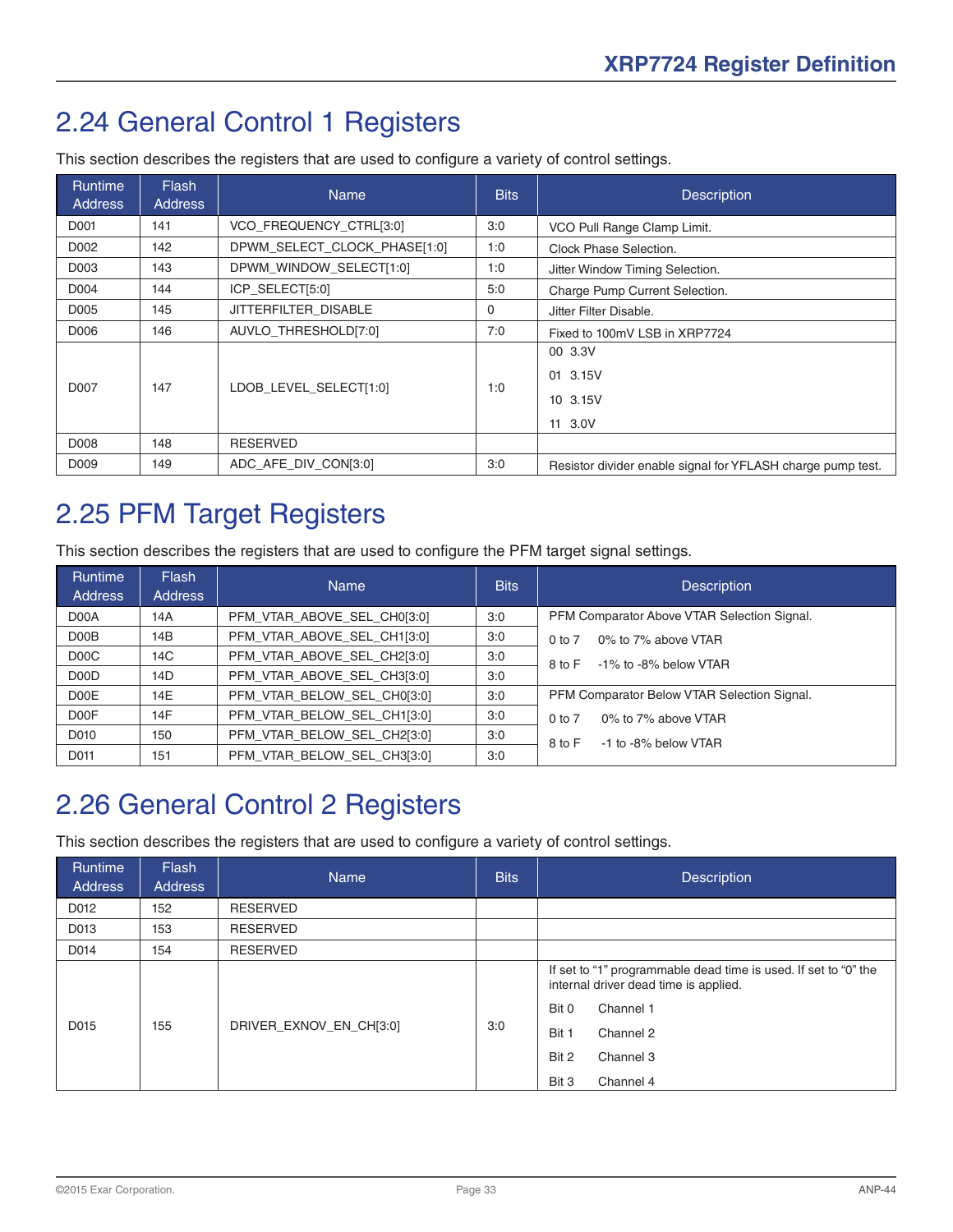<span id="page-33-0"></span>

| <b>Runtime</b><br><b>Address</b> | <b>Flash</b><br><b>Address</b> | <b>Name</b>                  | <b>Bits</b>        | <b>Description</b>                                                                                                |
|----------------------------------|--------------------------------|------------------------------|--------------------|-------------------------------------------------------------------------------------------------------------------|
|                                  |                                |                              |                    | If "1" set to the IFE_GAIN of 8 is selected. If set to '0", the<br>IFE GAIN of 4 is selected.                     |
|                                  |                                |                              |                    | Channel 1<br>Bit 0                                                                                                |
| D016                             | 156                            | ISENSE_IFE_GAIN8_ENABLE[3:0] | 3:0                | Bit 1<br>Channel 2                                                                                                |
|                                  |                                |                              |                    | Bit 2<br>Channel 3                                                                                                |
|                                  |                                |                              | Bit 3<br>Channel 4 |                                                                                                                   |
| D017                             | 157                            | <b>RESERVED</b>              |                    |                                                                                                                   |
|                                  |                                |                              |                    | Bit 0<br>If set to "0" prevents LDO5 from shutting down even<br>after 5V switchover                               |
| D018                             | 158                            | V5EXT SWITCH CONTROL[3:0]    | 3:0                | Bit 1<br>If set to "1", forces 5V switchover pass device off and<br>forces LDO5 on                                |
|                                  |                                |                              |                    | Bit 2<br>If set to "0" it resets 5V switchover circuit, shuts off<br>5V switchover pass device and forces LDO5 on |
| D019                             | 159                            | <b>RESERVED</b>              |                    |                                                                                                                   |
| D <sub>0</sub> 1A                | 15A                            | <b>RESERVED</b>              |                    |                                                                                                                   |

## 2.27 Clock Control Registers

This section describes the registers that are used to configure the PLL, VCO and OSC clocks.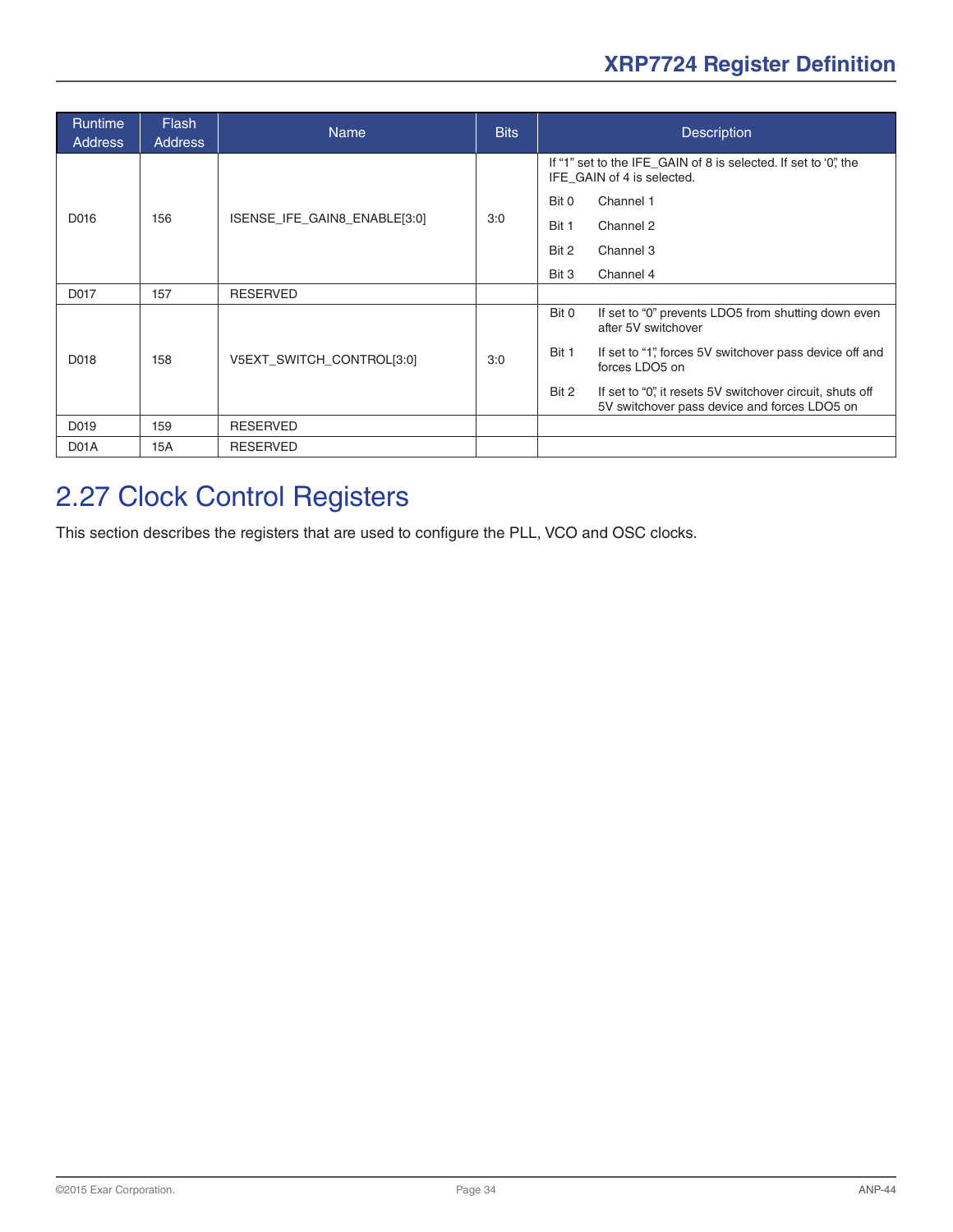## <span id="page-34-0"></span>2.27.1 Clock Control Register 0

This section describes the registers that are used to configure the

| Run time<br><b>Address</b> | <b>Flash</b><br><b>Address</b>                                                                                                  | <b>Name</b>                                                                                                              | <b>Bits</b> | <b>Description</b>                                                                                                                                                 |
|----------------------------|---------------------------------------------------------------------------------------------------------------------------------|--------------------------------------------------------------------------------------------------------------------------|-------------|--------------------------------------------------------------------------------------------------------------------------------------------------------------------|
| DO1B                       | 15B                                                                                                                             | CGC WAIT[5:0]                                                                                                            |             | PLL LOCK WAIT.                                                                                                                                                     |
|                            |                                                                                                                                 |                                                                                                                          | 1:0         | Specifies how long to wait after the PLL has been enabled<br>before checking the lock signal and allowing a transition to<br>another mode. Nominal value is 400us. |
|                            |                                                                                                                                 |                                                                                                                          |             | VCO TURN ON WAIT.                                                                                                                                                  |
|                            | 3:2                                                                                                                             | Specifies how long to wait to switch the output clock to the<br>VCO after it has been turned on. Nominal value is 400ns. |             |                                                                                                                                                                    |
|                            |                                                                                                                                 |                                                                                                                          |             | OSC TURN ON WAIT.                                                                                                                                                  |
| 5:4                        | Specifies how long to wait to switch the output clock to the<br>oscillator after it has been turned on. Nominal value is 100ns. |                                                                                                                          |             |                                                                                                                                                                    |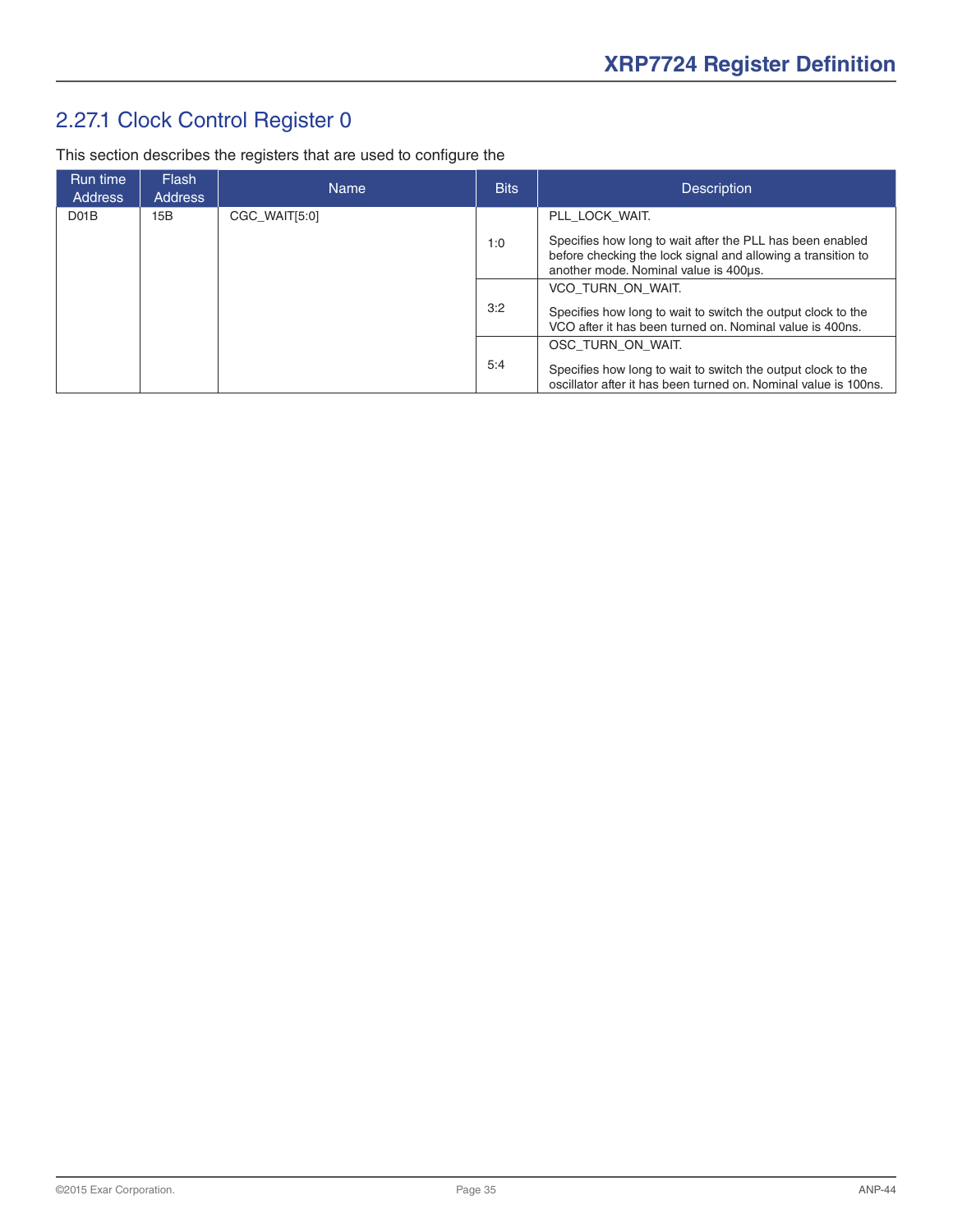## <span id="page-35-0"></span>2.27.2 Clock Control Register 1

Contact Exar Technical Support before making changes to this register/

| Run time<br><b>Address</b> | Flash<br><b>Address</b> | <b>Name</b>     | <b>Bits</b>    | <b>Description</b>                     |
|----------------------------|-------------------------|-----------------|----------------|----------------------------------------|
| D <sub>0</sub> 1C          | 15C                     | CGC_MODE_1[7:0] |                | EXTCLK OUT ENABLED.                    |
|                            |                         |                 |                | EXTCLK IN ENABLED.                     |
|                            |                         |                 |                | EXTCLK OUT ENABLE OVERRIDE STANDBY.    |
|                            |                         |                 |                | EXTCLK OUT ENABLE OVERRIDE OSCILLATOR. |
|                            |                         |                 | $\overline{a}$ | FORCE VCO PLL MODE.                    |
|                            |                         |                 | 5              | FORCE VCO MODE.                        |
|                            |                         |                 | 6              | FORCE CLOCK MODE.                      |
|                            |                         |                 |                | PLL IGNORE LOCK.                       |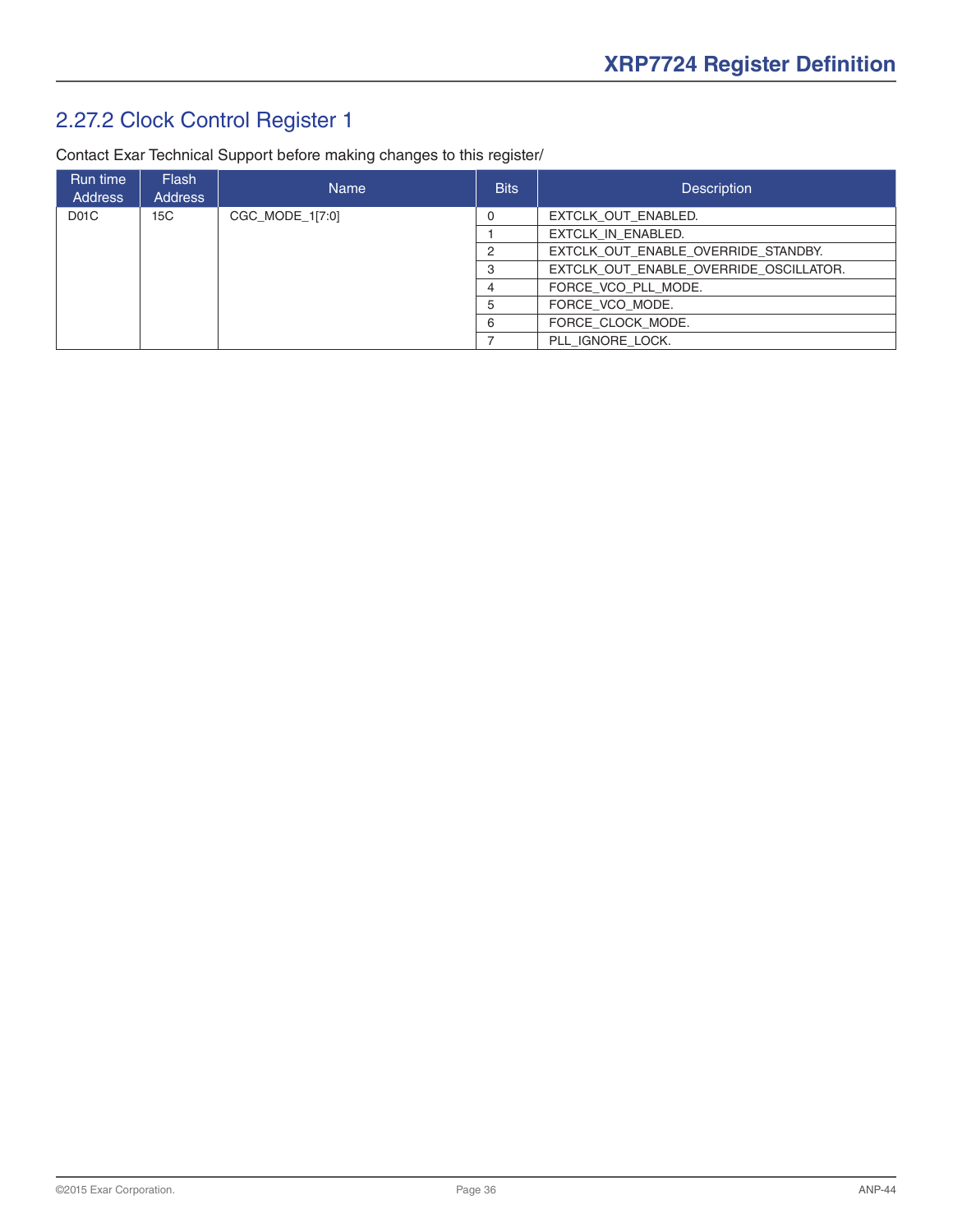## <span id="page-36-0"></span>2.27.3 Clock Control Register 2

This register is used to configure the standby and wakeup modes for the clocks.

| Run time<br><b>Address</b> | <b>Flash</b><br><b>Address</b> | <b>Name</b>     | <b>Bits</b>    | <b>Description</b>                                                                     |
|----------------------------|--------------------------------|-----------------|----------------|----------------------------------------------------------------------------------------|
| D <sub>01</sub> D          | 15D                            | CGC_MODE_2[7:0] | $\Omega$       | STANDBY_ENABLE.                                                                        |
|                            |                                |                 |                | Setting this bit will force the XRP7724 to enter standby mode                          |
|                            |                                |                 |                | TEST MODE.                                                                             |
|                            |                                |                 |                | If enabled the XRP7724 will not enter standby mode until this<br>bit is set low again. |
|                            |                                |                 | 2              | <b>RESERVED</b>                                                                        |
|                            |                                |                 |                | DISABLE_AUVLO_WAKEUP.                                                                  |
|                            |                                |                 | 3              | If enabled the XRP7724 clock will not be woken from the<br>AUVLO setting in the GUI.   |
|                            |                                |                 |                | DISABLE LDOA OVC WAKEUP.                                                               |
|                            |                                |                 | 4              | If enabled the XRP7724 clock will not be woken if LDO5<br>current limit is reached.    |
|                            |                                |                 |                | DISABLE_LDOB_OVC_WAKEUP.                                                               |
|                            |                                |                 | 5              | If enabled the XRP7724 clock will not be woken if LDO3 3<br>current limit is reached.  |
|                            |                                |                 | 6              | Reserved.                                                                              |
|                            |                                |                 |                | DISABLE V5EXT WAKEUP.                                                                  |
|                            |                                |                 | $\overline{7}$ | If enabled the XRP7724 clock will not be woken by the V5EXT<br>signal.                 |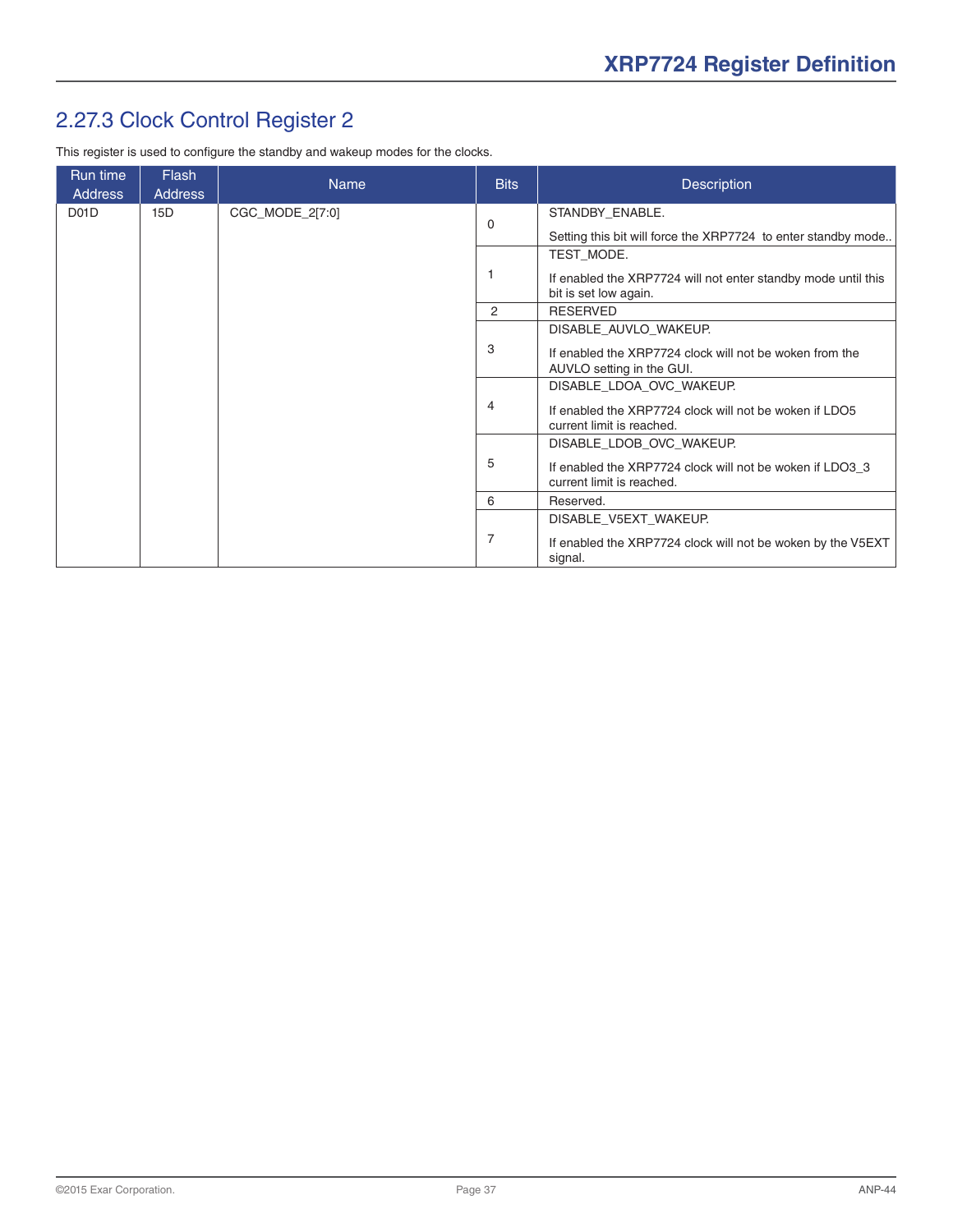## <span id="page-37-0"></span>2.27.4 External Clock Mode Registers

| Run time<br><b>Address</b> | <b>Flash</b><br><b>Address</b> | <b>Name</b>         | <b>Bits</b>                                         | Description                                                                                                                                              |
|----------------------------|--------------------------------|---------------------|-----------------------------------------------------|----------------------------------------------------------------------------------------------------------------------------------------------------------|
| DO1E                       | 15E                            | EXT_CLOCK_MODE[6:0] |                                                     | DIVIDE_RATIO_IN.                                                                                                                                         |
|                            |                                |                     |                                                     | Sets the clock divider ratio for the system input clock.                                                                                                 |
|                            |                                |                     | 0                                                   | Divide by 4<br>1                                                                                                                                         |
|                            |                                |                     |                                                     | Divide by 8<br>$\mathbf{0}$                                                                                                                              |
|                            |                                |                     |                                                     | DIVIDE_RATIO_OUT.                                                                                                                                        |
|                            |                                |                     |                                                     | Sets the clock divider ratio for the system output clock.                                                                                                |
|                            |                                |                     | -1                                                  | Divide by 4<br>1                                                                                                                                         |
|                            |                                |                     |                                                     | Divide by 8<br>0                                                                                                                                         |
|                            |                                |                     |                                                     | RANGE.                                                                                                                                                   |
|                            |                                |                     | Sets the valid range for the input clock detection. |                                                                                                                                                          |
|                            |                                |                     | 3:2                                                 | 25%<br>00                                                                                                                                                |
|                            |                                |                     |                                                     | 01<br>20%                                                                                                                                                |
|                            |                                |                     |                                                     | 15%<br>10                                                                                                                                                |
|                            |                                |                     |                                                     | 10%<br>11                                                                                                                                                |
|                            |                                |                     |                                                     | SET_ENABLE_HF.                                                                                                                                           |
|                            |                                |                     | 5:4                                                 | Enables high frequency operation for the PSIOs and GPIOs.<br>Bit 4 sets PSIOs and Bit 5 sets GPIOs.                                                      |
|                            |                                |                     |                                                     | High frequency mode<br>1                                                                                                                                 |
|                            |                                |                     |                                                     | Standard frequency mode<br>0                                                                                                                             |
|                            |                                |                     |                                                     | EXT_CLK_IN_VALID_OVERRIDE.                                                                                                                               |
|                            |                                |                     | 6                                                   | If enabled the current external clock input will be considered<br>present and in the valid range. This bit should not be set<br>during normal operation. |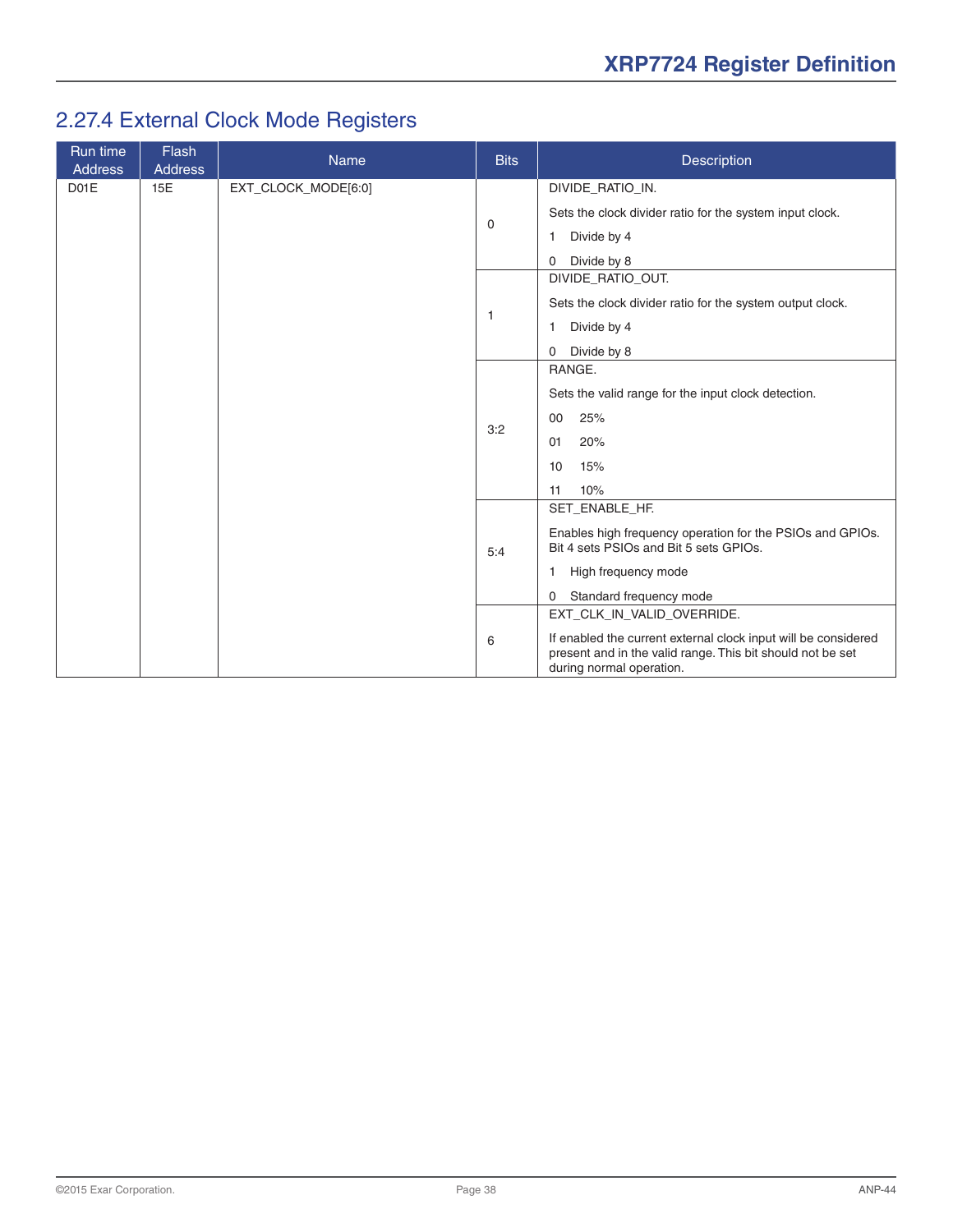## <span id="page-38-0"></span>2.28 Boost Feedback Control

This register is used to enable and fine-tune the boost control feedback feature. All fields in this register require bit 3 BOOST\_FDBK\_EN to be set.

| Run time<br><b>Address</b> | <b>Flash</b><br><b>Address</b> | <b>Name</b>    | <b>Bits</b> | <b>Description</b>                                                                                                                                                                                                               |
|----------------------------|--------------------------------|----------------|-------------|----------------------------------------------------------------------------------------------------------------------------------------------------------------------------------------------------------------------------------|
| D <sub>01</sub> F          | 15F                            | BFB_V_SEL[6:0] |             | BFB_V_SEL.                                                                                                                                                                                                                       |
|                            |                                |                | 2:0         | Customer programmable field to adjust the boost feedback<br>from 9-16V. Each bit represents 1V.                                                                                                                                  |
|                            |                                |                | 3           | BOOST FDBK EN.                                                                                                                                                                                                                   |
|                            |                                |                |             | Enables the boost feedback feature.                                                                                                                                                                                              |
|                            |                                |                |             | BOOST_FDBK_CH.                                                                                                                                                                                                                   |
|                            |                                |                |             | Specifies which channel is connected to the boost charge<br>pump:                                                                                                                                                                |
|                            |                                |                | 5:4         | 00 Channel 1                                                                                                                                                                                                                     |
|                            |                                |                |             | Channel 2<br>01                                                                                                                                                                                                                  |
|                            |                                |                |             | Channel 3<br>0                                                                                                                                                                                                                   |
|                            |                                |                |             | 11 Channel 4                                                                                                                                                                                                                     |
|                            |                                |                |             | REDUCE_BFB_PFM_PULSES.                                                                                                                                                                                                           |
|                            |                                |                | 6           | If enabled the duty ratio of the boost feedback pulses will be<br>divided again by 2 before being sent to the DPWM. This can<br>feature can ensure that the positive average current is never<br>sent for boost feedback pulses. |

## 2.29 Control Registers

These registers are used to control the power systems for the XRP7724 device.

| Runtime<br><b>Address</b> | Flash<br><b>Address</b> | Name                                   | <b>Bits</b> | <b>Description</b>                                                                                           |
|---------------------------|-------------------------|----------------------------------------|-------------|--------------------------------------------------------------------------------------------------------------|
| D020                      | 160                     | <b>RESERVED</b>                        |             |                                                                                                              |
| D021                      | 161                     | ENABLE_SWITCHING_PERIOD_<br>COUNT[5:0] | 5:0         | PFM Frequency Measurement Enable.<br>1xxxxx Enable frequency measurement in PFM mode<br>All others reserved. |
| D022                      | 162                     | <b>RESERVED</b>                        |             |                                                                                                              |
|                           |                         |                                        |             | External 5V Upper Threshold.                                                                                 |
|                           |                         |                                        |             | 4.7V<br>0001                                                                                                 |
| D023                      | 163                     | V5EXT_THRESHOLD_HIGH[3:0]              | 3:0         | 4.75V<br>0010                                                                                                |
|                           |                         |                                        |             | 0100<br>4.80V                                                                                                |
|                           |                         |                                        |             | 1000<br>4.85V                                                                                                |
|                           |                         |                                        |             | External 5V Lower Threshold:                                                                                 |
|                           |                         |                                        |             | 4.55V<br>0001                                                                                                |
| D024                      | 164                     | V5EXT_THRESHOLD_LOW[3:0]               | 3:0         | 4.60V<br>0010                                                                                                |
|                           |                         |                                        |             | 4.65V<br>0100                                                                                                |
|                           |                         |                                        |             | 4.70V<br>1000                                                                                                |
|                           |                         |                                        |             | LDO Enable.                                                                                                  |
| D025                      | 165                     | POWERUP_LDOB [5:0]                     | 5:0         | Enable LDO_3.3<br>xxxxx0                                                                                     |
|                           |                         |                                        |             | All others reserved.                                                                                         |
| D026                      | 166                     | <b>RESERVED</b>                        |             |                                                                                                              |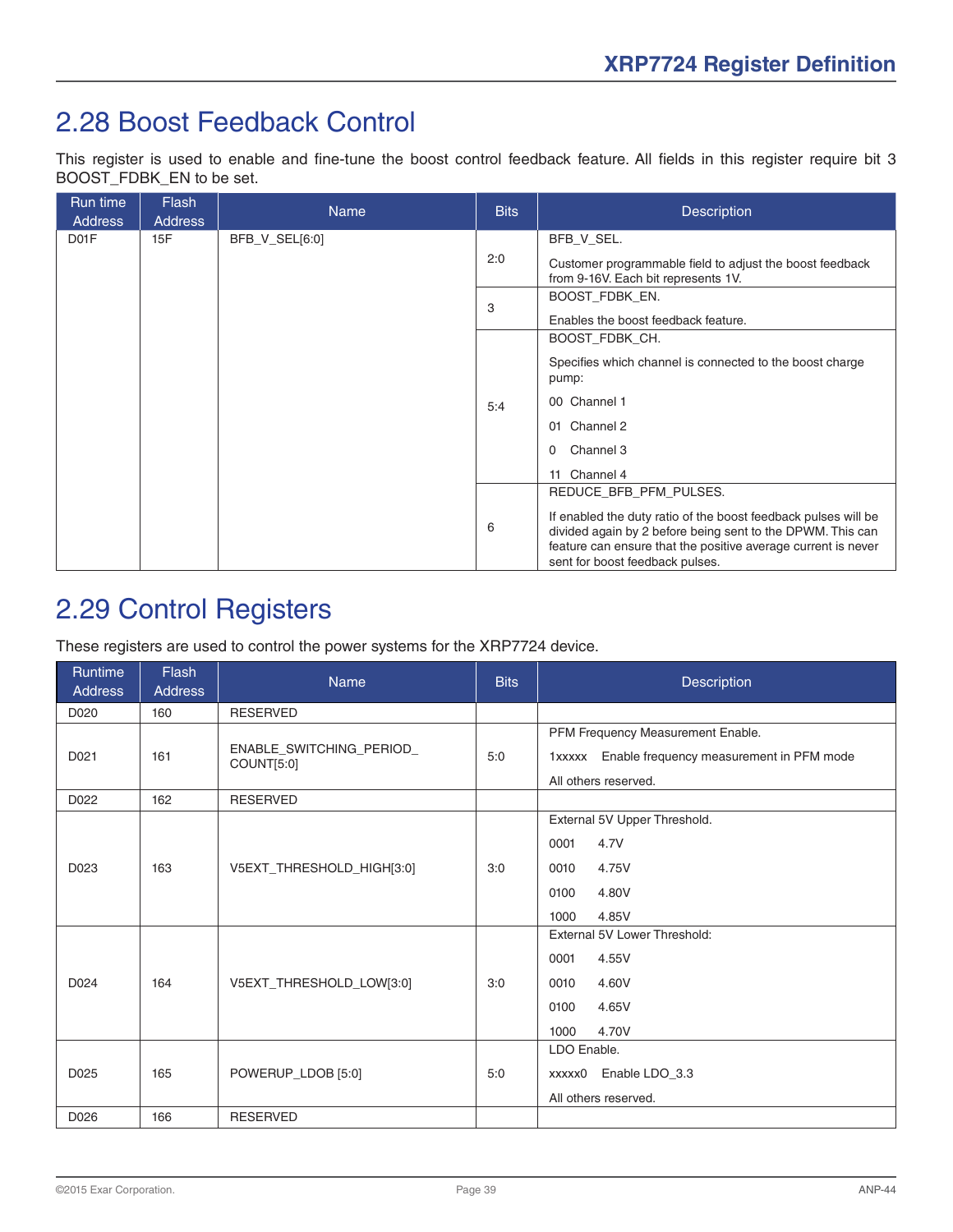# <span id="page-39-0"></span>2.30 I/O Configuration Registers

This section defines the registers used to control the device I/O.

#### 2.30.1 I/O Clock Wake Up Control

These registers are used to enable/disable the GPIO and PSIO from waking the system clock.

| Run time<br><b>Address</b> | Flash<br><b>Address</b> | <b>Name</b>                   | <b>Bits</b> | <b>Description</b>                        |
|----------------------------|-------------------------|-------------------------------|-------------|-------------------------------------------|
| D027                       | 167                     | DISABLE_GPIO_PSIO_WAKEUP[4:0] |             | DISABLE_GPIO_WAKEUP.                      |
|                            |                         |                               | 1:0         | Prevents a GPIO from waking up the clock. |
|                            |                         |                               |             | GPIO0<br>Bit 0                            |
|                            |                         |                               |             | Bit 1<br>GPIO1                            |
|                            |                         |                               |             | DISABLE PSIO WAKEUP.                      |
|                            |                         |                               |             | Prevents a PSIO from waking up the clock. |
|                            |                         |                               | 4:2         | PSIO <sub>0</sub><br>Bit 2                |
|                            |                         |                               |             | Bit 3<br>PSIO1                            |
|                            |                         |                               |             | PSIO <sub>2</sub><br>Bit 4                |

#### 2.30.2 I/O Control Registers

These registers are used to configure the GPIO and PSIO.

| <b>Runtime</b><br><b>Address</b> | <b>Flash</b><br><b>Address</b> | <b>Name</b>        | <b>Bits</b> | <b>Description</b>       |
|----------------------------------|--------------------------------|--------------------|-------------|--------------------------|
|                                  |                                |                    |             | Set GPIO0 Configuration. |
|                                  |                                |                    |             | 0x60<br>PLL clock input  |
| D302                             | 168                            | SET_GPIO0_CFG[7:0] | 7:0         | General input<br>0x61    |
|                                  |                                |                    |             | 0x00<br>All others       |
|                                  |                                |                    |             | Set GPIO1 Configuration. |
|                                  |                                |                    |             | 0x54<br>PLL clock input  |
| D303                             | 169                            | SET_GPIO1_CFG[7:0] | 7:0         | General input<br>0x61    |
|                                  |                                |                    |             | 0x00<br>All others       |
|                                  |                                |                    |             | Set PSIO0 Configuration. |
| D304                             | 16A                            | SET_PSIO0_CFG[7:0] | 7:0         | General input<br>0x61    |
|                                  |                                |                    |             | 0x00<br>All others       |
|                                  |                                |                    |             | Set PSIO1 Configuration. |
| D305                             | 16B                            | SET_PSIO1_CFG[7:0] | 7:0         | General input<br>0x61    |
|                                  |                                |                    |             | 0x00<br>All others       |
|                                  |                                |                    |             | Set PSIO2 Configuration. |
| D306                             | 16C                            | SET_PSIO2_CFG[7:0] | 7:0         | 0x61<br>General input    |
|                                  |                                |                    |             | All others<br>0x00       |
| D307                             | 16D                            | <b>RESERVED</b>    |             |                          |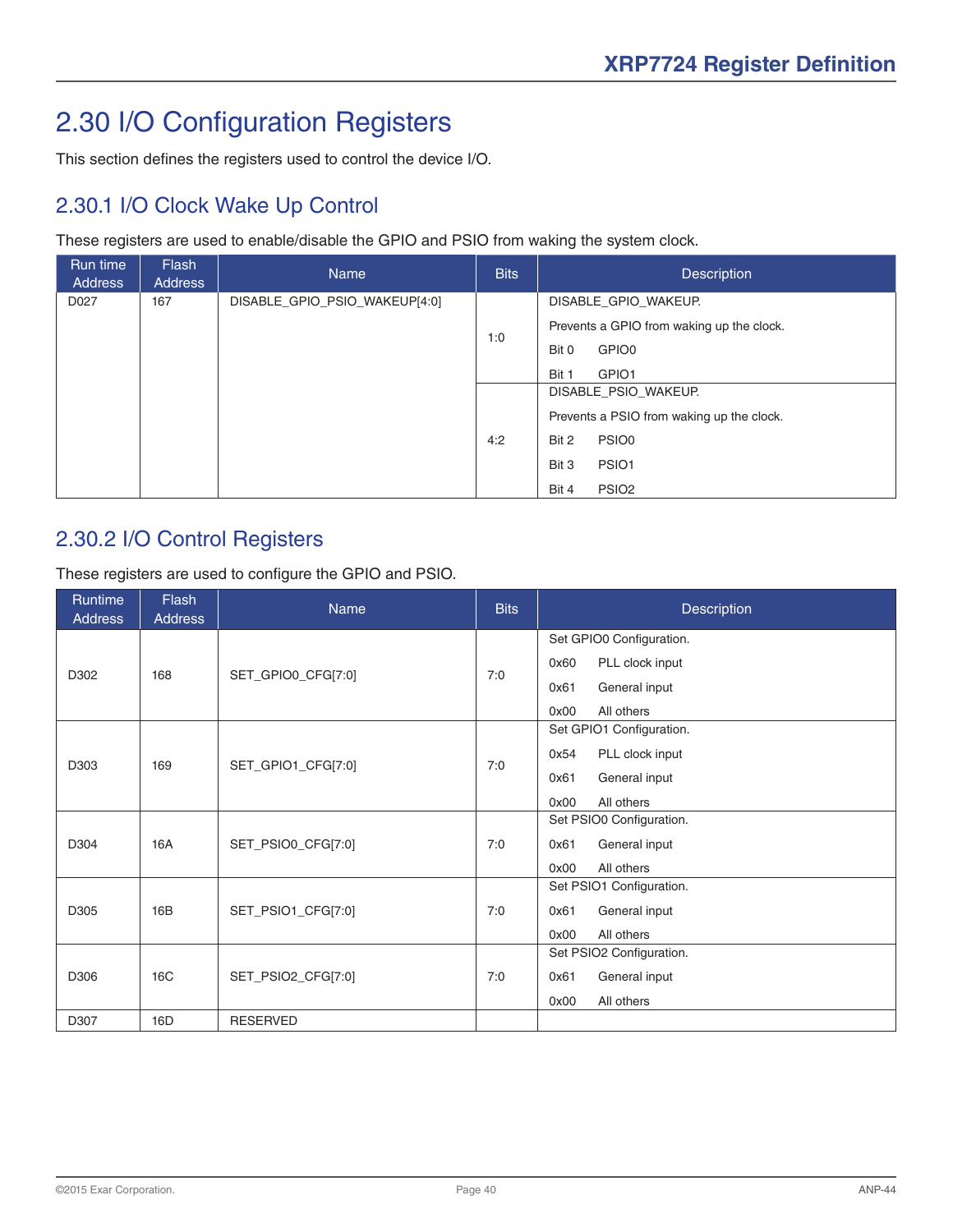<span id="page-40-0"></span>

| <b>Address</b> | Flash<br>Address | <b>Name</b>             | <b>Bits</b> | <b>Description</b>                                                                                                                                                                                                                                                                |
|----------------|------------------|-------------------------|-------------|-----------------------------------------------------------------------------------------------------------------------------------------------------------------------------------------------------------------------------------------------------------------------------------|
| D308<br>16E    |                  | GPIO_PSIO_POLARITY[7:0] | 7:0         | I/O polarity.<br>Bitwise setting of the I/O polarity. Setting a bit to "1"<br>corresponds to inverted polarity.<br>GPIO 0<br>Bit 0<br>GPIO <sub>1</sub><br>Bit 1<br>PSIO 0<br>Bit 2<br>Bit 3<br>PSIO <sub>1</sub><br>PSIO <sub>2</sub><br>Bit 4<br>All other values are reserved. |

## 2.31 Special Function Registers

These registers are used to read and mask the XRP7724 interrupts as well as access other special functions. Note that not all special function registers are accessible though the Flash. Refer to Application Note ANP-38 for detailed information about programming the Flash.

| Run-Time-<br><b>Address</b> | <b>Flash</b><br><b>Address</b> | <b>Name</b>           | <b>Bits</b>    | Description                        | <b>Type</b>  |
|-----------------------------|--------------------------------|-----------------------|----------------|------------------------------------|--------------|
| FFA0                        |                                | <b>RESERVED</b>       |                |                                    |              |
|                             |                                |                       | $\Omega$       | OVP UVLO OTP INTERRUPT             |              |
|                             |                                |                       | $\mathbf{1}$   | <b>OCP INTERRUPT</b>               |              |
|                             |                                |                       | 2              | <b>LDO INTERRUPT</b>               |              |
| FFA1                        |                                |                       | 3              | <b>INREGULATION INTERRUPT</b>      | $\mathsf{R}$ |
|                             |                                | INT_CTLLR[6:0]        | 4              | <b>GENERAL INTERRUPT</b>           |              |
|                             |                                |                       | 5              | <b>TIMER INTERRUPT</b>             |              |
|                             |                                |                       | 6              | GPIO_PSIO INTERRUPT                |              |
|                             |                                |                       | $\overline{7}$ | <b>RESERVED</b>                    |              |
|                             | 173                            | INT_CTLLR_MASK[7:0]   | $\mathbf{0}$   | OVP UVLO OTP INTERRUPT MASK        |              |
|                             |                                |                       | 1              | <b>OCP INTERRUPT MASK</b>          | R/W          |
|                             |                                |                       | 2              | <b>LDO INTERRUPT MASK</b>          |              |
| FFA <sub>2</sub>            |                                |                       | 3              | <b>INREGULATION INTERRUPT MASK</b> |              |
|                             |                                |                       | 4              | <b>GENERAL INTERRUPT MASK</b>      |              |
|                             |                                |                       | 5              | <b>TIMER INTERRUPT MASK</b>        |              |
|                             |                                |                       | 6              | <b>GPIO INTERRUPT MASK</b>         |              |
|                             |                                |                       | $\overline{7}$ | <b>PSIO INTERRUPT MASK</b>         |              |
|                             |                                |                       | $\mathbf 0$    | <b>OVP FAULT Channel 1</b>         |              |
|                             |                                |                       | $\mathbf{1}$   | <b>OVP FAULT Channel 2</b>         | R/W          |
|                             |                                |                       | 2              | <b>OVP FAULT Channel 3</b>         |              |
| FFA3                        |                                |                       | 3              | <b>OVP FAULT Channel 4</b>         |              |
|                             |                                | OVP_UVLO_OTP_INT[7:0] | 4              | <b>UVLO WARNING</b>                |              |
|                             |                                |                       | 5              | <b>UVLO FAULT</b>                  |              |
|                             |                                |                       | 6              | <b>OTP WARNING</b>                 |              |
|                             |                                |                       | $\overline{7}$ | <b>OTP FAULT</b>                   |              |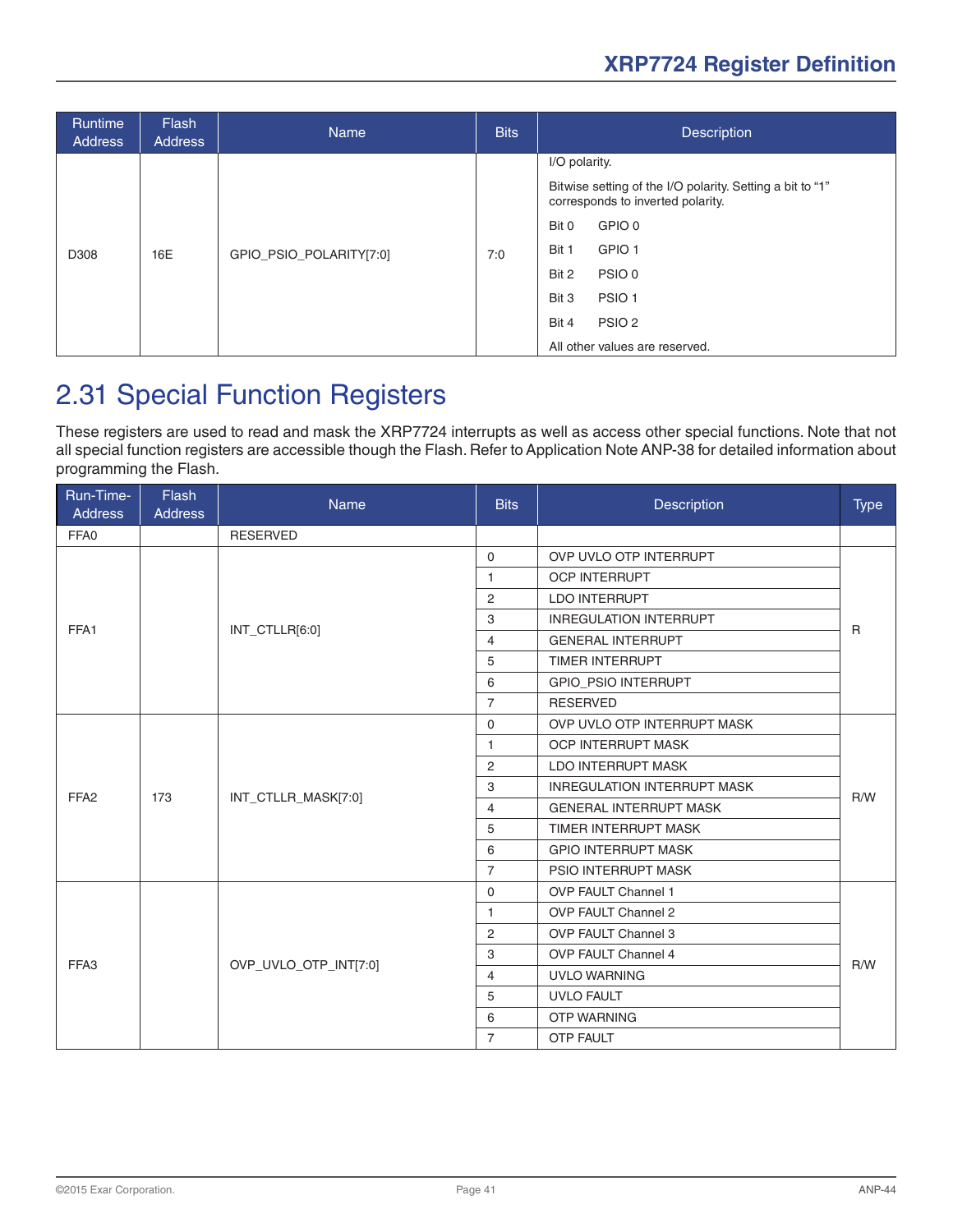| Run-Time-<br><b>Address</b>                              | Flash<br><b>Address</b> | Name                   | <b>Bits</b>    | <b>Description</b>              | <b>Type</b> |
|----------------------------------------------------------|-------------------------|------------------------|----------------|---------------------------------|-------------|
|                                                          |                         |                        | $\mathbf 0$    | OVP FAULT MASK Channel 1        |             |
| FFA4<br>FFA <sub>5</sub><br>FFA6<br>FFA7<br>FFA8<br>FFA9 |                         |                        | $\mathbf{1}$   | <b>OVP FAULT MASK Channel 2</b> |             |
|                                                          |                         |                        | $\overline{c}$ | OVP FAULT MASK Channel 3        |             |
|                                                          |                         |                        | 3              | <b>OVP FAULT MASK Channel 4</b> |             |
|                                                          | 174                     | OVP_UVLO_OTP_MASK[7:0] | $\overline{4}$ | UVLO WARNING MASK               | R/W         |
|                                                          |                         |                        | 5              | <b>UVLO FAULT MASK</b>          |             |
|                                                          |                         |                        | 6              | OTP WARNING MASK                |             |
|                                                          |                         |                        | $\overline{7}$ | <b>OTP FAULT MASK</b>           |             |
|                                                          |                         |                        | $\mathbf 0$    | OCP FAULT Channel 1             |             |
|                                                          |                         |                        | $\mathbf{1}$   | OCP FAULT Channel 2             |             |
|                                                          |                         |                        | $\overline{2}$ | OCP FAULT Channel 3             |             |
|                                                          |                         |                        | 3              | OCP FAULT Channel 4             |             |
|                                                          |                         | OCP_INT[7:0]           | $\overline{4}$ | OCP WARNING Channel 1           | R/W         |
|                                                          |                         |                        | 5              | OCP WARNING Channel 2           |             |
|                                                          |                         |                        | 6              | OCP WARNING Channel 3           |             |
|                                                          |                         |                        | $\overline{7}$ | OCP WARNING Channel 4           |             |
|                                                          |                         | OCP_MASK[7:0]          | $\mathbf 0$    | OCP FAULT MASK Channel 1        | R/W         |
|                                                          |                         |                        | $\mathbf{1}$   | OCP FAULT MASK Channel 2        |             |
|                                                          |                         |                        | $\overline{2}$ | OCP FAULT MASK Channel 3        |             |
|                                                          | 175                     |                        | 3              | OCP FAULT MASK Channel 4        |             |
|                                                          |                         |                        | $\overline{4}$ | OCP WARNING MASK Channel 1      |             |
|                                                          |                         |                        | 5              | OCP WARNING MASK Channel 2      |             |
|                                                          |                         |                        | 6              | OCP WARNING MASK Channel 3      |             |
|                                                          |                         |                        | $\overline{7}$ | OCP WARNING MASK Channel 4      |             |
|                                                          |                         |                        | $\mathbf 0$    | LDO3.30K RISE                   |             |
|                                                          |                         |                        | $\mathbf{1}$   | LDO3.30K FALL                   |             |
|                                                          |                         |                        | 2              | LDO3.30VC RISE                  |             |
|                                                          |                         |                        | 3              | LDO3.30VC FALL                  |             |
|                                                          |                         | LDO_INT[7:0]           | 4              | LDO5OVC RISE                    | R/W         |
|                                                          |                         |                        | 5              | LDO5OVC FALL                    |             |
|                                                          |                         |                        | 6              | V5EXT CONTROL RISE              |             |
|                                                          |                         |                        | 7              | V5EXT CONTROL FALL              |             |
|                                                          |                         | <b>RESERVED</b>        |                |                                 |             |
|                                                          |                         |                        | $\mathbf 0$    | LDO3.3OK RISE MASK              |             |
|                                                          |                         |                        | $\mathbf{1}$   | LDO3.30K FALL MASK              |             |
|                                                          |                         |                        | 2              | LDO3.30VC RISE MASK             |             |
|                                                          |                         |                        | 3              | LDO3.3OVC FALL MASK             | R/W         |
|                                                          | 176                     | LDO_MASK[7:0]          | $\overline{4}$ | LDO5OVC RISE MASK               |             |
|                                                          |                         |                        | 5              | LDO5OVC FALL MASK               |             |
|                                                          |                         |                        | 6              | V5EXT CONTROL RISE MASK         |             |
|                                                          |                         |                        | $\overline{7}$ | V5EXT CONTROL FALL MASK         |             |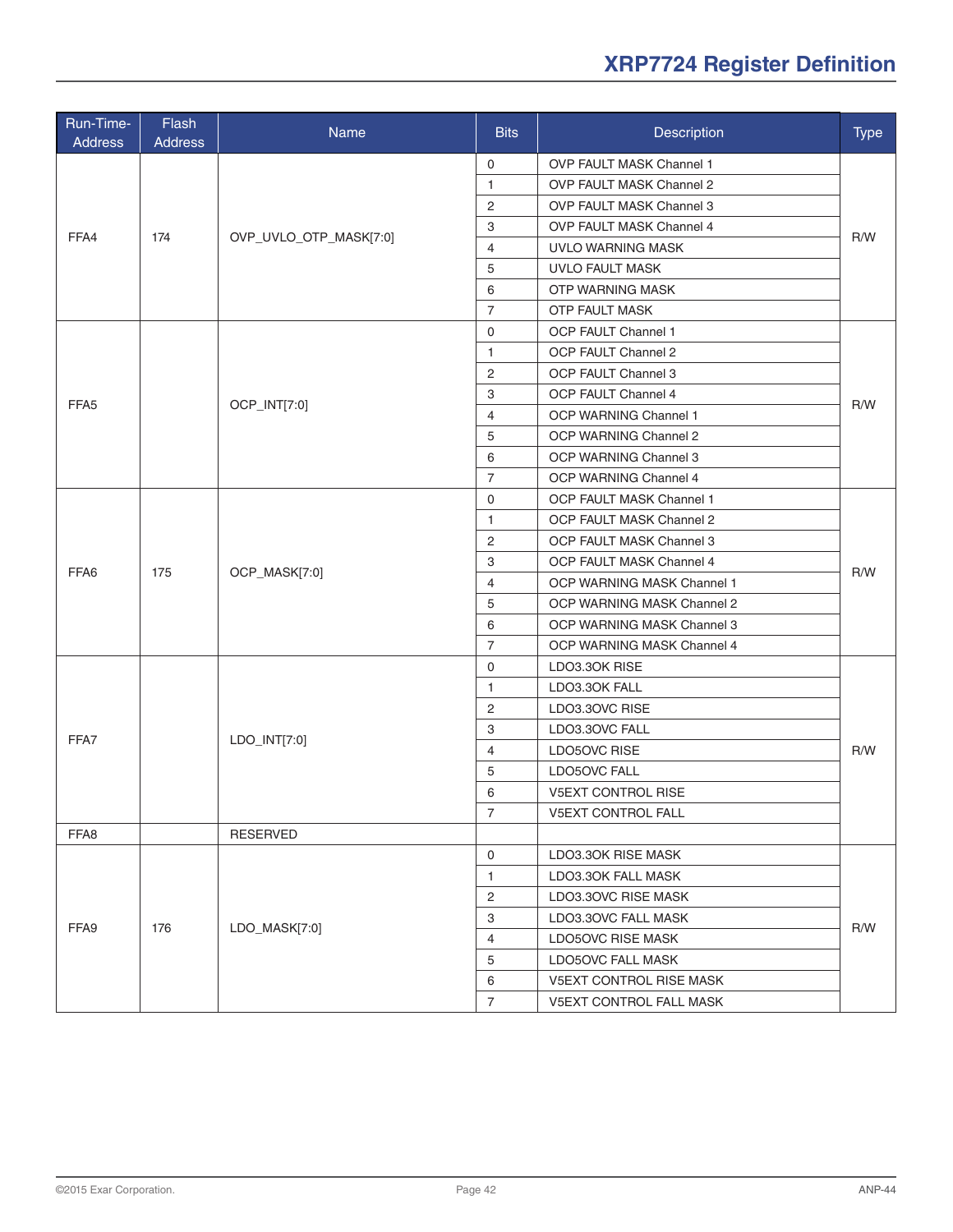| Run-Time-<br><b>Address</b> | Flash<br><b>Address</b> | Name                | <b>Bits</b>    | <b>Description</b>               | <b>Type</b> |
|-----------------------------|-------------------------|---------------------|----------------|----------------------------------|-------------|
|                             |                         |                     | 0              | IN REGULATION Channel 1          |             |
|                             |                         |                     | $\mathbf{1}$   | IN REGULATION Channel 2          |             |
|                             |                         |                     | $\overline{c}$ | IN REGULATION Channel 3          | R/W         |
|                             |                         |                     | 3              | IN REGULATION Channel 4          |             |
| <b>FFAA</b>                 |                         | INREG_INT[7:0]      | $\overline{4}$ | OUT OF REGULATION Channel 1      |             |
|                             |                         |                     | 5              | OUT OF REGULATION Channel 2      |             |
|                             |                         |                     | 6              | OUT OF REGULATION Channel 3      |             |
|                             |                         |                     | $\overline{7}$ | OUT OF REGULATION Channel 4      |             |
|                             |                         |                     | $\mathbf 0$    | IN REGULATION Channel 1 MASK     |             |
|                             |                         |                     | $\mathbf{1}$   | IN REGULATION Channel 2 MASK     |             |
|                             |                         |                     | $\overline{2}$ | IN REGULATION Channel 3 MASK     |             |
|                             |                         |                     | 3              | IN REGULATION Channel 4 MASK     |             |
| <b>FFAB</b>                 | 177                     | INREG_MASK[7:0]     | $\overline{4}$ | OUT OF REGULATION Channel 1 MASK | R/W         |
|                             |                         |                     | 5              | OUT OF REGULATION Channel 2 MASK |             |
|                             |                         |                     | 6              | OUT OF REGULATION Channel 3 MASK |             |
|                             |                         |                     | $\overline{7}$ | OUT OF REGULATION Channel 4 MASK |             |
|                             |                         |                     | $\mathbf 0$    | <b>I2C INTERRUPT</b>             |             |
|                             |                         | GEN_INT[4:0]        | 1              | <b>RESERVED</b>                  | R/W         |
| <b>FFAC</b>                 |                         |                     | 2              | <b>VCO PLL INTERRUPT</b>         |             |
|                             |                         |                     |                |                                  |             |
|                             |                         |                     | 3              | AUVLO RISE INTERRUPT             |             |
|                             |                         |                     | 4              | AUVLO FALL INTERRUPT             |             |
|                             | 178                     | GEN_MASK[4:0]       | $\mathbf 0$    | <b>I2C INTERRUPT MASK</b>        | R/W         |
|                             |                         |                     | 1              | <b>RESERVED</b>                  |             |
| <b>FFAD</b>                 |                         |                     | 2              | VCO PLL INTERRUPT MASK           |             |
|                             |                         |                     | 3              | AUVLO RISE INTERRUPT MASK        |             |
|                             |                         |                     | 4              | AUVLO FALL INTERRUPT MASK        |             |
| <b>FFAE</b>                 |                         | <b>RESERVED</b>     |                |                                  |             |
| <b>FFAF</b>                 | 179                     | TIMER_MASK[1:0]     | $\mathbf 0$    | TIMER1_MASK                      | R/W         |
|                             |                         |                     | $\mathbf{1}$   | TIMER2_MASK                      |             |
| FFB0                        |                         | <b>RESERVED</b>     |                |                                  |             |
|                             |                         | GPIO_PSIO_INT[7:0]  | $\Omega$       | <b>GPIO0 INTERRUPT</b>           | R/W         |
|                             |                         |                     | 1              | <b>GPIO1 INTERRUPT</b>           |             |
|                             |                         |                     | $\overline{2}$ | PSIO0 INTERRUPT                  |             |
| FFB1                        |                         |                     | 3              | PSIO1 INTERRUPT                  |             |
|                             |                         |                     | 4              | PSIO2 INTERRUPT                  |             |
|                             |                         |                     | 5              | <b>RESERVED</b>                  |             |
|                             |                         |                     | 6              | <b>RESERVED</b>                  |             |
|                             |                         |                     | $\overline{7}$ | RESERVED                         |             |
|                             |                         |                     | 0              | <b>GPIO0 INTERRUPT MASK</b>      |             |
|                             | 17A                     | GPIO_PSIO_MASK[7:0] | 1              | <b>GPIO1 INTERRUPT MASK</b>      | R/W         |
|                             |                         |                     | $\overline{2}$ | <b>RESERVED</b>                  |             |
|                             |                         |                     | 3              | RESERVED                         |             |
| FFB <sub>2</sub>            |                         |                     | 4              | PSIO0 INTERRUPT MASK             |             |
|                             |                         |                     | 5              | PSIO1 INTERRUPT MASK             |             |
|                             |                         |                     | 6              | PSIO0 INTERRUPT MASK             |             |
|                             |                         |                     | $\overline{7}$ | <b>RESERVED</b>                  |             |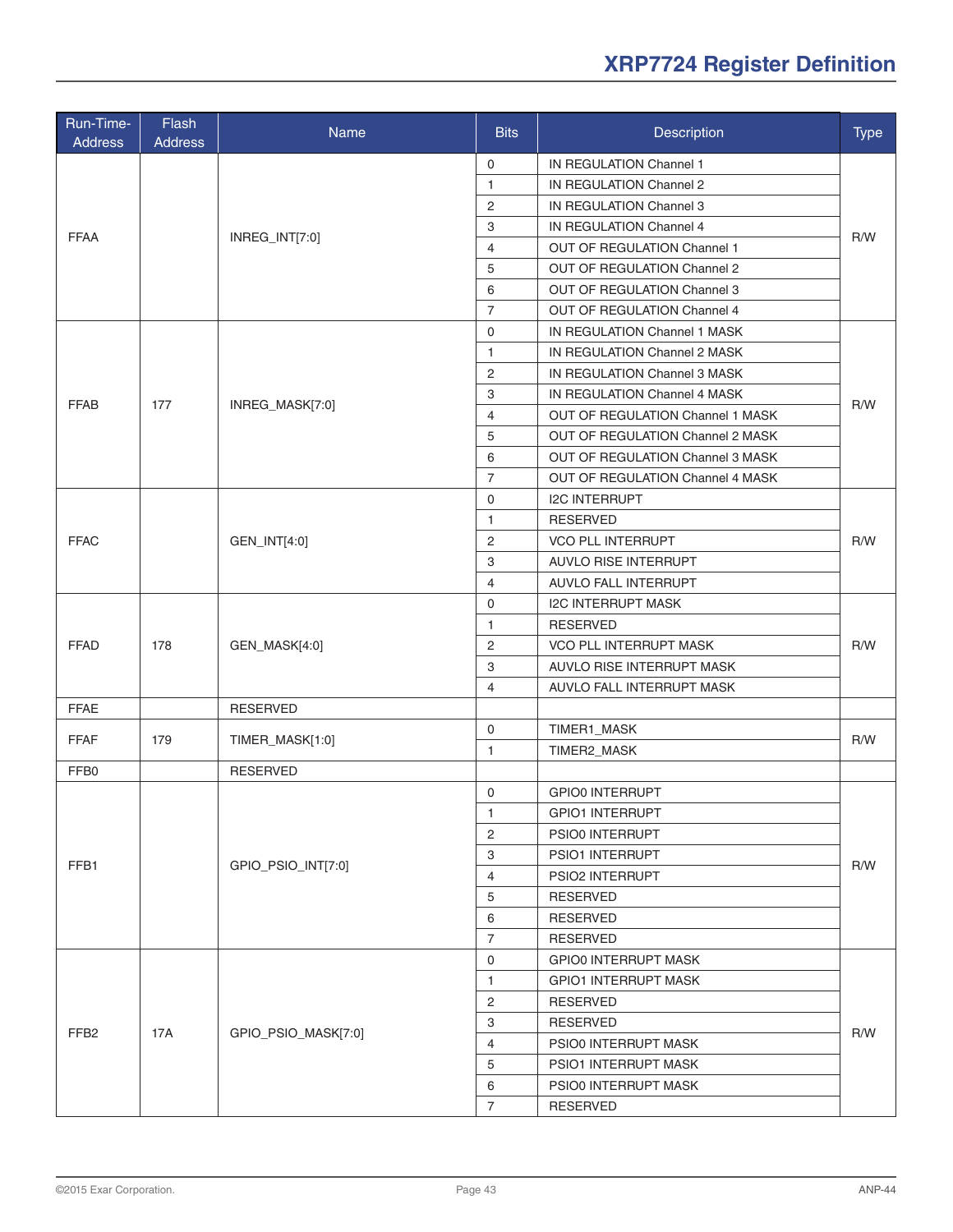| Run-Time-<br><b>Address</b> | Flash<br><b>Address</b> | Name               | <b>Bits</b>               | Description                  | <b>Type</b>  |
|-----------------------------|-------------------------|--------------------|---------------------------|------------------------------|--------------|
|                             |                         |                    | 1:0                       | <b>RESERVED</b>              |              |
|                             |                         |                    | $\overline{c}$            | CHIP_READY                   |              |
|                             |                         |                    | 3                         | FW_SOFT_RESET                |              |
|                             |                         |                    | 0                         | <b>I2C RESET</b>             |              |
| FFB4                        |                         | I2C_RESETS[1:0]    | $\mathbf{1}$              | <b>RESERVED</b>              | R/W          |
|                             |                         |                    | $\mathbf 0$               | FIFO LEVEL INTERRUPT STATUS  |              |
|                             |                         |                    | $\mathbf{1}$              | <b>TRANSFER IN PROGRESS</b>  |              |
|                             |                         |                    | $\overline{2}$            | RECEIVE FIFO EMPTY           |              |
|                             |                         |                    | 3                         | <b>TRANSMIT FIFO EMPTY</b>   |              |
| FFB <sub>5</sub>            |                         | I2CS_STS [7:0]     | $\overline{4}$            | RECEIVE FIFO HALF FULL       | $\mathsf{R}$ |
|                             |                         |                    | 5                         | <b>TRANSMIT FIFO FULL</b>    |              |
|                             |                         |                    | 6                         | <b>RECEIVE FIFO FULL</b>     |              |
|                             |                         |                    | $\overline{7}$            | RECEIVE ACKNOWLEDGE          |              |
| FFB6                        |                         | I2CS_DR[7:0]       | 7:0                       | <b>I2C DATA</b>              |              |
| FFB7                        |                         | I2CS_ADDR[6:0]     | 6:0                       | <b>I2C ADDRESS</b>           |              |
| FFB8                        |                         | <b>RESERVED</b>    |                           |                              |              |
|                             |                         |                    | $\mathbf 0$               | <b>I2C READ</b>              | $\mathsf{R}$ |
|                             |                         | I2CS_CTL[6:0]      | $\mathbf{1}$              | <b>I2C WRITE</b>             | $\mathsf{R}$ |
| FFB9                        |                         |                    | 5:2                       | <b>RESERVED</b>              |              |
|                             |                         |                    | 6                         | <b>I2C INTERRUPT SOURCE</b>  |              |
| <b>FFBA</b>                 |                         | <b>RESERVED</b>    |                           |                              |              |
| <b>FFBB</b>                 |                         | <b>RESERVED</b>    |                           |                              |              |
| <b>FFBC</b>                 |                         | <b>RESERVED</b>    |                           |                              |              |
| <b>FFBD</b>                 |                         | <b>RESERVED</b>    |                           |                              |              |
| <b>FFBE</b>                 |                         | <b>RESERVED</b>    |                           |                              |              |
| FFBF                        |                         | <b>RESERVED</b>    |                           |                              |              |
|                             |                         |                    | $\mathbf 0$               | DYNAMIC UPDATE Channel 1     |              |
| FFC <sub>2</sub>            |                         | CH_DYN_UPDATE[3:0] | $\mathbf{1}$              | DYNAMIC UPDATE Channel 2     | R/W          |
|                             |                         |                    | $\overline{c}$            | DYNAMIC UPDATE Channel 3     |              |
|                             |                         |                    | $\ensuremath{\mathsf{3}}$ | DYNAMIC UPDATE Channel 4     |              |
|                             |                         | FLASH CONTROL[7:0] | $\mathbf 0$               | <b>FLASH READ</b>            |              |
|                             |                         |                    | 1                         | FLASH ERASE VERIFY           |              |
|                             |                         |                    | 2                         | <b>FLASH PROGRAM VERIFY</b>  |              |
| FFC3                        |                         |                    | 3                         | <b>FLASH ERASE</b>           | R/W          |
|                             |                         |                    | $\overline{4}$            | <b>FLASH ENABLE</b>          |              |
|                             |                         |                    | 5                         | <b>RESERVED</b>              |              |
|                             |                         |                    | 6                         | RESERVED                     |              |
|                             |                         |                    | $\overline{7}$            | <b>FLASH PROGRAM SET</b>     |              |
| FFC4                        |                         | <b>RESERVED</b>    |                           |                              |              |
| FFC5                        |                         | <b>RESERVED</b>    |                           |                              |              |
| FFC6                        |                         | FLASH WRITE[1:0]   | 0                         | FLASH CLOCK ONLY ON WORD     | R/W          |
|                             |                         |                    | $\mathbf{1}$              | FLASH A WRITE ADDRESS ENABLE |              |
| FFC7                        |                         | <b>RESERVED</b>    |                           |                              |              |
| FFC8                        |                         | <b>RESERVED</b>    |                           |                              |              |
| FFC9                        |                         | <b>RESERVED</b>    |                           |                              |              |
| <b>FFCA</b>                 |                         | <b>RESERVED</b>    |                           |                              |              |
| <b>FFCB</b>                 |                         | <b>RESERVED</b>    |                           |                              |              |
| <b>FFCC</b>                 |                         | <b>RESERVED</b>    |                           |                              |              |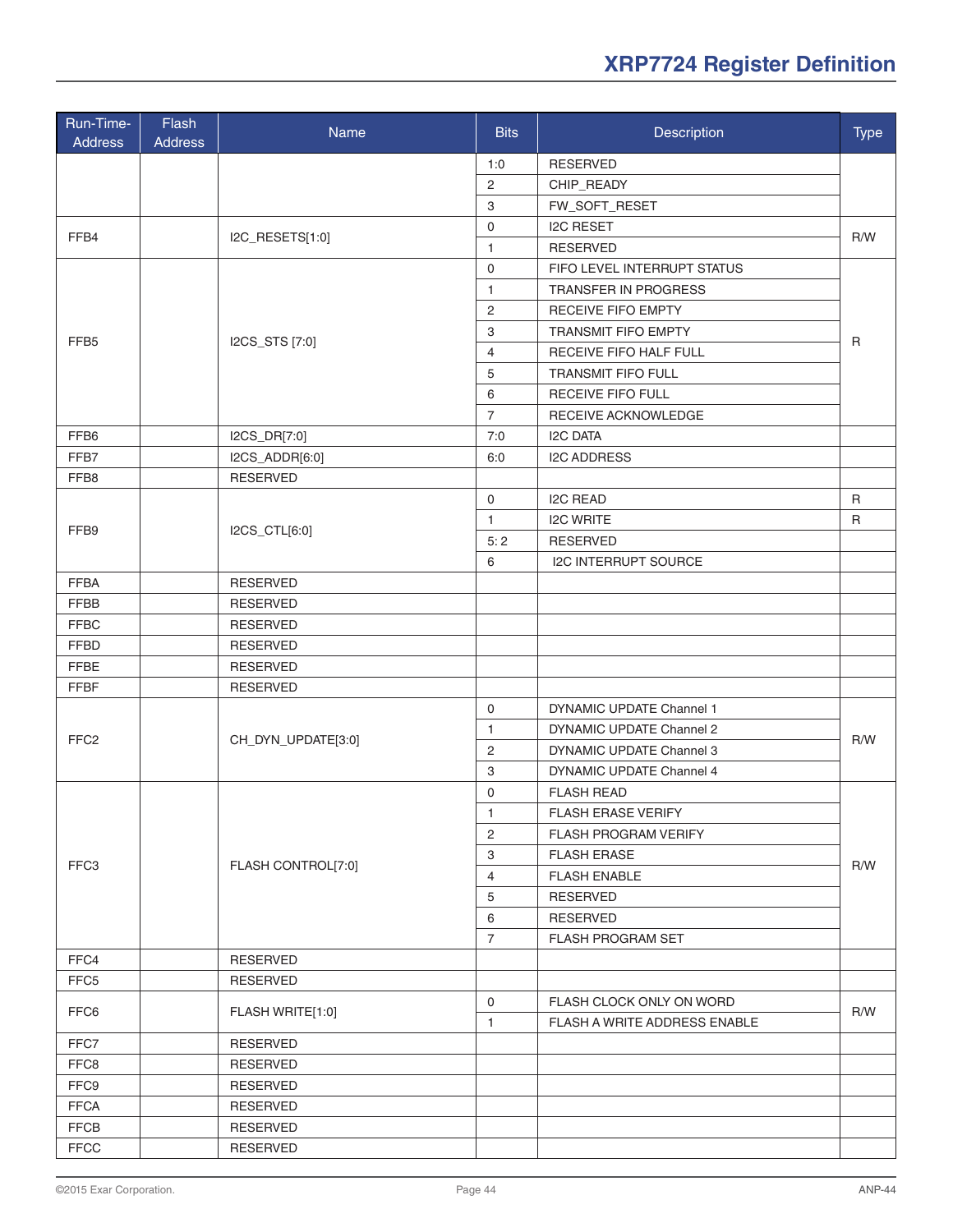| Run-Time-<br><b>Address</b> | Flash<br><b>Address</b> | Name                  | <b>Bits</b>    | Description                    | <b>Type</b>  |
|-----------------------------|-------------------------|-----------------------|----------------|--------------------------------|--------------|
| <b>FFCD</b>                 |                         | <b>RESERVED</b>       |                |                                |              |
|                             |                         |                       | $\mathbf 0$    | OVP FAULT CLEAR Channel 1      |              |
|                             |                         |                       | $\mathbf{1}$   | OVP FAULT CLEAR Channel 2      |              |
|                             |                         |                       | 2              | OVP FAULT CLEAR Channel 3      |              |
| <b>FFCE</b>                 |                         |                       | 3              | OVP FAULT CLEAR Channel 4      |              |
|                             |                         | FAULT_FLAG_CLEAR[7:0] | $\overline{4}$ | UVLO WARNING CLEAR             | R/W          |
|                             |                         |                       | 5              | UVLO FAULT CLEAR               |              |
|                             |                         |                       | 6              | <b>OTP WARNING CLEAR</b>       |              |
|                             |                         |                       | $\overline{7}$ | <b>OTP FAULT CLEAR</b>         |              |
|                             |                         |                       | $\mathbf 0$    | <b>GPIO VALUE IN</b>           |              |
|                             |                         |                       | $\mathbf{1}$   | <b>GPI1 VALUE IN</b>           |              |
|                             |                         |                       | 2              | PSIO0 VALUE IN                 |              |
| <b>FFCF</b>                 |                         | GPIO_VALUE_IN[5:0]    | 3              | PSIO1 VALUE IN                 | $\mathsf{R}$ |
|                             |                         |                       | $\overline{4}$ | PSIO2 VALUE IN                 |              |
|                             |                         |                       | 5              | <b>RESERVED</b>                |              |
| FFD0                        |                         | <b>RESERVED</b>       |                |                                |              |
| FFD1                        |                         | <b>RESERVED</b>       |                |                                |              |
|                             |                         |                       | $\mathbf 0$    | ON DEMAND SAMPLE VIN           |              |
|                             |                         |                       | $\mathbf{1}$   | ON DEMAND SAMPLE TEMP          |              |
|                             |                         |                       | $\overline{2}$ | ON DEMAND SAMPLE VOUT          |              |
|                             |                         |                       |                | AUX VOUT CHANNEL SELECT[1:0]   |              |
| FFD <sub>2</sub>            |                         | ON_DEMAND_SAMPLE[4:0] |                | 00 Channel 1                   | R/W          |
|                             |                         |                       | 4:3            | 01 Channel 2                   |              |
|                             |                         |                       |                | 10 Channel 3                   |              |
|                             |                         |                       |                | 11 Channel 4                   |              |
|                             |                         |                       | $\mathbf 0$    | OCP WARNING Channel 1 CLEAR    |              |
|                             | OCP_CLEAR[7:0]          |                       | $\mathbf{1}$   | OCP WARNING Channel 2 CLEAR    |              |
|                             |                         |                       | 2              | OCP WARNING Channel 3 CLEAR    |              |
|                             |                         |                       | 3              | OCP WARNING Channel 4 CLEAR    |              |
| FFD3                        |                         |                       | $\overline{4}$ | OCP FAULT Channel 1 CLEAR      | R/W          |
|                             |                         |                       | 5              | OCP FAULT Channel 2 CLEAR      |              |
|                             |                         |                       | 6              | OCP FAULT Channel 3 CLEAR      |              |
|                             |                         |                       | $\overline{7}$ | OCP FAULT Channel 4 CLEAR      |              |
|                             |                         |                       | 0              | <b>RESERVED</b>                |              |
| FFD4                        |                         | CLOCK_CONTROL[2:0]    | $\mathbf{1}$   | VCO PLL CYCLE LIMIT            | R/W          |
|                             |                         |                       | 2              | <b>VCO PLL LOCKING SUCCESS</b> | $\mathsf{R}$ |
|                             |                         |                       | 0              | Bit 0 - GPIO0 VALUE OUT        |              |
|                             |                         |                       | $\mathbf{1}$   | GPIO1 VALUE OUT                |              |
| FFD <sub>5</sub>            |                         | GPIO_VALUE_OUT[5:0]   | 2              | PSIO0 VALUE OUT                |              |
|                             |                         |                       | 3              | PSIO1 VALUE OUT                | R/W          |
|                             |                         |                       | 4              | PSIO2 VALUE OUT                |              |
|                             |                         |                       | 5              | <b>RESERVED</b>                |              |
| FFD6                        |                         | <b>RESERVED</b>       |                |                                |              |
|                             |                         |                       | 0              | PEC ACKNOWLEDGE                | R/W          |
| FFD7                        |                         | I2CS_PEC_ACK[7:0]     | $\mathbf{1}$   | <b>SLAVE MATCH REGISTER</b>    | R            |
|                             |                         |                       | 7:2            | <b>RESERVED</b>                |              |
| FFD8                        |                         | <b>RESERVED</b>       |                |                                |              |
| FFD9                        |                         | <b>RESERVED</b>       |                |                                |              |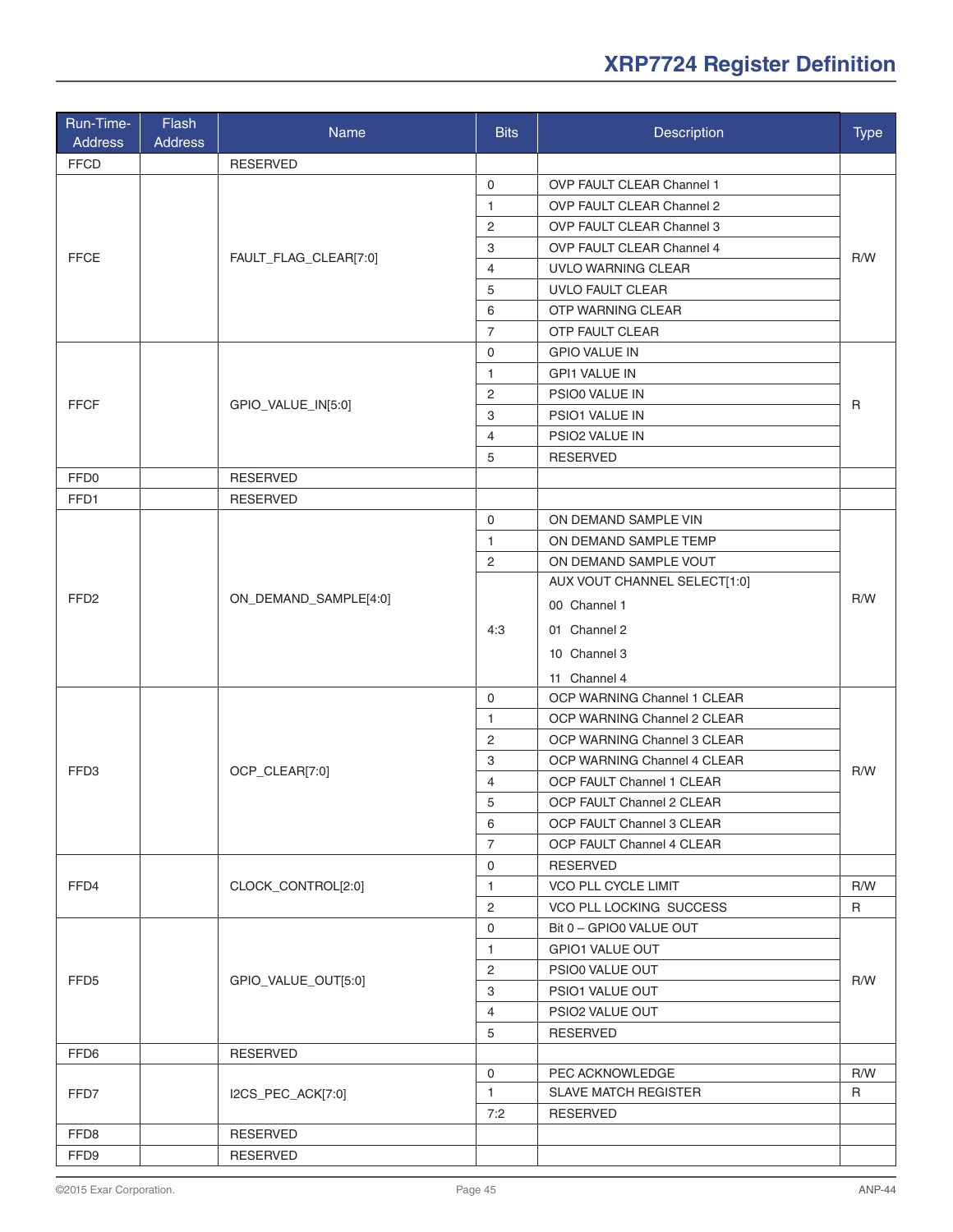<span id="page-45-0"></span>

| Run-Time-<br><b>Address</b> | Flash<br><b>Address</b> | <b>Name</b>       | <b>Bits</b>    | <b>Description</b>                               | <b>Type</b> |  |
|-----------------------------|-------------------------|-------------------|----------------|--------------------------------------------------|-------------|--|
|                             |                         | CH_ENABLE[3:0]    | $\mathbf{0}$   | <b>ENABLE Channel 1</b>                          |             |  |
| <b>FFDA</b>                 |                         |                   | 1              | <b>ENABLE Channel 2</b>                          | R/W         |  |
|                             |                         |                   | 2              | <b>ENABLE Channel 3</b>                          |             |  |
|                             |                         |                   | 3              | <b>ENABLE Channel 4</b>                          |             |  |
|                             |                         | FW_SLAM_DWN[7:0]  | $\Omega$       | FIRMWARE SLAM DOWN Channel 1                     |             |  |
|                             |                         |                   | 1              | FIRMWARE SLAM DOWN Channel 2                     |             |  |
|                             |                         |                   | 2              | FIRMWARE SLAM DOWN Channel 3                     |             |  |
|                             |                         |                   | 3              | FIRMWARE SLAM DOWN Channel 4                     | R/W         |  |
|                             |                         |                   | 4              | ADC CLOCK GATE ENABLE                            |             |  |
|                             |                         |                   | 5              | FIRMWARE POWER DOWN AT AUVLO                     |             |  |
|                             |                         |                   | 6              | MUX HARDWARE POWER DOWN AT AUVLO                 |             |  |
| <b>FFDB</b>                 |                         |                   |                | Selects between two hardware power down options. |             |  |
|                             |                         |                   |                | Channel enabled<br>$\Omega$                      |             |  |
|                             |                         |                   |                | PWM channel enabled<br>1                         |             |  |
|                             |                         |                   | $\overline{7}$ | MUX POWER DOWN AT AUVLO                          |             |  |
|                             |                         |                   |                | Selects between two power down options.          |             |  |
|                             |                         |                   |                | Hardware power down<br>0                         |             |  |
|                             |                         |                   |                | Firmware power down<br>1                         |             |  |
|                             | 17B                     | FAULT IGNORE[3:0] | $\mathbf 0$    | <b>OVP IGNORE</b>                                |             |  |
| <b>FFDC</b>                 |                         |                   | 1              | <b>OCP IGNORE</b>                                | R/W         |  |
|                             |                         |                   | 2              | <b>OTP IGNORE</b>                                |             |  |
|                             |                         |                   | 3              | UVLO IGNORE                                      |             |  |

## 2.32 Monitoring Registers

These registers can be used to read the XRP7724 status and hardware monitoring values.

| <b>Runtime</b><br><b>Address</b> | <b>Name</b>        | <b>Bits</b> | <b>Description</b>                        |
|----------------------------------|--------------------|-------------|-------------------------------------------|
| D <sub>501</sub>                 | READ_IL_CH0[6:0]   | 6:0         | Channel 1 Inductor Current Reading.       |
|                                  |                    |             | 1.25mV/2.5mV per bit depending on range   |
| D <sub>502</sub>                 | READ_IL_CH1[6:0]   | 6:0         | Channel 2 Inductor Current Reading.       |
|                                  |                    |             | 1.25mV/2.5mV per bit depending on range   |
| D <sub>503</sub>                 | READ_IL_CH2[6:0]   | 6:0         | Channel 3 Inductor Current Reading.       |
|                                  |                    |             | 1.25mV/2.5mV per bit depending on range   |
| D504                             | READ_IL_CH3[6:0]   | 6:0         | Channel 4 Inductor Current Reading.       |
|                                  |                    |             | 1.25mV/2.5mV per bit depending on range   |
| D <sub>505</sub>                 | READ_VOUT_CH0[6:0] | 6:0         | Channel 1 Output Voltage Reading.         |
|                                  |                    |             | 15mV/30mV/60mV per bit depending on range |
| D <sub>506</sub>                 | READ_VOUT_CH1[6:0] | 6:0         | Channel 2 Output Voltage Reading.         |
|                                  |                    |             | 15mV/30mV/60mV per bit depending on range |
| D <sub>507</sub>                 | READ_VOUT_CH2[6:0] | 6:0         | Channel 3 Output Voltage Reading.         |
|                                  |                    |             | 15mV/30mV/60mV per bit depending on range |
| D508                             | READ_VOUT_CH3[6:0] | 6:0         | Channel 4 Output Voltage Reading.         |
|                                  |                    |             | 15mV/30mV/60mV per bit depending on range |
| D <sub>509</sub>                 |                    | 6:0         | Input Voltage Reading.                    |
|                                  | READ_VIN[6:0]      |             | 200mV per bit                             |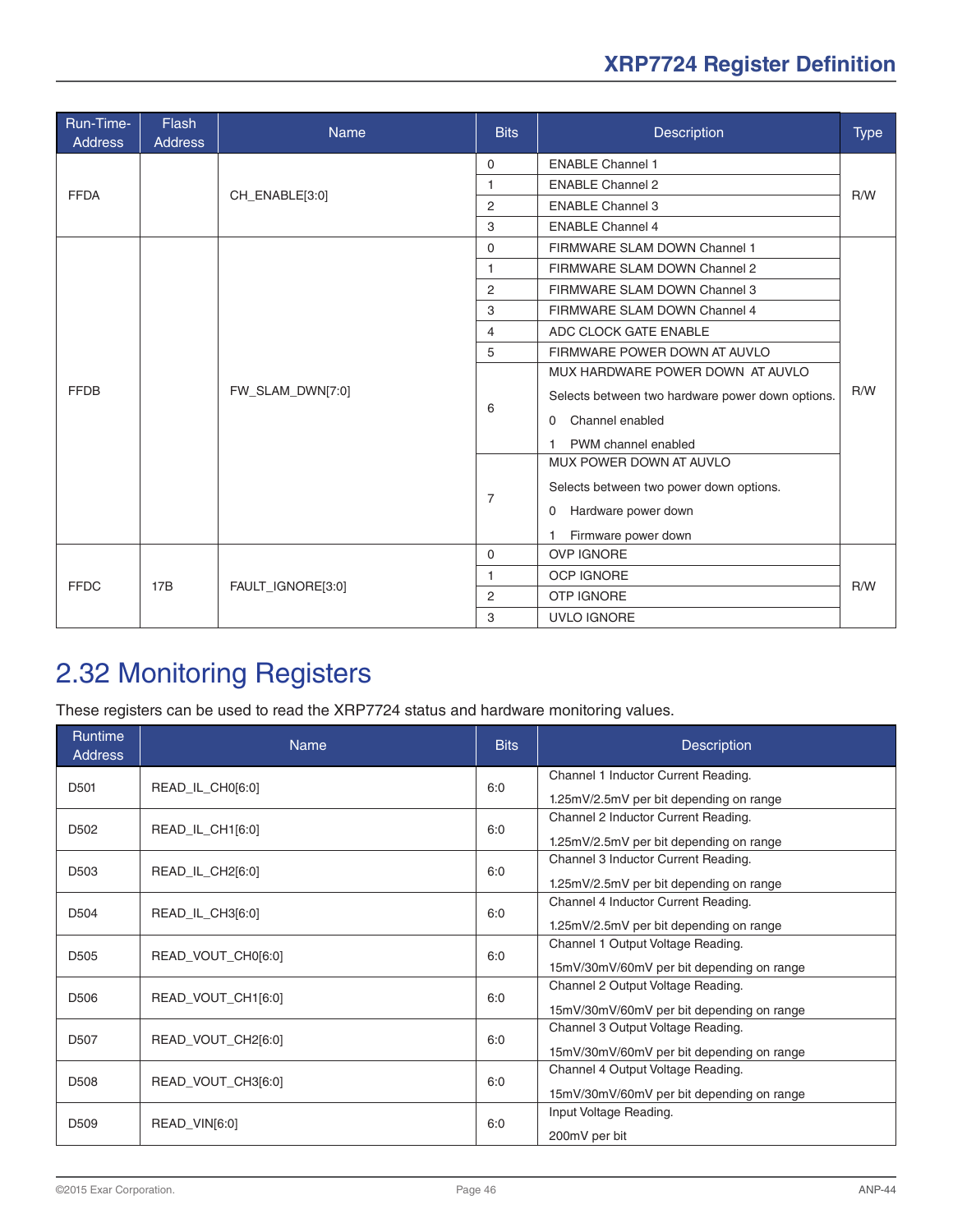| Runtime<br><b>Address</b> | Name                       | <b>Bits</b>                    | Description                                               |
|---------------------------|----------------------------|--------------------------------|-----------------------------------------------------------|
| D50A                      | READ_VTJ[6:0]              | 6:0                            | Temperature Reading.                                      |
|                           |                            |                                | 5K per bit                                                |
| D50B                      | READ_PFM_PERIOD_CH0[7:0]   | 7:0                            | Channel 1 PFM Period Length.                              |
|                           |                            |                                | 25MHz/8 switching cycles or units of 320ns                |
| D50C                      | READ_PFM_PERIOD_CH1[7:0]   | 7:0                            | Channel 2 PFM Period Length.                              |
|                           |                            |                                | 25MHz/8 switching cycles or units of 320ns                |
| D50D                      | READ_PFM_PERIOD_CH2[6:0]   | 6:0                            | Channel 3 PFM Period Length.                              |
|                           |                            |                                | 25MHz/8 switching cycles or units of 320ns                |
| D50E                      | READ_PFM_PERIOD_CH3[7:0]   | 7:0                            | Channel 4 PFM Period Length.                              |
|                           |                            |                                | 25MHz/8 switching cycles or units of 320ns                |
|                           |                            |                                | Latched ADC Feedback.                                     |
|                           |                            |                                | $data = xr24.read_reg(0xD50F)$                            |
| D50F                      | READ_VFDBK_ADC[7:0]        | 7:0                            | data_ $\vert$ sb = data & 15                              |
|                           |                            |                                | data_msb = $(data & 240)$ >>1                             |
|                           |                            |                                |                                                           |
|                           |                            |                                | $final\_data = data\_lsb + data\_msb$<br>Latched aux ADC. |
|                           | READ_AUX_ADC[6:0]          |                                |                                                           |
| D510                      |                            | 6:0                            | $data = xr24.read_reg(0xD510)$                            |
|                           |                            |                                | data_ $\vert$ sb = data & 15                              |
|                           |                            |                                | data_msb = $(data & 240)$ >>1                             |
|                           |                            |                                | $final\_data = data\_lsb + data\_msb$                     |
| D511                      | V5EXT_CTRL                 | $\mathbf 0$                    | V5EXT status                                              |
| D <sub>5</sub> 12         | READ_POWER_GOOD[3:0]       | 0                              | Channel 1 power good status                               |
|                           |                            | 1                              | Channel 2 power good status                               |
|                           |                            | $\overline{c}$                 | Channel 3 power good status                               |
|                           |                            | 3                              | Channel 4 power good status                               |
|                           | READ_CONTROL_MODE_CH0[3:0] | 0                              | Channel 1 steady state PWM                                |
| D513                      |                            | 1<br>2                         | Channel 1 PFM                                             |
|                           |                            | 3                              | Channel 1 Under Voltage OVS mode                          |
|                           |                            | 0                              | Channel 1 Over Voltage OVS mode                           |
|                           | READ_CONTROL_MODE_CH1[3:0] | 1                              | Channel 2 steady state PWM<br>Channel 2 PFM               |
| D514                      |                            | 2                              | Channel 2 Under Voltage OVS mode                          |
|                           |                            | 3                              | Channel 2 Over Voltage OVS mode                           |
|                           |                            | $\mathbf 0$                    | Channel 3 steady state PWM                                |
| D515                      |                            | $\mathbf{1}$                   | Channel 3 PFM                                             |
|                           | READ_CONTROL_MODE_CH2[3:0] | $\overline{2}$                 | Channel 3 Under Voltage OVS mode                          |
|                           |                            | 3                              | Channel 3 Over Voltage OVS mode                           |
|                           |                            | $\mathbf 0$                    | Channel 4 steady state PWM                                |
| D516                      | READ_CONTROL_MODE_CH3[3:0] | $\mathbf{1}$                   | Channel 4 PFM                                             |
|                           |                            | $\sqrt{2}$                     | Channel 4 Under Voltage OVS mode                          |
|                           |                            | 3                              | Channel 4 Over Voltage OVS mode                           |
|                           | READ_ULTRASONIC_MODE[3:0]  | 0                              | Channel 1 Ultrasonic mode                                 |
| D517                      |                            | $\mathbf{1}$                   | Channel 2 Ultrasonic mode                                 |
|                           |                            | $\overline{c}$<br>$\mathbf{3}$ | Channel 3 Ultrasonic mode                                 |
|                           |                            |                                | Channel 4 Ultrasonic mode                                 |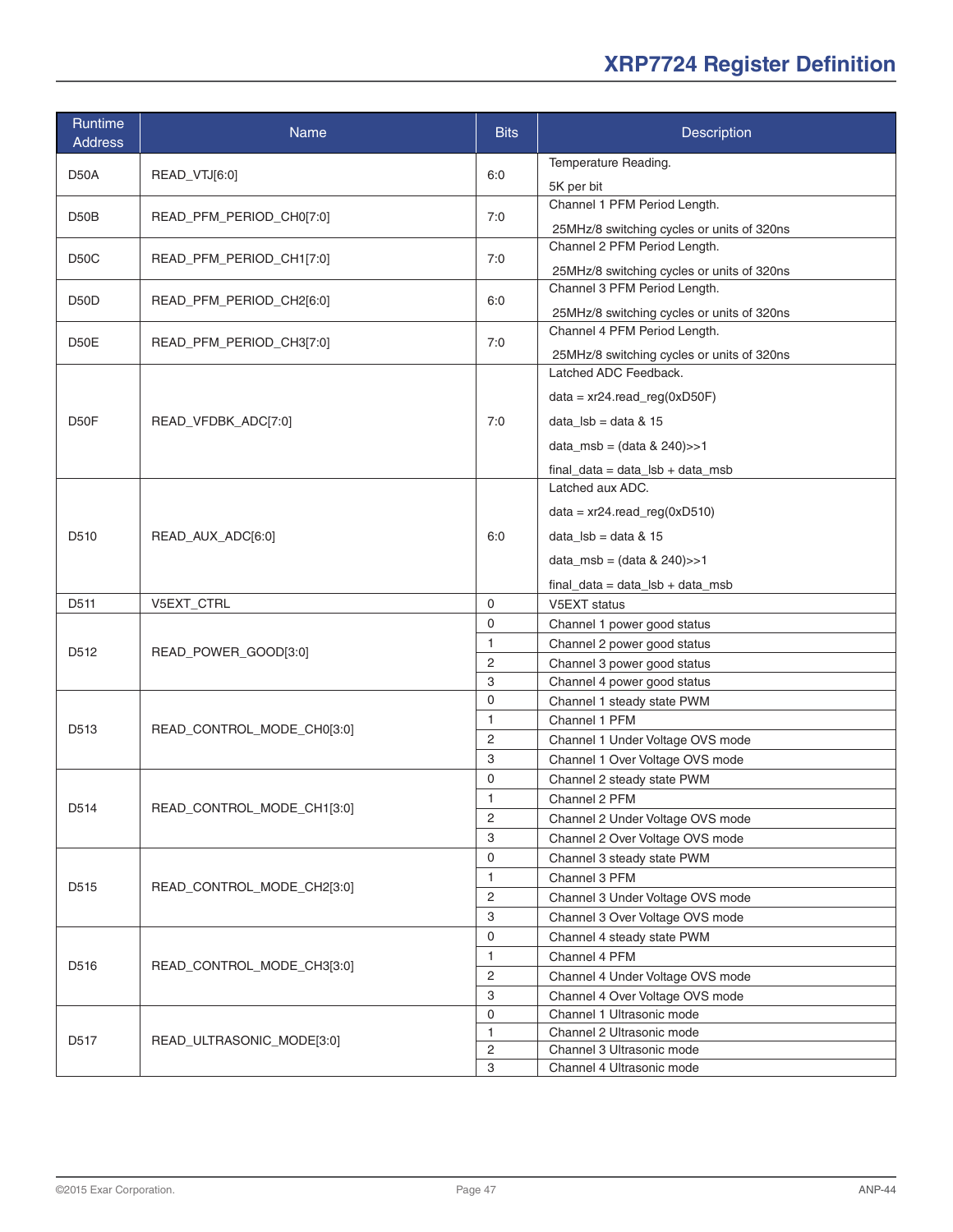#### **Document Revision History**

| Revision | <b>Date</b> | <b>Description</b> |
|----------|-------------|--------------------|
| 1.0.0    | 3/27/15     | Initial release    |
|          |             |                    |